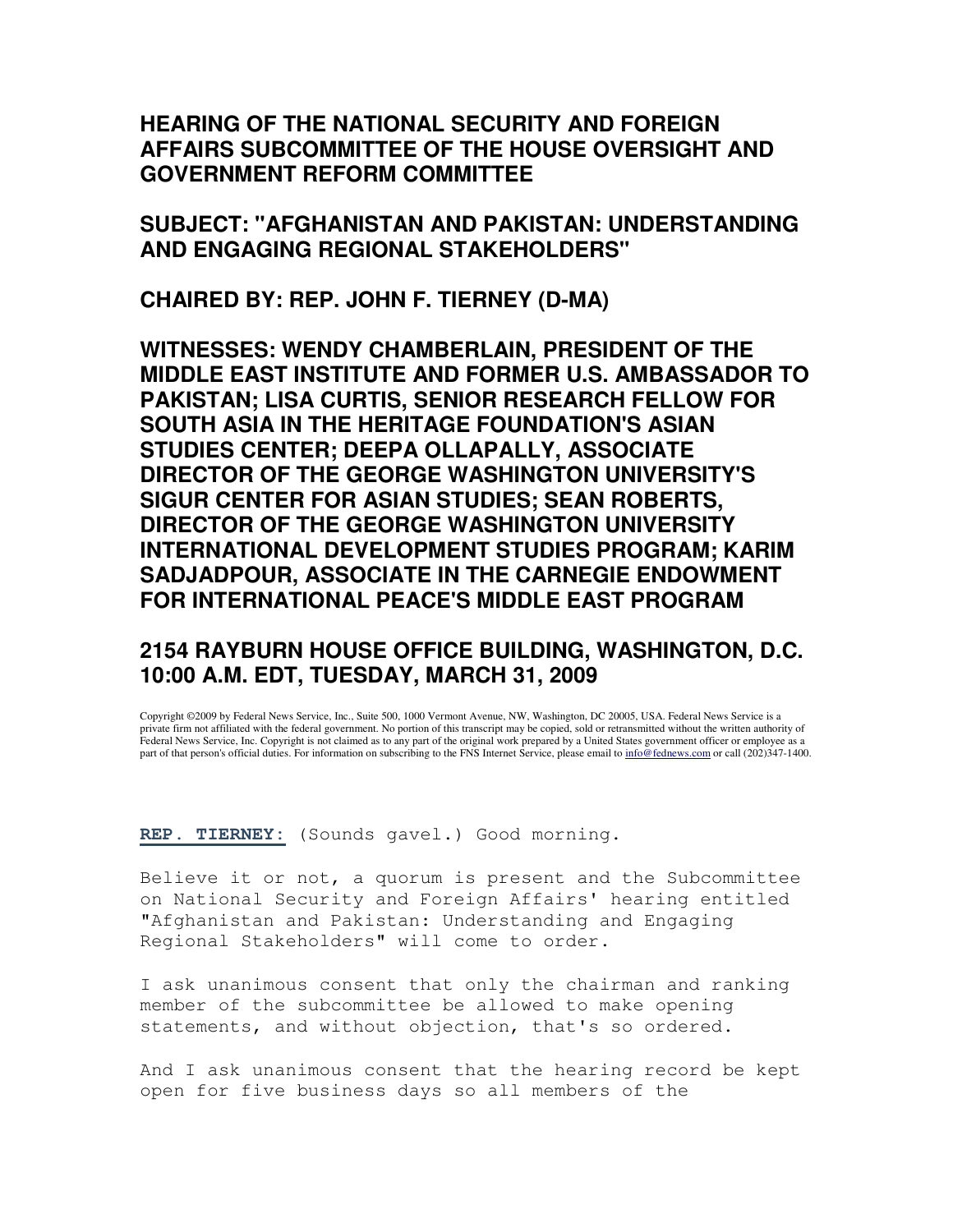subcommittee will be allowed to submit a written statement for the record, and again, without objection, it's so ordered.

Again, good morning. I reiterate what I talked to most everybody -- Mr. Sadjadpour, I don't think you were in the room at the time -- we have a conference for both caucuses scheduled at the same time. It wasn't scheduled until late last night. So some of our members may be late in coming or coming in and out, and certainly no disrespect to any of the members of our panel, who are esteemed and appreciated. And all of the members of the subcommittee will, of course, have an opportunity to read your remarks and then see the transcripts as well, so we want to thank you for that.

This is the subcommittee's continuing, hopefully broadening and in-depth oversight of the United States' efforts in Afghanistan and Pakistan. We're seeking to examine the vital role of regional players today, including India, China, Russia, the Central Asian Republics and Iran. We want to see how they get involved in achieving lasting security, peace and prosperity in what we all now recognize is a very troubled area of the world.

As you can see on the maps that are on the monitors on either side of the room, Afghanistan and Pakistan share about 1,600 miles of border, the so-called Durand Line. The two countries in turn are bordered by six independent nations -- Iran and Turkmenistan in the western flank, Uzbekistan and Tajikistan in the north, and China and India to the east. Beyond those immediate borders, other regional powerhouses like Russia, Saudi Arabia and Persian Gulf states have had and continue to have significant sway in both Afghanistan and Pakistan.

For too long the role of regional players has not been on the radar screen, quite frankly, to United States policymakers, but one need only take a cursory look at the histories of both Afghanistan and Pakistan to know how vitally important outside influences have been and continue to be. Afghanistan, for example, has been the chessboard for international and regional power struggles between the United States and the Soviet Union and between Pakistan and India. And to truly understand what makes Pakistan tick you must first examine its relationship with its eastern neighbor, India.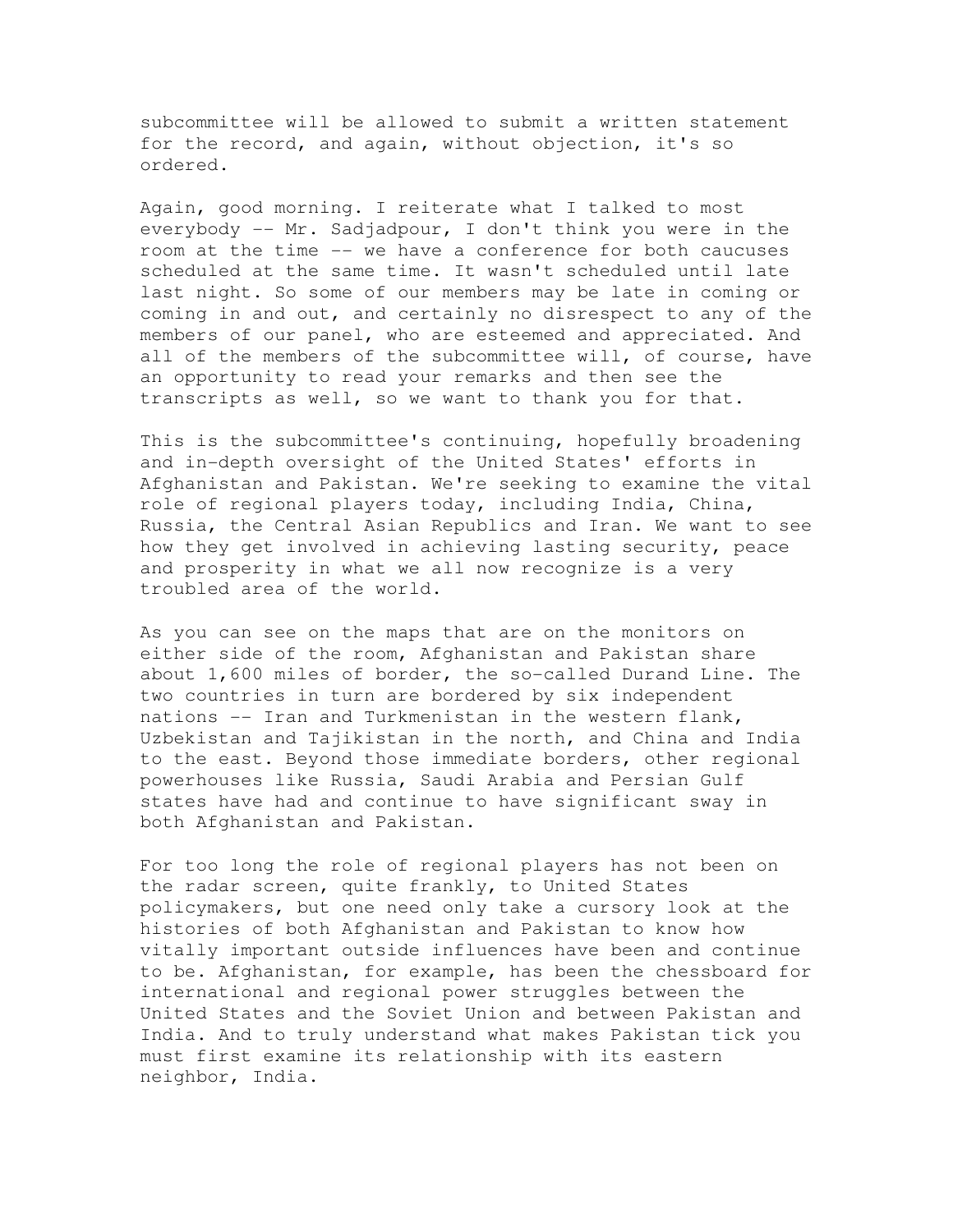Understanding the role of these regional actors is not new to this subcommittee. For example, we held hearings more than a year and a half ago on the need to engage Iran and we concluded that there was a better way beyond saber rattling. In fact, our past hearing entitled, "Negotiating with Iran: Missed Opportunities and Paths Forward," explored the cooperation Iran provided after 9/11 to drive the Taliban out of Afghanistan.

Today I hope is a new day in Washington as a regional security approach to South Asia security appears to now be on everyone's mind. More importantly, President Obama just released a new Afghanistan/Pakistan strategy this past Friday that makes regional security a priority. Central to the Obama administration's new approach is that we must treat Afghanistan and Pakistan as two countries but one challenge. The president has also made it absolutely clear that we must, and I quote, "Pursue intensive regional diplomacy involving all key players in South Asia." Further evidence about the new focus on regional actors can be found in the appointment of Ambassador Richard Holbrooke, an accomplished diplomat and dealmaker, as a special envoy to Afghanistan and Pakistan.

Today I hope is also a new day on the international scene. As we listen today from our distinguished panel of witnesses, an 80-member- strong U.N.-sponsored international conference is convening in The Hague on South Asia regional security, and Secretary of State Clinton and Iranian representatives will be in the same room. Last week the Shanghai Security Organization, consisting of Afghanistan's six neighbors, met in Moscow with the United States in observer status to examine regional security issues. That is the first time that that has occurred.

Unless all regional actors are engaged with and ultimately view a stable Afghanistan and Pakistan as being in their own best interests, these neighbors will continue to exert behind-the-scenes pressure and up-front material support to their Afghan proxies. It's hoped that one day these regional actors will not only withhold from playing harmful roles but will in fact play positive and constructive ones.

There seems to be emerging consensus that Afghanistan will be unlikely to emerge as a nation in control of its own borders, able to serve its own citizens and head down the road toward prosperity unless regional players are engaged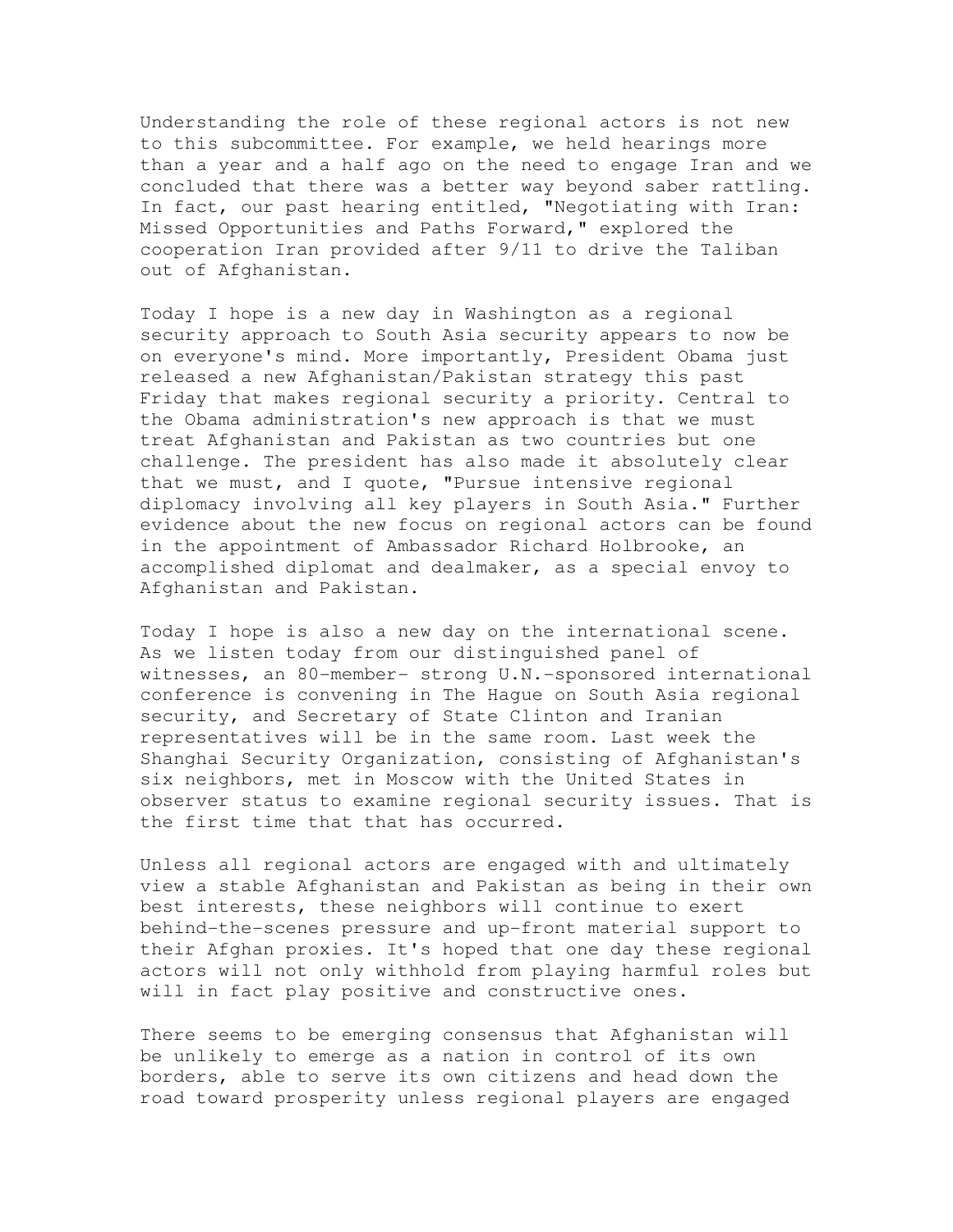and supportive. And Pakistan will not be able to truly come to terms with its terrorist challenges until a more mutually beneficial arrangement can be had with India. In short, there is no realistic option. There will be no long-term security for either Afghanistan or Pakistan other than through the cooperation and support of the region's other countries. We have come a long way from looking at Afghanistan and Pakistan in isolation.

The role of regional security is now front and center, but that's just one step. We must go beyond just -- (audio break) -- role of regional players and now examine how the United States and our allies can constructively engage them. What's the best way to proceed? What are the top challenges? What are the easy wins and where are the red lines? As we move from words to action we must truly strive to understand how these regional players see their own national interests and we must explore what will motivate each of these neighbors to play constructive roles.

I'm pleased that we have such a fantastic panel of esteemed experts in South Asian affairs to help us with this endeavor today. All of you bring a wealth of scholarly knowledge and practicality from on-ground experience ranging throughout the region. I look forward to hearing your testimony. Thank you for being here.

And I defer to my colleague Mr. Flake for his opening remarks.

**REP. JEFF FLAKE (R-AZ):** Thank you, Mr. Chairman.

This is our fourth hearing on Afghanistan in this subcommittee. We've discussed many of the aspects leading to the conflict and I think this is the most important hearing so far given the timing, with the president announcing his new strategy just last week. He described the situation in the region as increasingly perilous. I think I'd like to hear from the panelists as they speak if they share that concern, but it seems from all the testimony we've heard in other hearings that that is the case.

He reported that al Qaeda and its allies are actively planning attacks on the U.S. from their bases in Afghanistan and Pakistan. President Obama's plan relies on using existing alliances, forging new ones, and to fundamentally change conditions in Afghanistan and Pakistan. He described,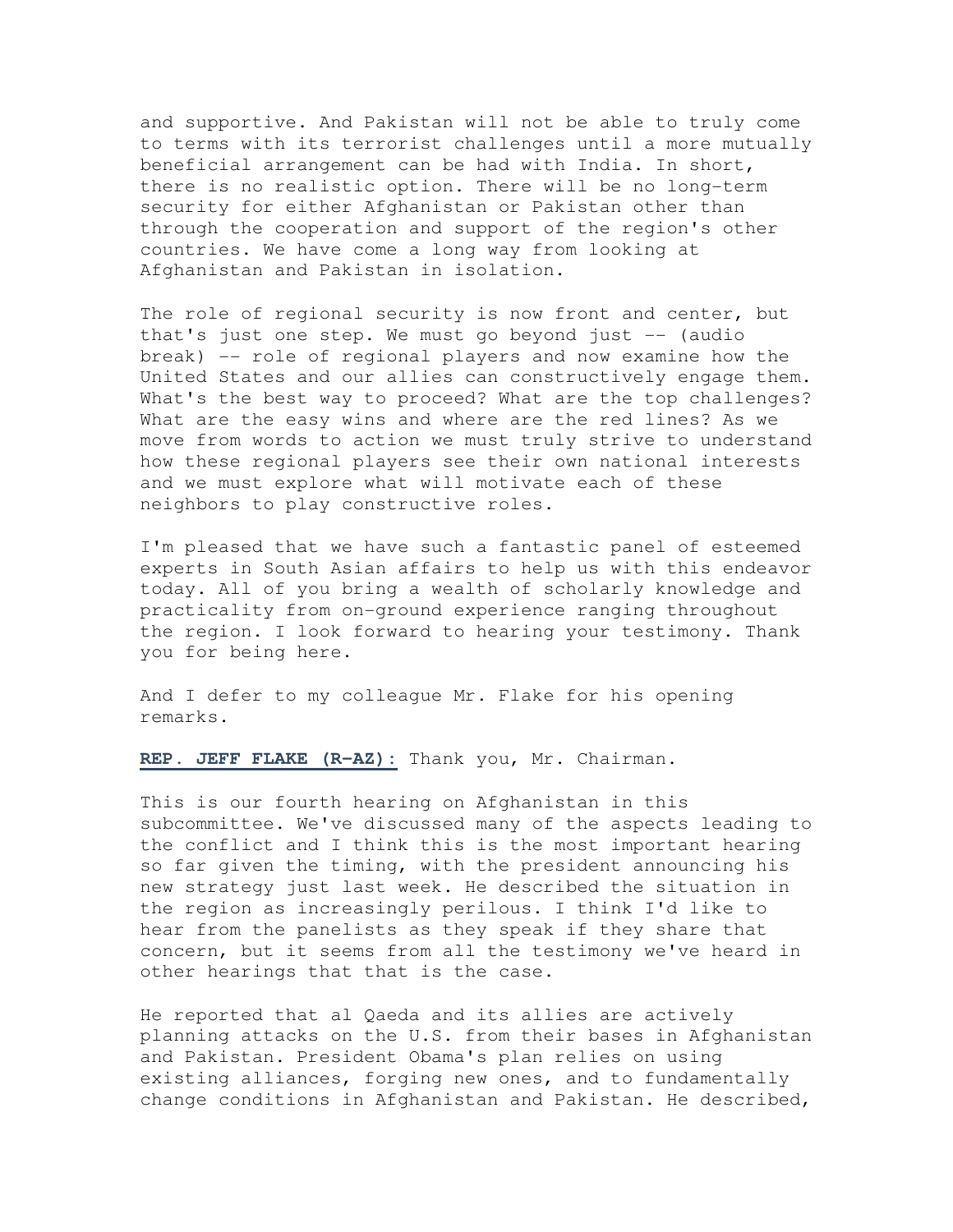as the chairman mentioned, a regional approach to address the global threat that al Qaeda posts to both Westerners and Muslims alike.

This is the first hearing of any committee in the House on this topic since the president announced his strategy, and I just want to compliment the chairman for having the foresight to have this hearing at this time.

And I also welcome the very esteemed group of panelists here and I look forward to your testimony.

**REP. TIERNEY:** Thank you, Mr. Flake.

And, as I say, we've been a couple of years in the making on this tact of recognizing that there's a need for regional activity here, and Mr. Sadjadpour I think joined us on one of the previous panels about Iran in particular on the same issue.

And so we thank you for coming back.

I'd like to just introduce the members of our panel before we get started. On my far left is Ambassador Wendy Chamberlain. She's currently the president of the Middle East Institute. She served as United States ambassador to Pakistan during the September 11 attacks from 2001 to 2002 and played a key role in Pakistan's initial cooperation following the attacks. From 2002 to 2004 Ambassador Chamberlain served as assistant administrator for Asia and the Near East at the United States Agency for International Development, where she directed civilian construction programs in Iraq and Afghanistan. She has also previously served as director of global affairs and counterterrorism at the National Security Council, and Ambassador Chamberlain holds a B.S. from Northwestern University and an M.S. from Boston University.

Next to her is Ms. Lisa Curtis, who's a senior research fellow for South Asia at the Asian Studies Center of the Heritage Foundation. Prior to joining the Heritage Foundation Ms. Curtis served on the professional staff of the Senate Foreign Relations Committee as a senior adviser for South Asia with the United States Department of State, as an analyst for the CIA, and as a Foreign Service officer in the U.S. embassies in Pakistan and India. Ms. Curtis has also testified before the subcommittee previously.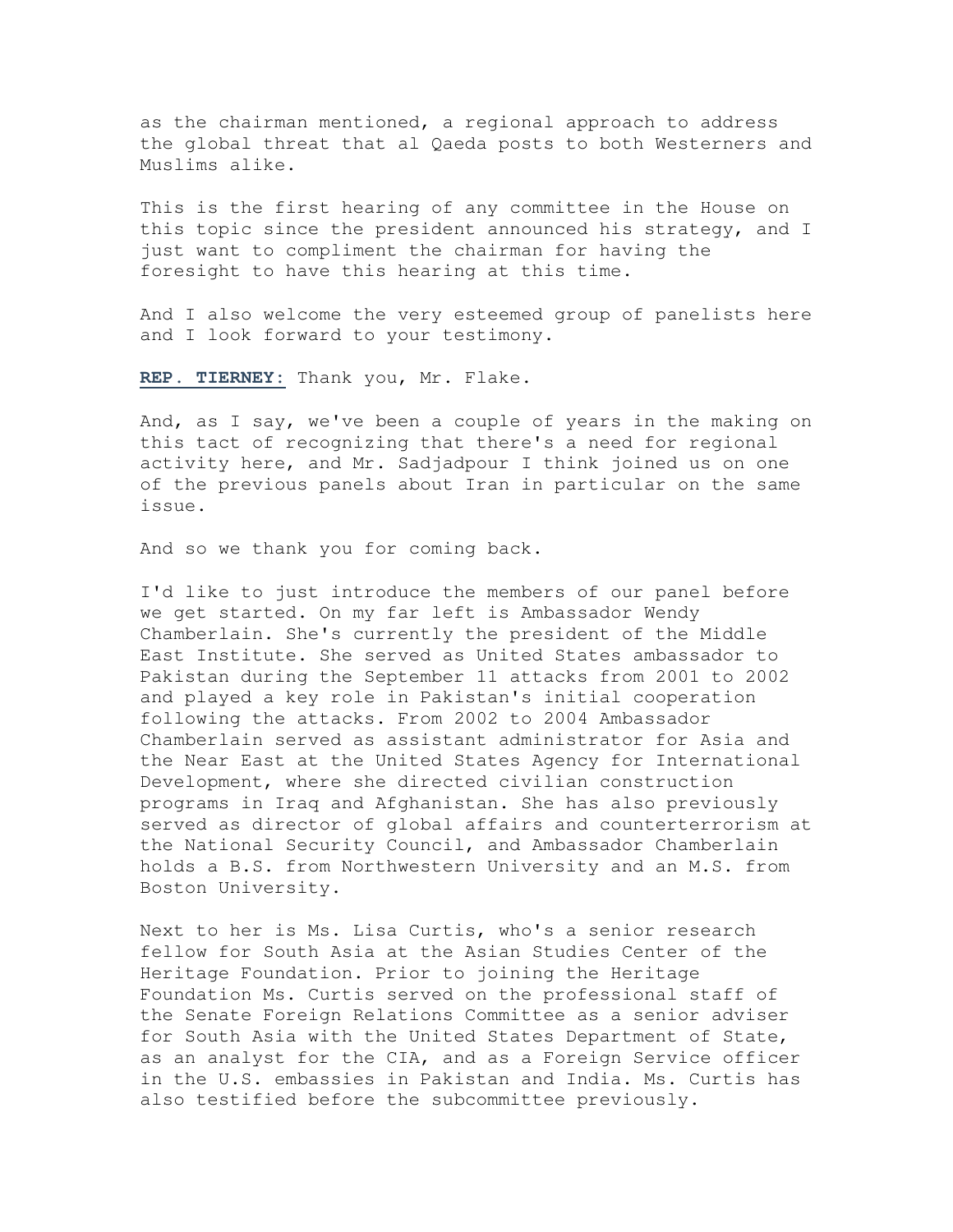And we welcome you and thank you for coming back.

Next is Dr. Deepa Ollapally, who's an associate director of the Sigur Center for Asian Studies at George Washington University's Elliott School of International Affairs, where she focuses on South Asian regional security. Dr. Ollapally previously directed the South Asia Program at the United States Institute of Peace, was an associate professor of political science at Swarthmore College, and headed the International Strategic Studies unit at the National Institute for Advanced Studies in Bangalore, India. Dr. Ollapally holds a Ph.D. from Columbia University.

Dr. Sean Roberts is the director of the International Development Studies Program at The George Washington University's Elliott School of International Affairs. Dr. Roberts is a former senior-level official with the United States Agency for International Development, with significant expertise and experience in Central Asia, and the author of a blog entitled The Roberts Report on Central Asia and Kazakhstan. Dr. Roberts holds a Ph.D. from the University of Southern California.

And, as I mentioned earlier, Mr. Karim Sadjadpour, who has been kind enough to be with us before, is back again. He's an associate at the Middle East Program at the Carnegie Endowment for International Peace. He's also the former chief Iranian analyst at the International Crisis Group in Tehran. Mr. Sadjadpour is a leading researcher on Iran and has conducted dozens of interviews with senior Iranian officials and hundreds of Iranian intellectuals, clerics, dissidents and others. Mr. Sadjadpour holds an M.A. from Johns Hopkins School of Advanced International Studies.

I want to thank all of you for making yourselves available today and sharing your expertise.

It's the practice of this committee to swear in a witness before they testify, so I ask you to be kind enough to please stand and raise your right hand. (Witnesses are sworn in.)

Thank you. The record will please acknowledge that all of the panel members answered in the affirmative.

And I just tell what I think some of you already know is that your written remarks in their entirety will be placed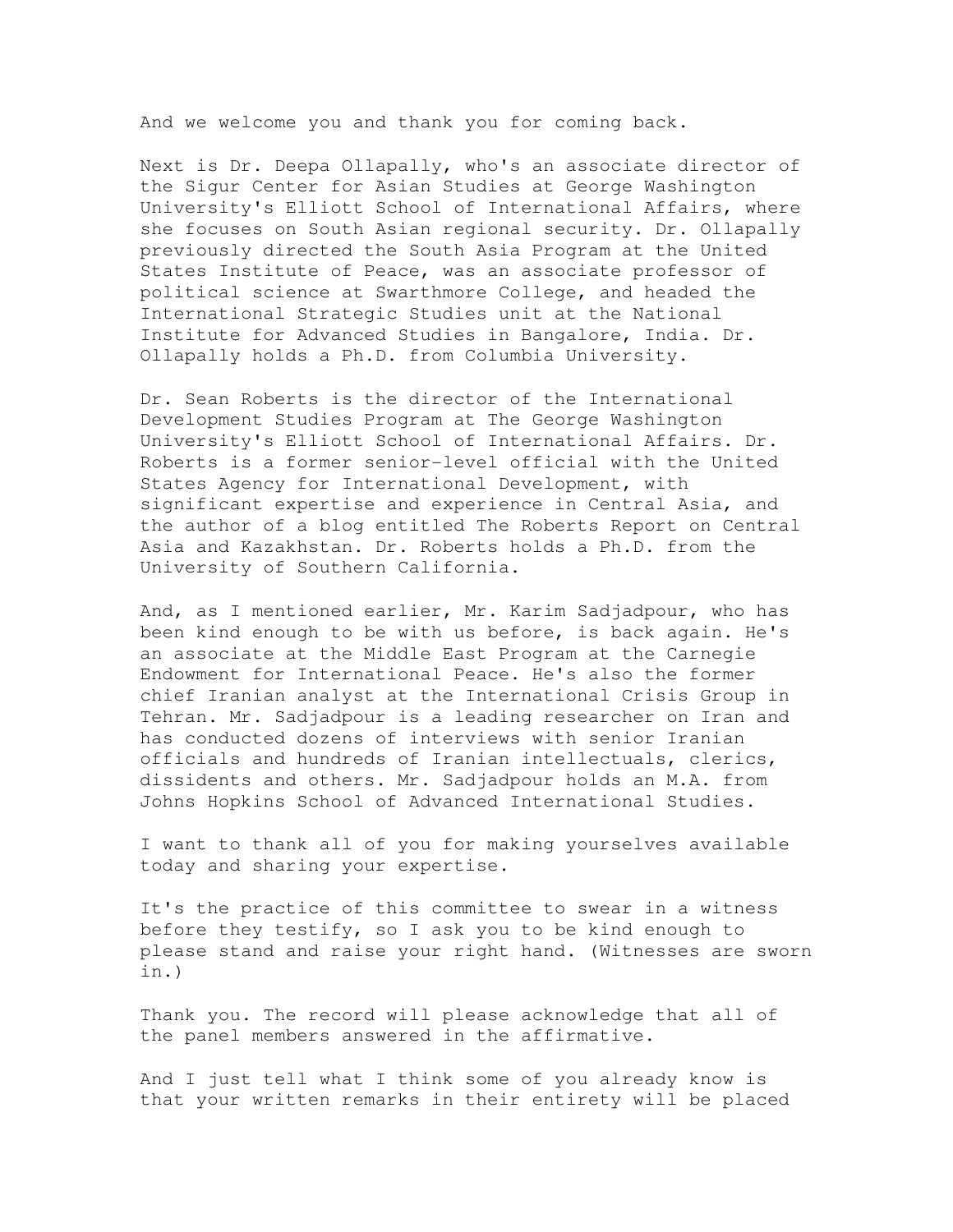in the record, fully on the record, and we ask you to try to contain your remarks to about five minutes. We'll be a little more lenient than that as we can, but we do want to have the opportunity for everybody to get their statements out, to have some questions from the panel, before we get interrupted with floor votes and things of that nature so that we don't tie up your whole day.

So with that, if we may, Ambassador Chamberlain, would you be kind enough to start with your testimony?

**MS. CHAMBERLAIN:** Thank you very much, Chairman Tierney and Ranking Member Flake, other members of the committee.

It's indeed true that when the chairman first took the first steps to organizing this committee the president had not rolled out his strategic review, so I think we can indeed say the chairman was prescient because that review can best be described as a regional approach. Ambassador Holbrooke summed it up when he said, quote: "The strategic review contains a clear and unambiguous message. Afghanistan and Pakistan are integrally related, and you cannot deal with Afghanistan if the situation in Pakistan is what it is today." I'd add that to understand Pakistan one must understand Pakistan in the context of its relationship with India.

Mr. Chairman, I have very distinguished colleagues at the table today and they will talk about Iran and Afghanistan and its other neighbors in Central Asia. I've been asked to talk briefly about Afghanistan's western neighbors, Pakistan and India, and the historical relationship with its western neighbors, which I will try to do very briefly.

India and Afghanistan have enjoyed historically good relations with Afghanistan up until the point really of the Soviet -- through the Soviet occupation. India highly valued its relations with Afghanistan as a gateway for trade and to flank its traditional adversary in Pakistan. Relations were severed during the Taliban period and during that period India supported the Northern Alliance in its civil war with the Taliban.

With the fall of the Taliban in 2001, India was one of the first at the table at the Bonn talks to offer significant reconstruction assistance (package ?), \$750 million, which it increased to \$1.2 billion, frankly as a reaction to the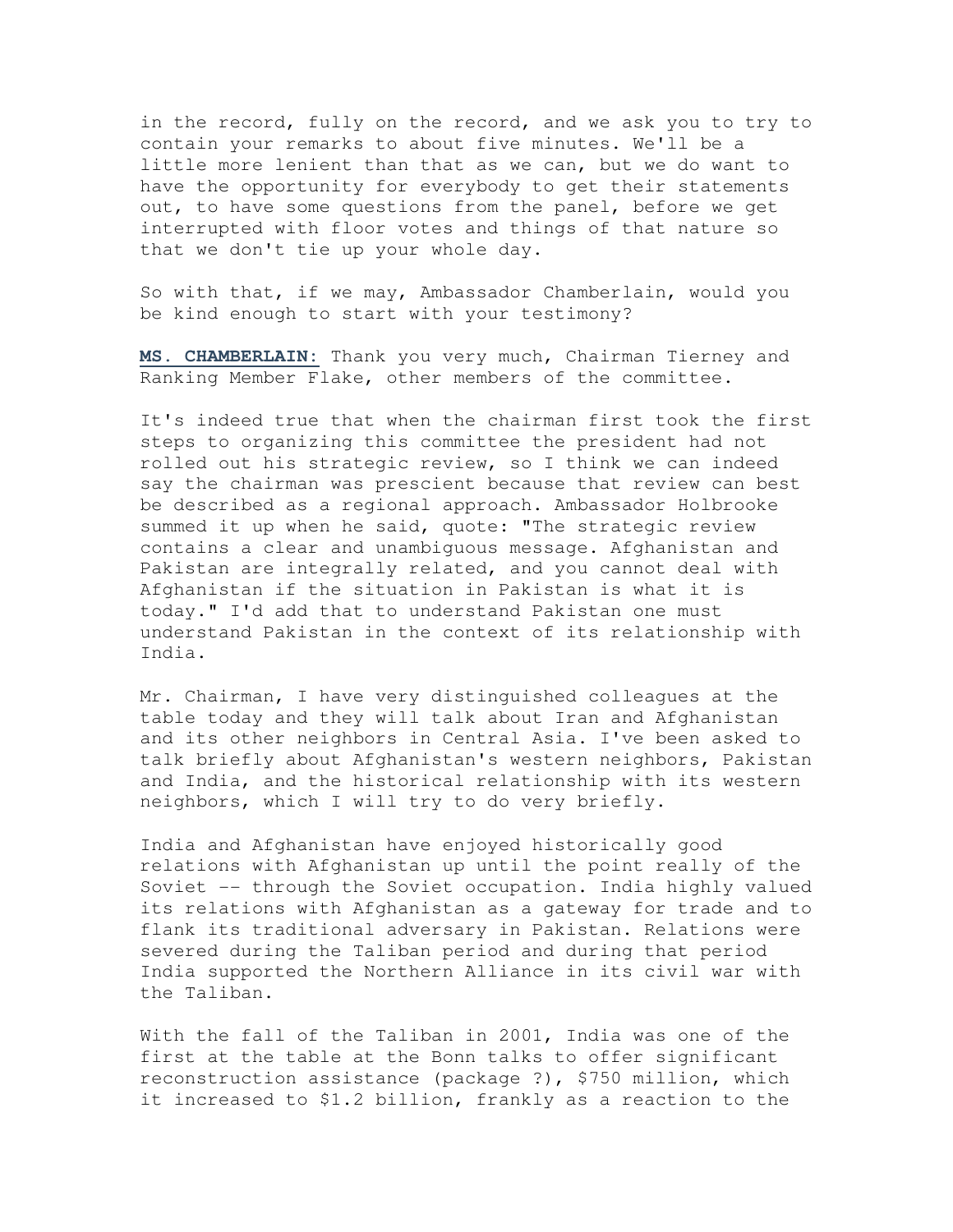bombing of its embassy in 2008. Those aid projects are valuable, well received, very visible and important in Afghanistan.

Pakistan was also at the Bonn talks, has also provided aid, but has had historically a much more difficult relationship with Afghanistan. Now, this is not uncommon of two countries with a colonial border that splits an important ethnic group right now the middle. That is the Pashtuns -- Pashtuns on both side of Pakistan and Afghanistan, many of whom consider themselves Pashtun first and then only secondarily their identity as an Afghan or identity is a Pakistan.

Historically, there's been a great deal of friction across that border, the Durand Line, a border, incidentally, which Afghanistan has never recognized. In the past, prior to the Soviet invasion, the Pashtuns' have -- activists have argued for the creation of a Pashtunistan, which would largely be cut from Pakistan area, and there have been incidences of Pakistani meddling in Afghanistan and of -- (audio break) -assistance from Afghanistan to Baluch separatists and antigovernment groups in Pakistan. So it's been a rough relationship.

The best way to understand the current relationship between Pakistan and Afghanistan now is through the lens of Pakistan's relationship with India. Pakistan has been quite, I'd say, distressed that Indians have re-established themselves so well, so strongly in Afghanistan after 2001. It had hoped that a friendly government, more friendly to Pakistan, could be created and it wouldn't have face its adversary on both sides, on the western border and the eastern border. This has not been the case and it has become sometimes exaggeratedly upset about Indian aid projects along its border, about Indian road construction, et cetera, and has been fearful that India is using its foothold in Afghanistan as a platform for a spy network. It's accused India of launching some anti-government assistance to groups within Pakistan from India.

It's disappointed to have lost its defense strategy of strategic depth. Pakistan's a very narrow country; it has always feared that if attacked by land on its eastern border that it will need to be able to retreat with the army and equipment into a friendly Afghanistan, and that is what is called strategic depth. It'd like to keep that. It has a rough relationship with President Karzai at this point, and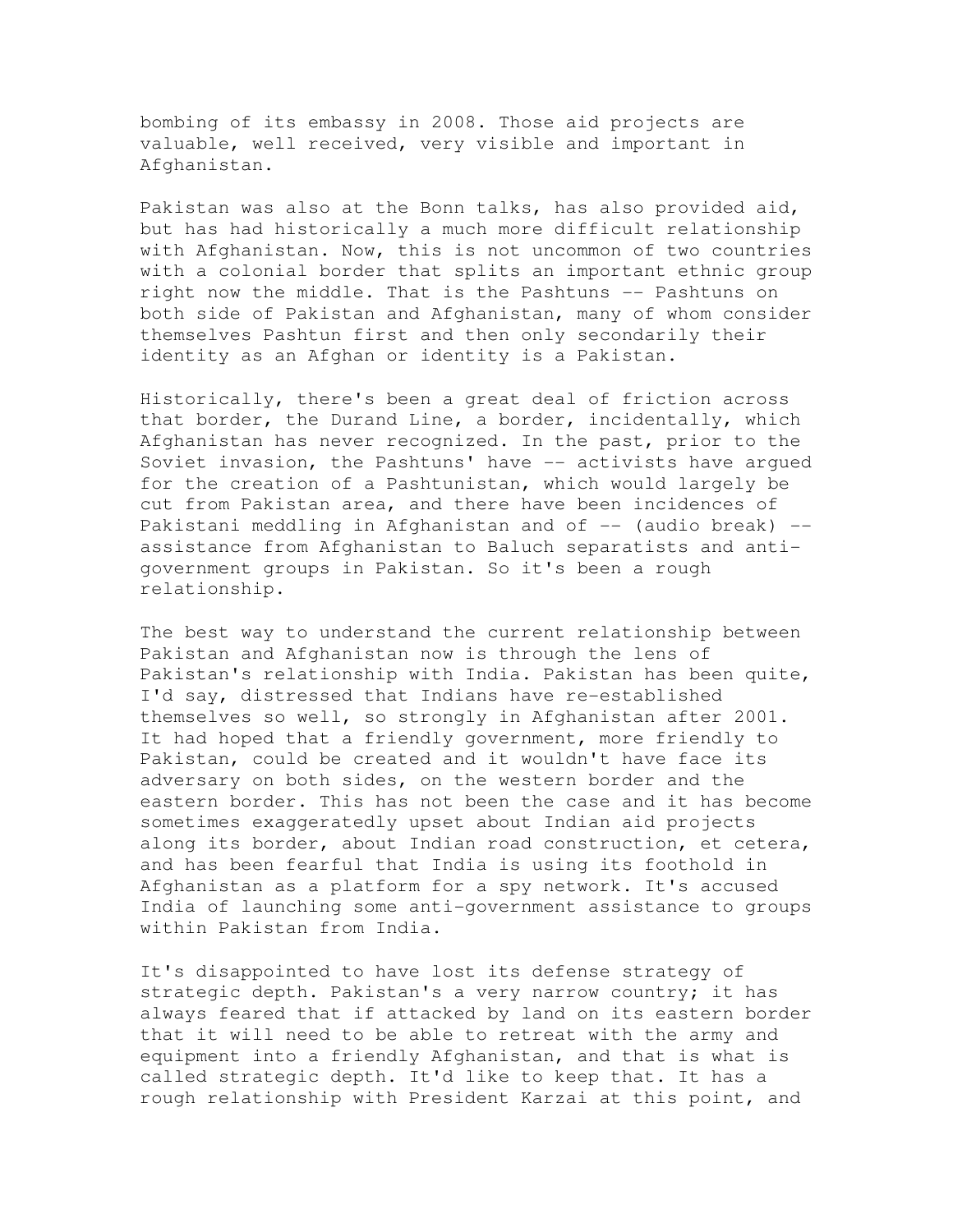some experts have said -- and I'd like to hear what Lisa says -- that the covert assistance now to the Taliban today is part of some in Pakistan army wishing to have a hedge by maintaining good relationship with Pakistan to see what happens in the future, with the idea of re- establishing a strategic depth defense strategy.

With regards to Pakistan and India, the heart of that hostility of course goes back to the unresolved issues of Kashmir left over from the partition periods. What is important for us to understand today is that over the last many years, several years, Pakistan has been covertly supporting Kashmir terrorist groups -- now they're called Punjabi terrorist groups -- to harass India in Kashmir. Lashkar-e- Taiba, Jaish-e-Mohammad are some of these groups. Indians regard them as just as much a terrorist group as al Qaeda, and certainly the horrific attack at Mumbai is evidence of that.

What has happened recently is whatever control the Pakistan army -- ISI -- thought they had over these groups is certainly not there anymore. Yesterday's attack believed to be by Lashkar-e-Taiba on the police station in Lahore is evidence that these groups have now turned against official Pakistan -- the army, the police, the near enemy, if you will. They've moved some of their folks to the Afghan border and formed this alliance with al Qaeda, this loose network along the Afghan border. It's very alarming to all of us.

In conclusion, Mr. Chairman, I think it's true and it's certainly recognized in the president's strategy that the traditional framework for these relationships don't work anymore, that in fact if we're all very honest with ourselves, Afghanistan, Pakistan, India, the United States are all facing the same enemy in this region and that enemy is the al Qaeda and the al Qaeda-like terrorist networks that are attacking both us, the far enemy, and the local governments, the near enemy. These old rivalries face this common threat, so this new era of Indian, Pakistan and Afghanistan, it's quite correct to approach it in a regional approach.

That doesn't mean it's going to be easy and it presents a major challenge to our diplomacy. I think we've got the right guy to do it in Ambassador Holbrooke. I've worked for him personally; I think he is one of our best diplomats. But he's got a challenge. One of the larger challenges is to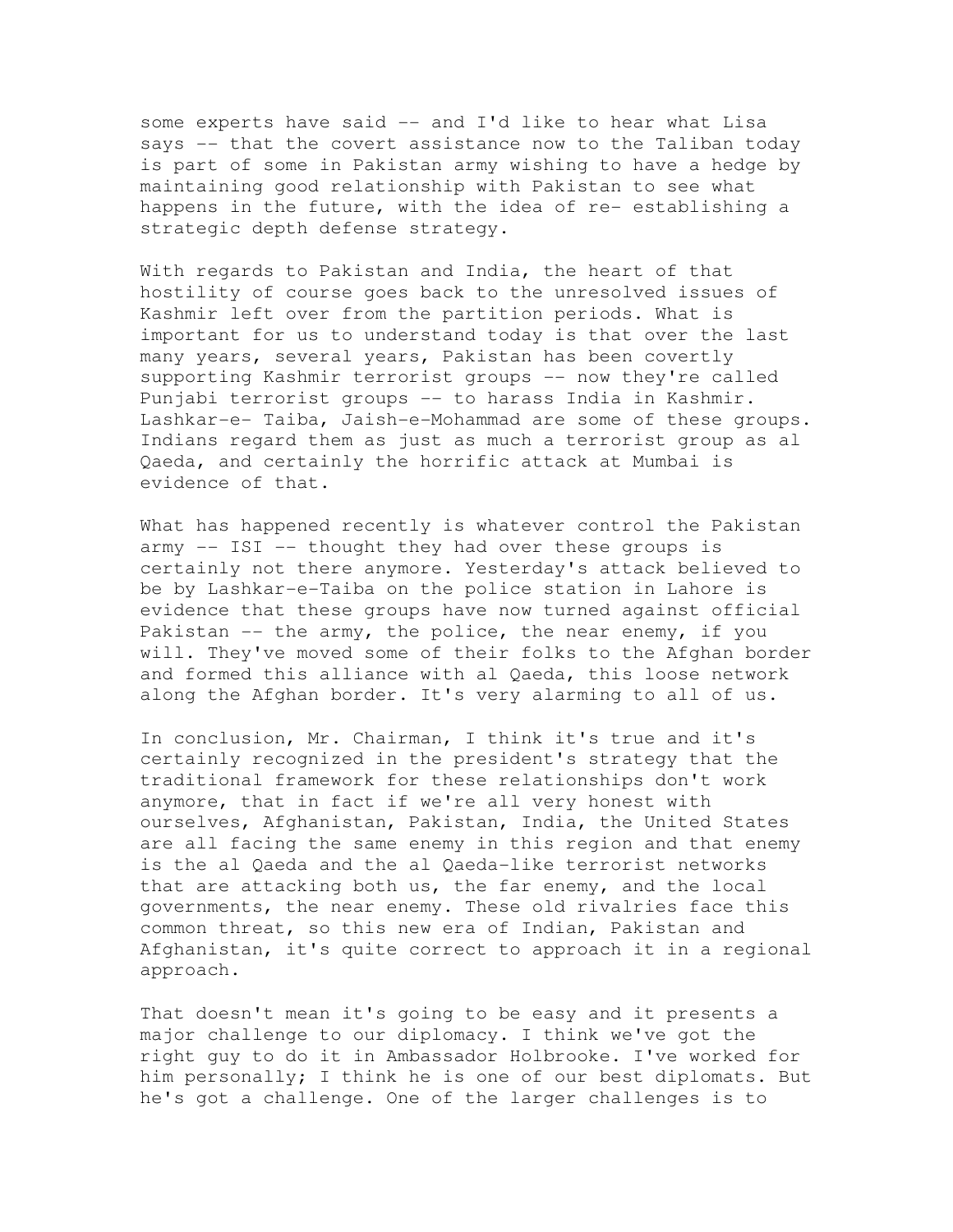persuade the Pakistani army that its enemy is first and foremost the enemy within rather than its traditional enemy of India and that it needs to retool and change its doctrine to meet that enemy.

The challenge to our diplomacy further -- and I'm almost finished  $-$  with regard to India is to  $-$  (audio break)  $$ certainly congratulate them and encourage them in the restraint that they showed after the attack on Mumbai but to understand that they may get attacked again -- these groups are just building in strength -- and that we will need to work in a way that doesn't further destabilize the region.

And with Afghanistan, I personally am skeptical that you can negotiate with extremists nor can you eliminate them militarily. What will be required on our part is perseverance to stay there until the region is stabilized enough that it doesn't present threats that can come back to us. To convince the people of the region that we will not abandon them it will, require a long, hard slog providing protection for the people, security in their own communities, jobs, education, and a sense that they are protected with a judicial system and good governance as well.

We have a big role to play, but we must play it in cooperation with those in the region.

Thank you very much for this opportunity.

**REP. TIERNEY:** Thank you very much, Ambassador. You used Ms. Curtis's time, so we'll move right along -- no. (Laughter).

Ms. Curtis, you're all set, please.

**MS. CURTIS:** Thank you, Chairman Tierney, Minority Leader Flake, and the rest of the distinguished members of the subcommittee. I am delighted to be here today.

I will also focus the majority of my remarks on India and Pakistan, and I'll try to not repeat Ambassador Chamberlain. I think she covered a lot of territory, and I agree with her points, particularly on Pakistan.

I'll also discuss the need for the countries of the region to change their own security perceptions, particularly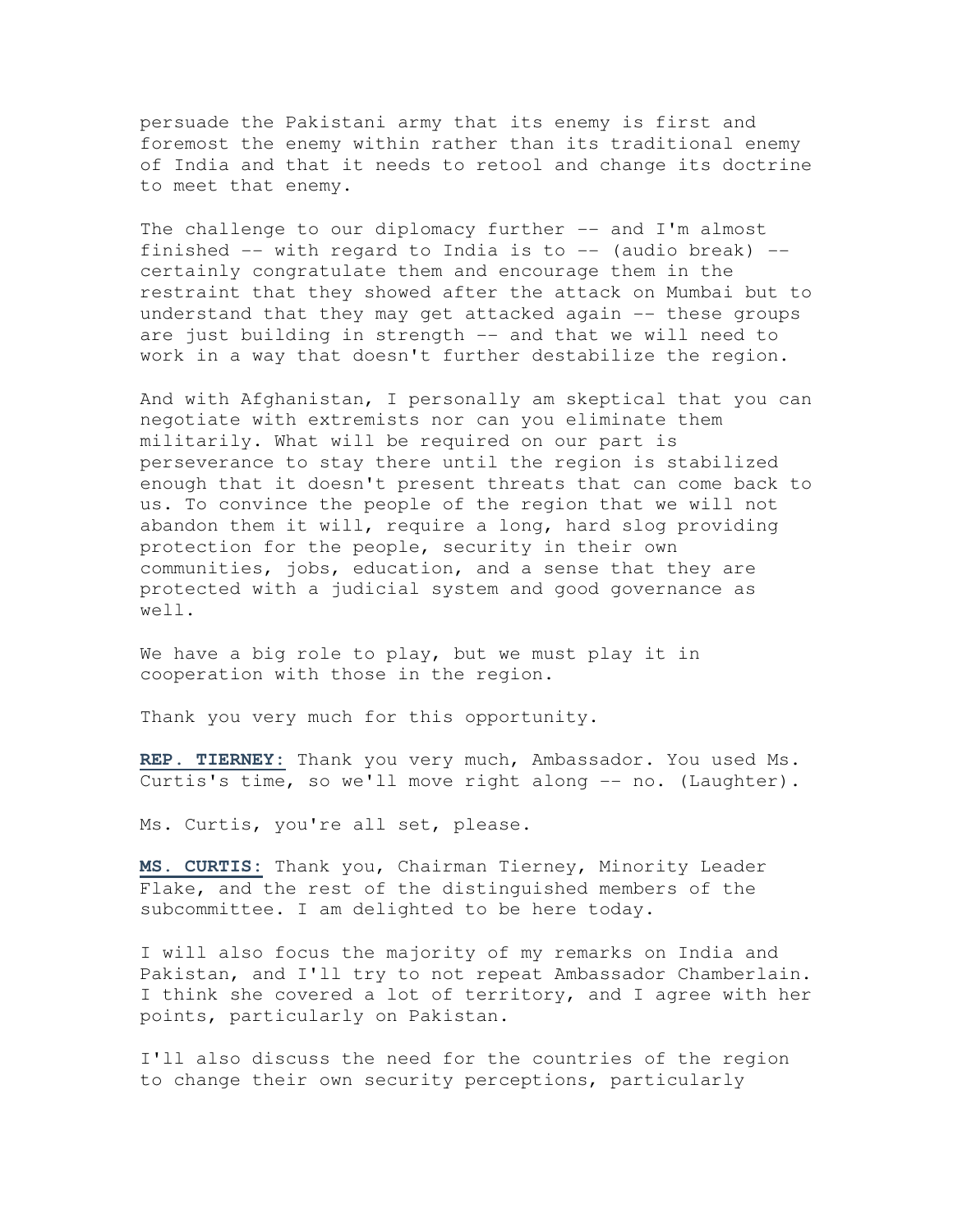Pakistan, and I'll suggest ways for the U.S. to encourage such a shift in thinking.

Of course, one of the key planks of the Obama strategy is to intensify regional diplomacy, with a special focus on a trilateral framework between Afghan, Pakistani and American officials to engage at the highest level.

A -- (audio break) -- involves identifying and nurturing allies while isolating those intent on undermining the international coalition's goal in Afghanistan. Now, this raises the critical question, which Ambassador Chamberlain also addressed, on how to create an effective partnership against terrorism with Pakistan when we do have elements - some elements within the Pakistani security establishment that are unconvinced that a Taliban-free Afghanistan is in their own national security interest.

And our policies need to reflect this very hard reality, yet we also need to shore up the Pakistan military in its fight against extremists, especially along the border with Afghanistan. Events over the last four days -- last five days in Pakistan, including a suicide bombing at a mosque in the tribal areas last Friday that left over 50 dead and a gun attack on a police training facility in Lahore on Monday that killed at least 26 demonstrate the increasingly precarious situation in Pakistan.

And as Ambassador Chamberlain mentioned, early reports suggest that Lashkar-e-Taiba, which also conducted the attacks in Mumbai, may have been responsible. So here we have an example: Pakistan and India facing a mutual threat, and I think there is a sense that there is a loss of control with these groups that Pakistan had formerly supported.

So we need to support Pakistan and see it through this transition. So long as Pakistan understands that these terrorists are also a threat to itself and is willing to address that, we certainly need to be there for Pakistan and shore it up in this fight.

The U.S. must dedicate its diplomatic resources, as I said, to changing security perceptions, and this won't be easy, but we need to support those people who are working toward this effort, and in this vein, I note Pakistani President Asif Ali Zardari has demonstrated his interest in developing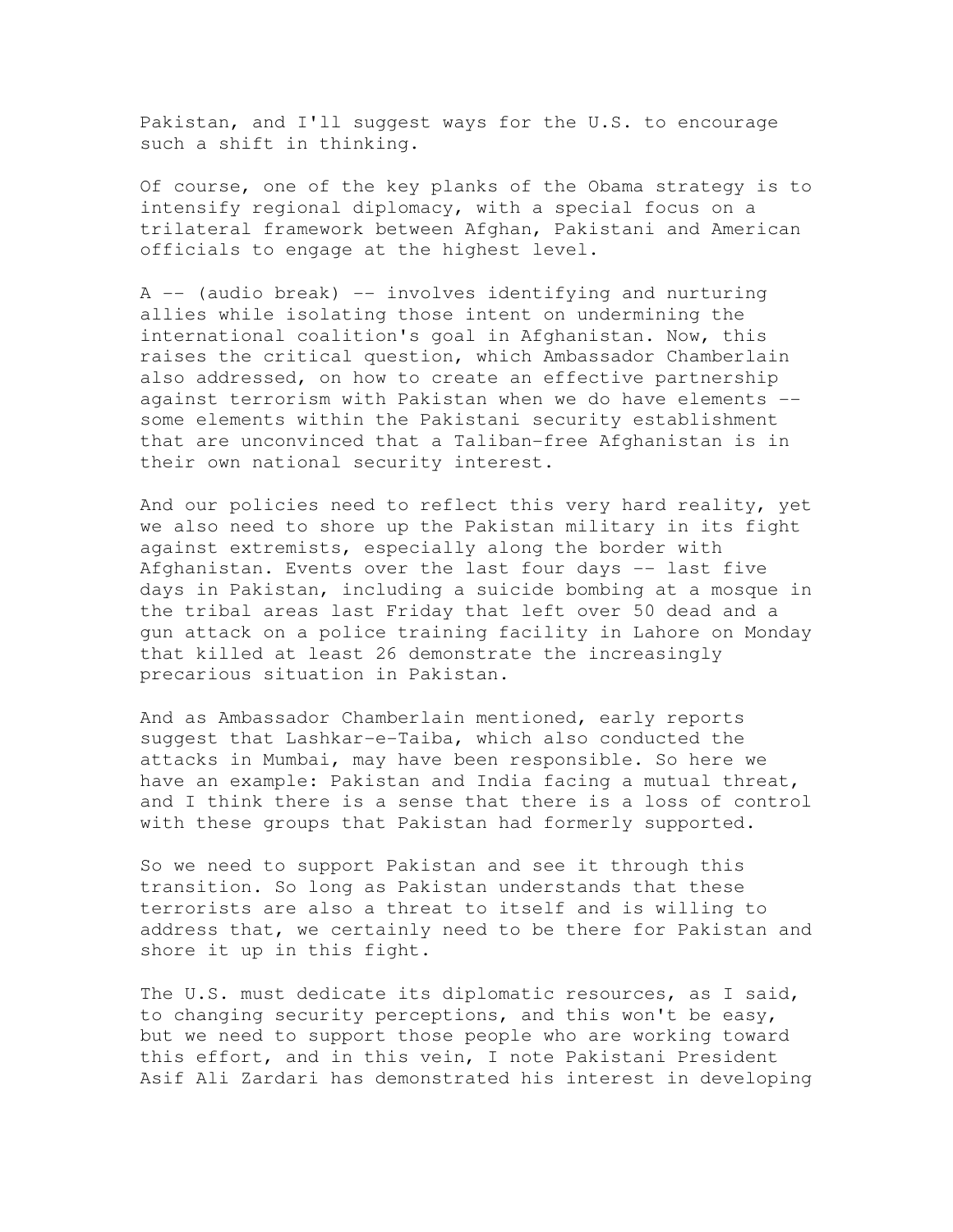a new vision for Afghan-Pakistani ties, and we should strongly support him in this endeavor.

The Congress to do its part to support this new vision for Afghan-Pakistan ties needs to immediately pass the reconstruction opportunity zone legislation. This would provide U.S. duty-free access to items produced in industrial zones in the border areas of Afghanistan and Pakistan. President Obama has called for the passage of this legislation. We've had the Pakistani and Afghan ambassadors jointly support the initiative, arguing that it would draw the Afghan and Pakistani economies closer together and increase their cooperation. So this is absolutely critical legislation.

Let me talk about Pakistani-Indian relations, because this is a key part of this puzzle. And one of the major reasons we are continuing to have our difficulties in Afghanistan is because of Pakistan's lack of confidence when it looks east to its larger neighbor India, so we need to find ways to increase that confidence in Pakistan's perception of its regional position.

However, Washington should avoid falling into the trap of trying to directly mediate the decades-old Indo-Pakistani dispute over Kashmir. The U.S. is more likely to have success in defusing Indo- Pakistani tensions if it plays a quiet role in prodding the two sides to resume talks that had made substantial progress from 2004 to 2007, even on Kashmir.

These talks, of course, were derailed by the terrorist attacks in Mumbai last November, and their resumption hinges on whether Pakistan takes steps to shut down this group, which of course the attack on the police training facility indicates that they may be moving in this direction, and prosecutes individuals involved in the planning and execution of those attacks.

Continued Pakistani ambivalence toward the Taliban stems, as I said, from its concern about India trying to encircle Pakistan by gaining influence in Afghanistan. Pakistani security officials calculate that the Taliban offers the best chance for countering India's regional influence. Pakistan also believes that India foments separatism in its own Baluchistan province. Given these concerns of Pakistan, I think it is in India's interest to ensure that its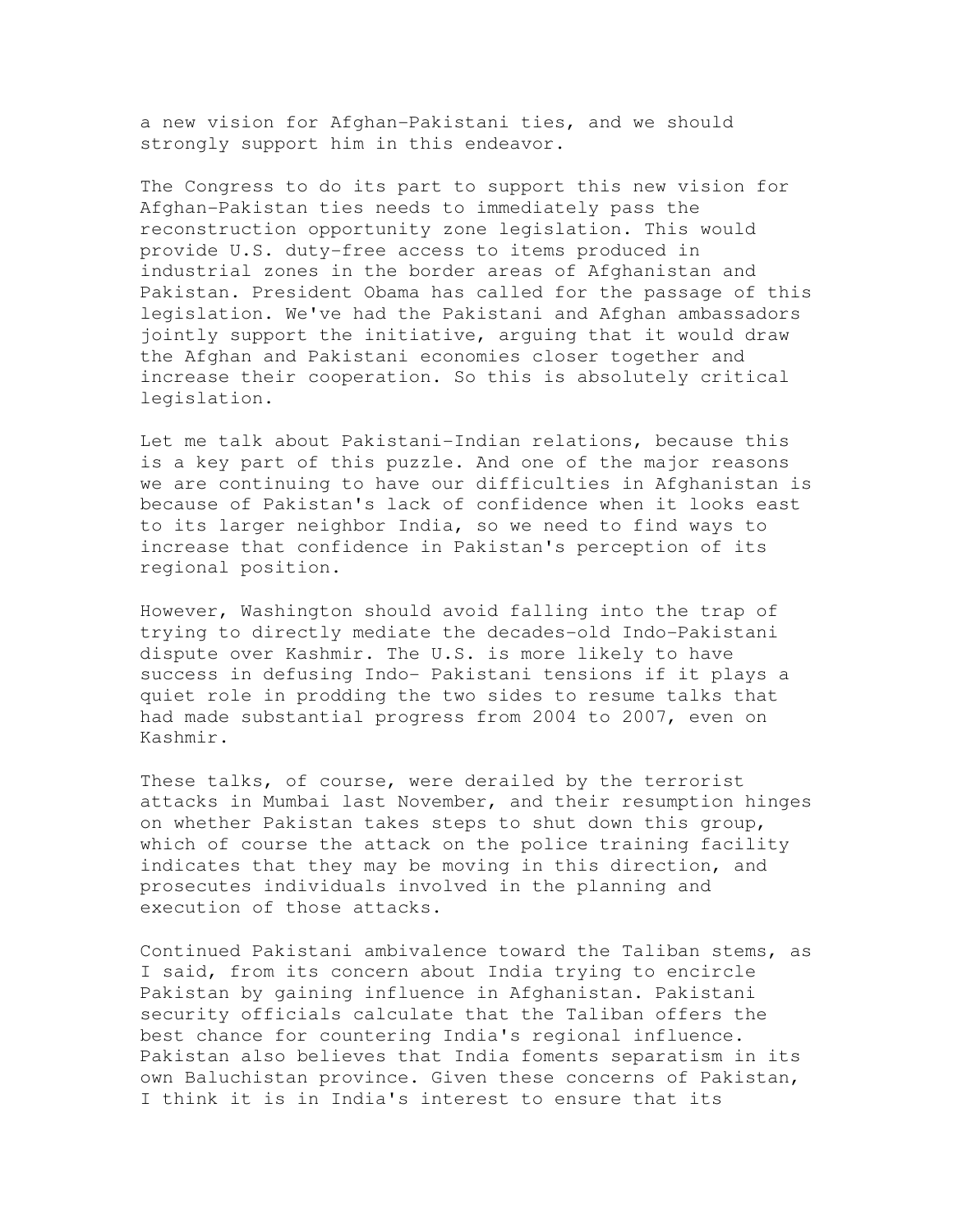involvement in Afghanistan is transparent to Pakistan, and the U.S. has a role to play in ensuring this. We of course should address forthrightly Pakistan's concerns yet, at the same time, dismiss any accusations that are unfounded.

India has built close ties with Afghanistan over the past seven years and has become, I think, the fifth largest donor to the country, pledging over (\$)1.2 billion. It's helped build roads, it's provided assistance for the new parliament building; however, many of India's workers have been killed in attacks, and New Delhi blames those attacks on Taliban militants backed by Pakistani intelligence. And in fact, credible media reports reveal a Pakistani intelligence link to the bombing of India's embassy in Kabul in July of last year.

So the U.S. needs to work with Pakistan to develop a new strategic perception of the region based on economic integration and cooperation with neighbors and tougher policies toward terrorists, but the U.S. must also respond when information comes to light that Pakistani officials are supporting the Taliban and other extremist groups.

One way to respond to this is by conditioning future military assistance to Pakistan, and I've spelled out some ideas in my written testimony and I'd be happy to elaborate further. I don't think conditioning aid to Pakistan is easy when we also want to shore up the forces against extremists that are attacking the Pakistani state, so the idea is to implement a calibrated carrot-and-stick approach that both strengthens Pakistan's hand with the extremists while at the same time ensuring Pakistan finally breaks those links with the extremists that it supports to further its own strategic objectives.

That concludes my remarks. Thank you.

**REP. TIERNEY:** Well, thank you very much. We appreciate that.

Dr. Ollapally.

**MS. OLLAPALLY:** Good morning, Mr. Chairman Tierney, Minority Leader Flake, and members of the subcommittee. I want to thank you for inviting me, and my colleagues to my right have actually covered several points that I was going to make, so I'm happy for that.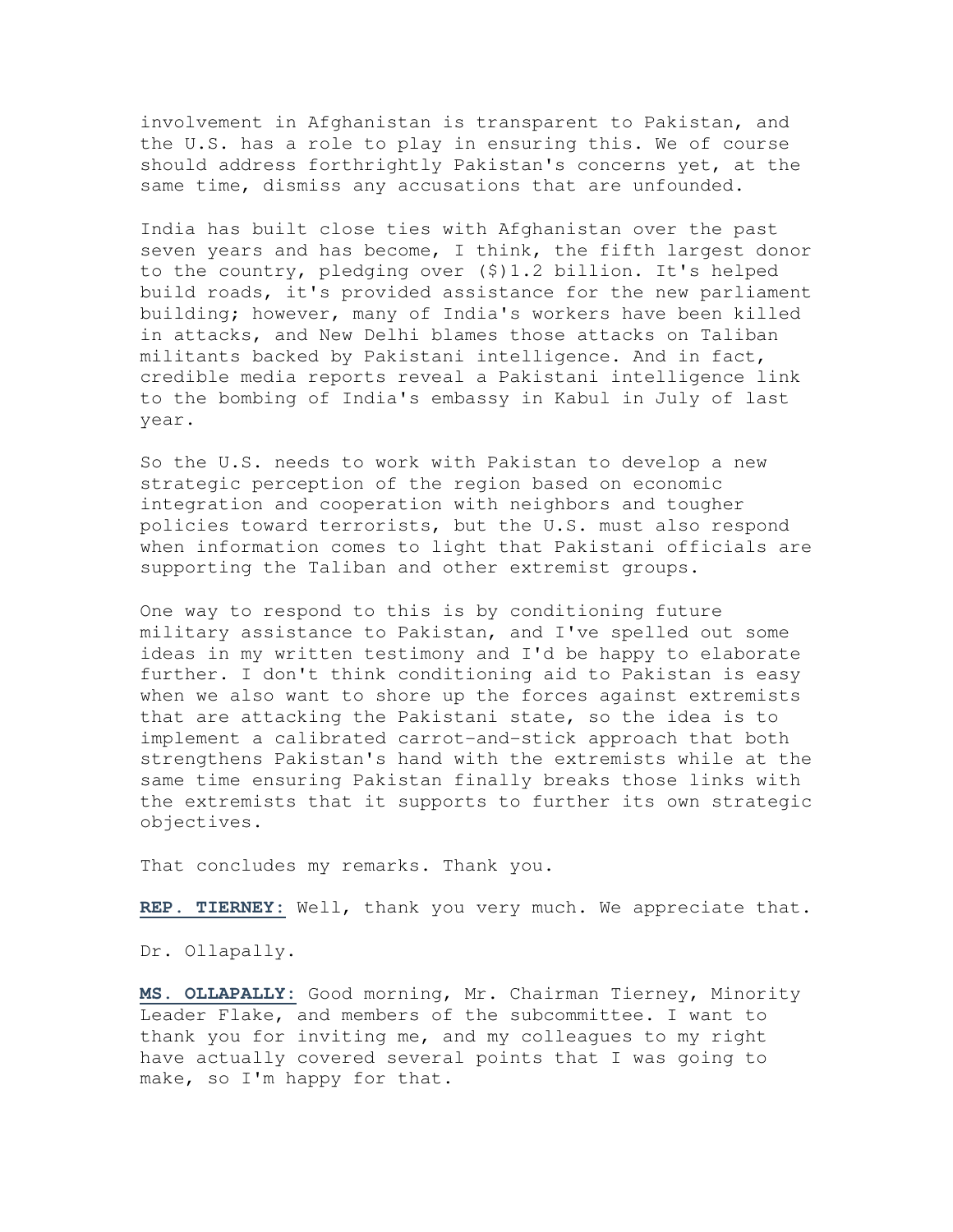I will focus my remarks on the competition between India and Pakistan in Afghanistan as I was requested to do so, as well as say a few words about what I think are the differences that we need to understand about the way extremism and terrorism is different from the Middle East to South Asia.

As noted, there are number of historical, strategic and identity factors that drive the Indo-Pakistan competition in Afghanistan, and I'm going to emphasize more on India, because I think it's important to understand what are driving these countries' national interests in Afghanistan.

One of the more counterintuitive things that we immediately see is that despite the common religion, Afghanistan and Pakistan have actually been at odds for almost its entire history, except for the Taliban period. Now, there has been -- since 2001 -- there has been a low-level competition going on in Afghanistan between India and Pakistan, which sharply escalated and went into entirely different directions in July 2008 with the deadly suicide bombing of the Indian embassy in Kabul.

And, as mentioned, there is credible evidence to suggest that Pakistan's powerful intelligence agency, the ISI, helped plan the bombing. For the Afghan government, which has repeatedly been talking about playing a bridge role in the region and which has been gaining significantly from India's development assistance, I think Pakistan's objective of shutting out India one way or another from Afghanistan is a huge problem.

So far, the U.S. government has refrained from including India in regional political efforts in Afghanistan, basically bending to Pakistan's sentiments. India has obviously not been happy with this state of affairs, but it has pushed ahead with development assistance instead. And the new plan that was announced on Friday, which will include an international contact group which will have India involved, I think is a step in the right direction. And the current strategy, which has been to allow Pakistan veto power over India's involvement in formulating regional solutions to the Afghan crisis is not working and frankly rewards Pakistan for its behavior so far.

Now, we've heard a little bit about the strategic depth argument for Pakistan when it looks at Afghanistan and I think the argument has been made that it's mostly directed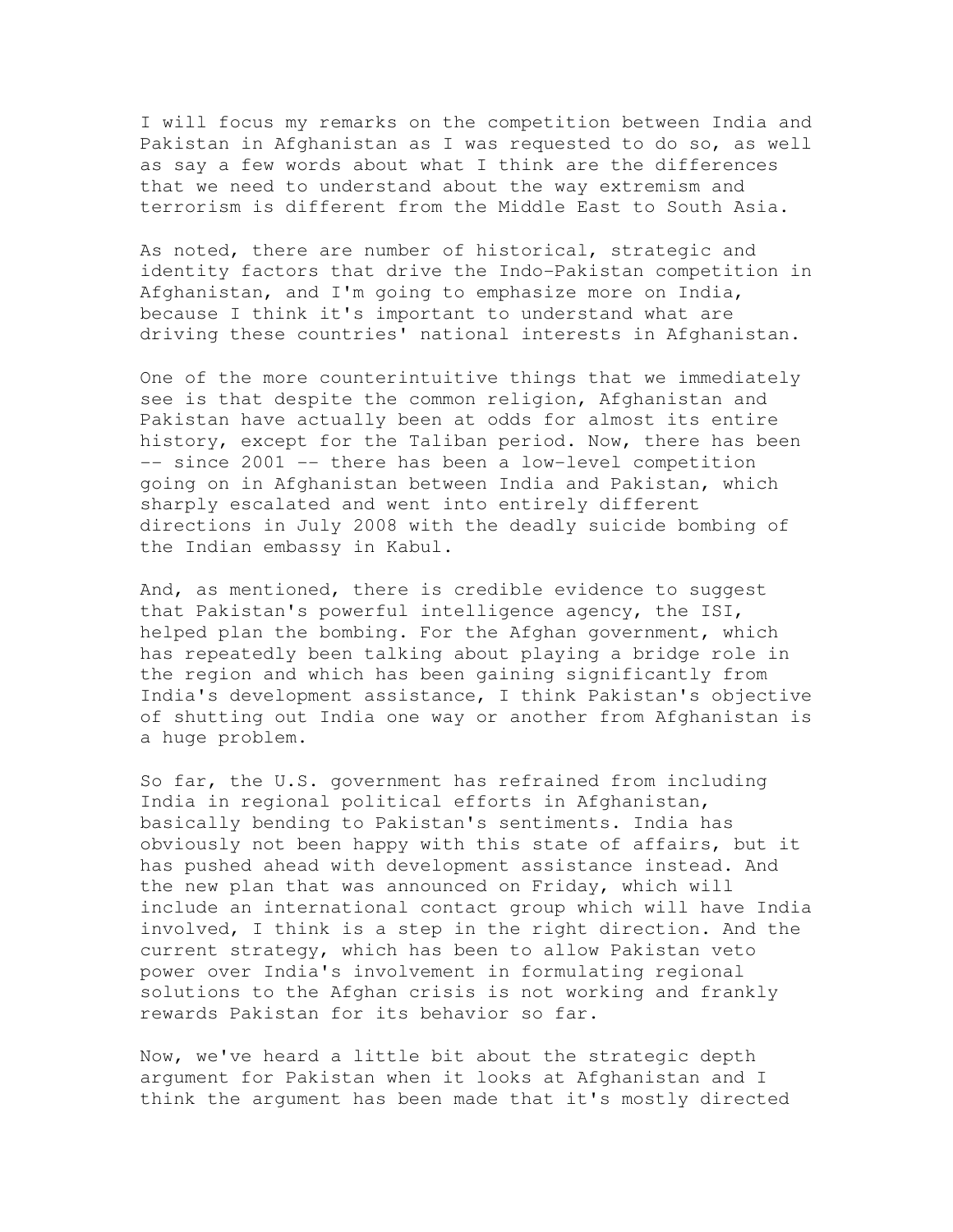at India. I think that's only part of the issue. I think the other concern that Pakistan has is the Pashtun problem - the need for having -- (audio break) -- friendly government in Kabul.

And so the sponsorship of radical groups for foreign policy purposes in Afghanistan and in India has been a kind of signature foreign policy of Pakistan, one that is relatively low-cost and, as we can see, gives rise to a level of plausible deniability.

Now, post-2001, Afghanistan and India have increasingly spoken in one voice, although more muted on Afghanistan's side, about the threat from violent extremists being supported by or tolerated by Pakistan.

Both countries have talked about Pakistan's dual policy in Afghanistan and in the war on terrorism and we see that it's coming back to haunt Pakistan but we're still not -- (inaudible) -- the stage that, in -- (audio break) -- has made a decisive break. And of course, the Lahore bombings is a clear indication, but then we have to remember that in 2004 there were attempts against President Musharraf himself and still it's taken a long time to see any movement.

The two countries that are most impacted by Pakistan's proxy wars are India and Kashmir and Afghanistan, so it's very important that we look at it in a composite way.

As already mentioned, relations between India and Afghanistan have been close, and in fact, some of the top leaders in Afghanistan, including President Hamid Karzai and other members of the leadership, have studied in India. They fled to India during the civil wars and the Soviet wars. Culturally, India's Bollywood music, films are a big staple for Afghan society as well as now Indian soap operas apparently as well -- big attraction.

So what we see is a convergence of interests between India and Afghanistan on the strategic, economic and even cultural.

Clearly the strategic element is prompted by a common-threat perception about Pakistan, but there are other benign factors such as economic interests that drive India and Afghanistan together.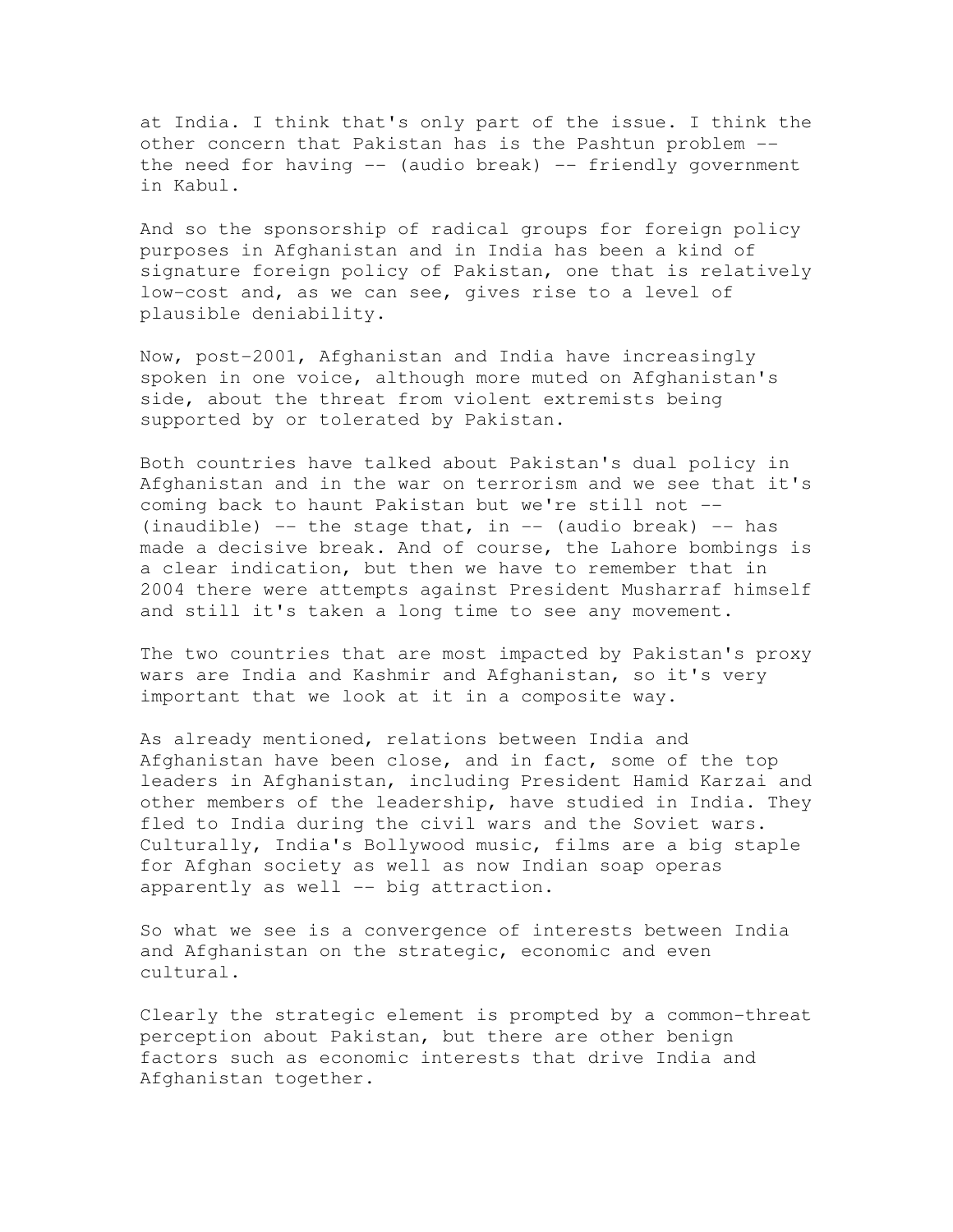But I think from Pakistan's policy point of view, they see it as a zero-sum game, and therefore, once again, Afghanistan is the one that stands to lose and it gets caught in the middle. I think one of the things that we have to understand when we look is that the -- Afghanistan is basically trying to walk a fine line between its eastern neighbor, Pakistan, whose good will it is entirely dependent on for immediate security, and India, who holds out the longer-term attraction politically and economically that Afghanistan wants to tap into.

Now, we've already heard about India's development assistance. It lost very little time after 2001 to build strong ties with Afghanistan. India has emerged as the largest regional donor. It's also -- what distinguishes India from any -- (audio break) -- it has undertaken projects in almost all areas of Afghanistan and it has relied -- (inaudible) -- the government and local groups rather than international NGOs which has been the case with other donors.

In fact, many other -- many observers have noted that Indian assistance is one of the best from any country designed to win over every sector of Afghan society so their projects go from hydroelectric projects to training and women's training sectors. And of course, it's done with -- designed to undercut Pakistan's influence along the way; there's no question.

India has also forged relations in a different way, that is by being the strongest backer for Afghanistan to join SAARC, which is the regional economic organization. But, like most -- but these -- steps by India has given rise to a spiraling kind of competition and I think that is one of the reasons that Pakistan has been trying to keep India out of any kind of regional equation.

India does not have transit rights through Pakistan to reach Afghan borders and the -- although Afghanistan can send goods into India.

Now, we've also noted that the Indian consulate -- India has several -- four consulates in Afghanistan along with an Indian embassy and so Pakistan has accused India of using some of these consulates for -- to gather intelligence and even provide assistance to Baluch insurgents now, a charge that we don't -- we have not verified.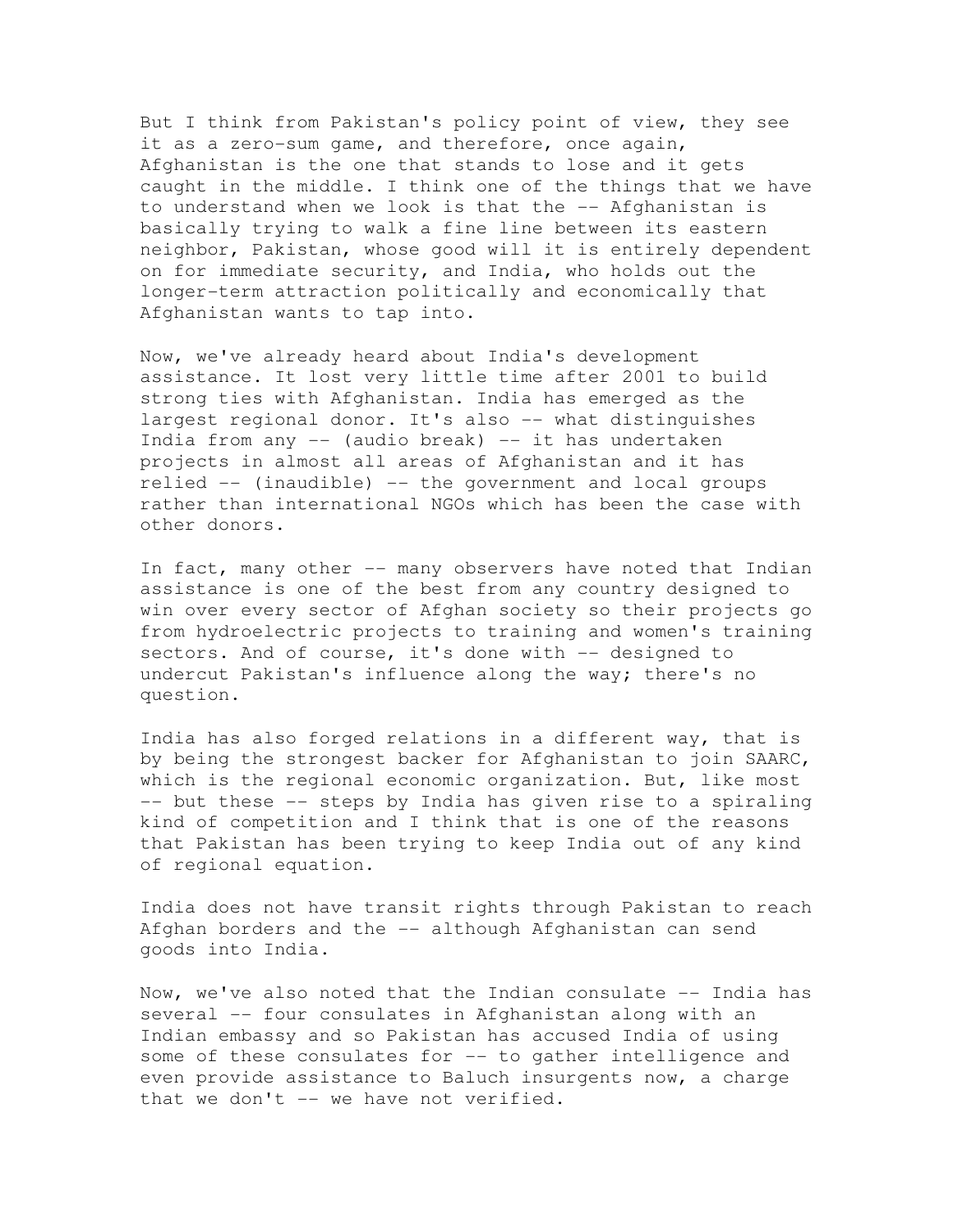But we do hear from close observers, such as Ahmed Rashid, Pakistani journalist, who has noted that the ISI has generated enormous misinformation about India's role in Afghanistan, such as telling Pakistani journalists that there were not two but six Indian consulates along the border.

India has not participated in any military operations with multinational forces and I think that has brought on some good will from the Afghan population. But regional stability -- and I'll conclude with this -- regional stability is critical not just for Afghanistan as a post-conflict society but also for India as a rising power in the region, and the real issue is how to bring Pakistan -- how to structure its incentives in such a way that it, too, realizes that. And I think the hope lies in the three democratic governments working together in a "tri-polar" situation.

Thank you.

**REP. TIERNEY:** Thank you, Doctor.

Well, Dr. Roberts, you can see how closely we're adhering to the five-minute rule, which may be good news for you because all you have to talk about is Kazakhstan, Uzbekistan, Kyrgyzstan, Tajikistan, Turkmenistan, China and Russia. So have at it, and we're anxious for your remarks. (Laughter.)

**MR. ROBERTS:** Thank you. Chairman Tierney and members of the subcommittee, I'd like to thank you for inviting me to speak today --

**REP. TIERNEY:** Doctor, we ask you either turn your microphone on if it's not on or pull it closer to you, or both, if you would.

**MR. ROBERTS:** There we go.

**REP. TIERNEY:** Thank you.

**MR. ROBERTS:** Chairman Tierney and other members of the subcommittee, I'd like to thank you for inviting me to speak today at a critical time for U.S. engagement in Afghanistan.

As the chairman already noted, I will speak primarily about Afghanistan's northern neighbors, that is, Russia, China and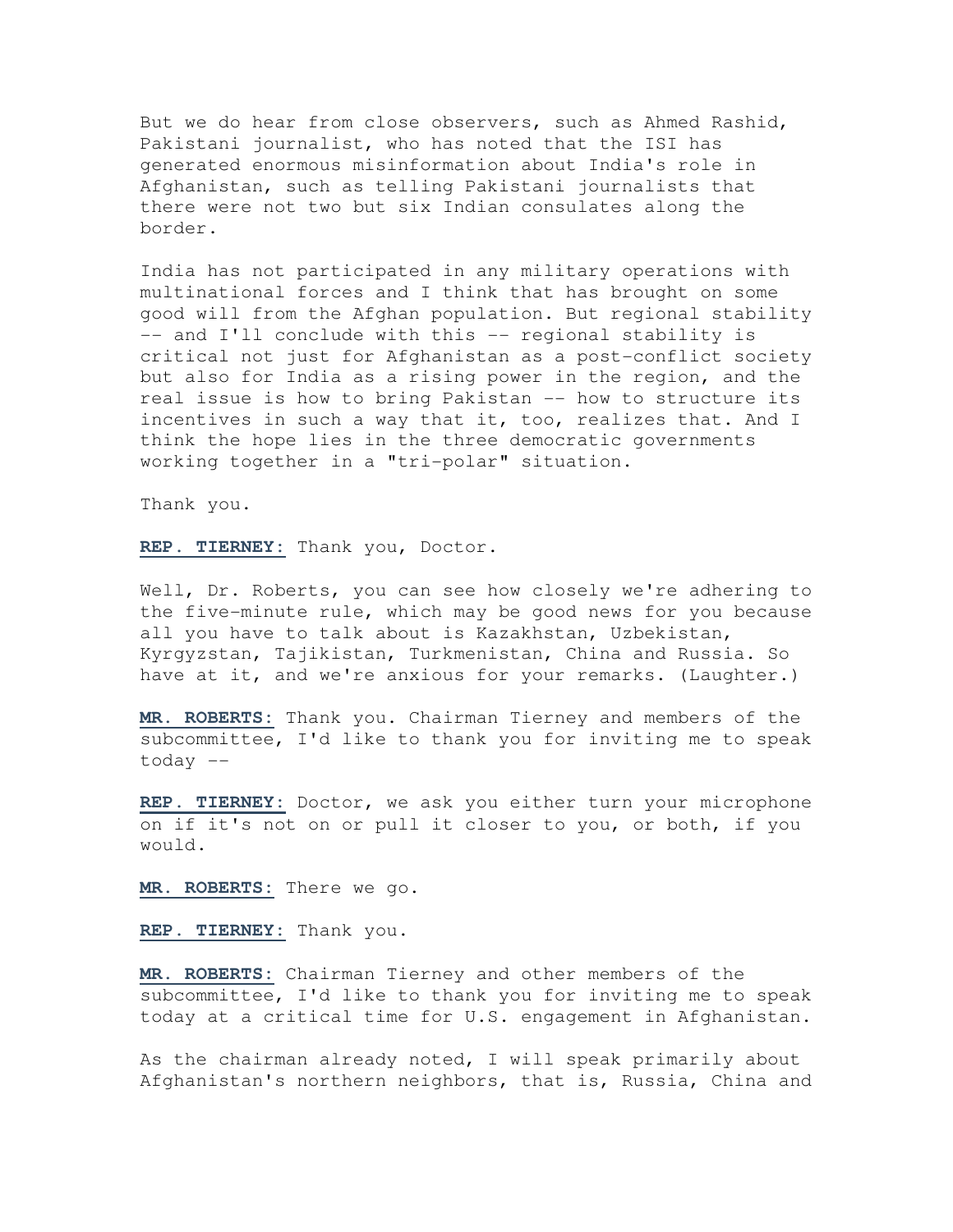the central Asian states of Kazakhstan, Kyrgyzstan, Tajikistan, Uzbekistan and Turkmenistan.

In general I would agree with the Obama administration's proposed Afghanistan strategy that promotes engaging these countries, but I also anticipate there being many obstacles to doing so effectively.

On the one hand, all of these countries would rather see Afghanistan as a potential market than as a source of terrorism and opium. On the other hand, Russia and China are suspicious of the United States' international agenda, at best, and the central Asian states are reticent to become too associated with U.S. efforts in Afghanistan in the event that these efforts fail.

All of these countries have reasons to want the United States to succeed in Afghanistan, but they would  $-$  (audio break) -- the work of realizing that goal to others.

That being said, I do think there are opportunities to engage these countries in Afghanistan if such engagement plays to their interests. In my opinion, China's interests in Afghanistan are an extension of its interests in central Asia as a whole. They're primarily economic and mostly related to natural resource extraction.

Late last year, China made the largest single foreign direct investment in Afghanistan in that country's history, purchasing the rights to a copper mine for \$3.5 billion U.S. Surely if Afghanistan stabilizes, China will be equally interested in the country's oil and gas reserves.

Beyond its thirst for energy, China is also very interested in opening up overland routes of commerce. Having viewed central Asia as an overland gateway to markets in the west, China likely sees Afghanistan as the most effective opening for a direct route of commerce to the Middle East.

Given these interests of China, the U.S. should engage it on increasing its direct foreign investment in trade with Afghanistan, which will be perhaps the most important drivers of sustainable development in the country.

In doing so, however, the U.S. must also challenge China to adopt transparent and ethical business practices in Afghanistan. If such investment is to have a positive role,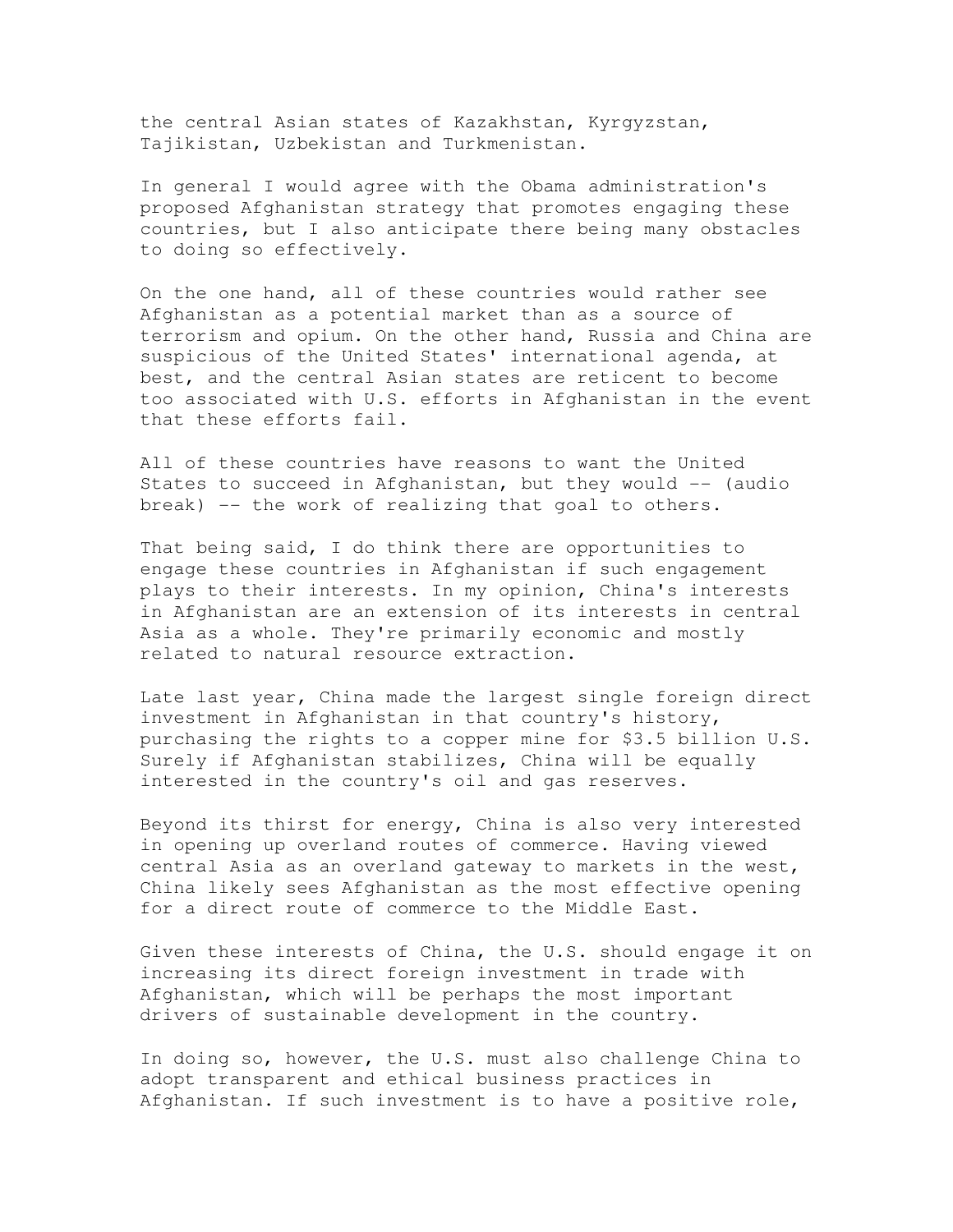it must complement rather than undermine attempts to develop effective and responsible governance in the country.

The central Asian states have different interests in Afghanistan -- (audio break) -- on Afghanistan with majority Muslim populations but secular governments, the central Asians are very fearful of the spread of Islamic extremism from South Asia.

While this fear speaks to central Asians' desire for stability in Afghanistan, it also makes these states reticent to become too involved in the country. Despite this reluctance, the Central Asian states have much to gain from being involved in Afghanistan's reconstruction. (audio break) -- Tajikistan and Uzbekistan are all countries that are presently unable to offer employment to large portions of their populations, making them sources of migrant laborers.

Already many Central Asian companies and workers have found business opportunities in Afghanistan's reconstruction, but a formal strategy encouraging such opportunities could go a long way to courting the involvement of the Central Asian states.

Also, there are already at least two major energy infrastructure projects under development to link Central Asia to Afghanistan.

An agreement has been reached to build up hydroelectric capacity in Kyrgyzstan and Tajikistan in order to feed Afghanistan's needs, and plans have been drawn up for a Turkmenistan-Afghanistan-Pakistan-India gas pipeline. If these projects are realized responsibly and effectively, they could bring tangible benefits to both Central Asia and Afghanistan.

Now, Russia, however, I think is a much more difficult nut to crack. While Russia is interested in preventing Chechen separatists from obtaining support and refuge in Afghanistan, it also retains serious issues of wounded pride in connection with the Soviet failure to develop Afghanistan in the 1970s and 1980s. In this context Russia may not be too happy to see the United States succeed where it has failed.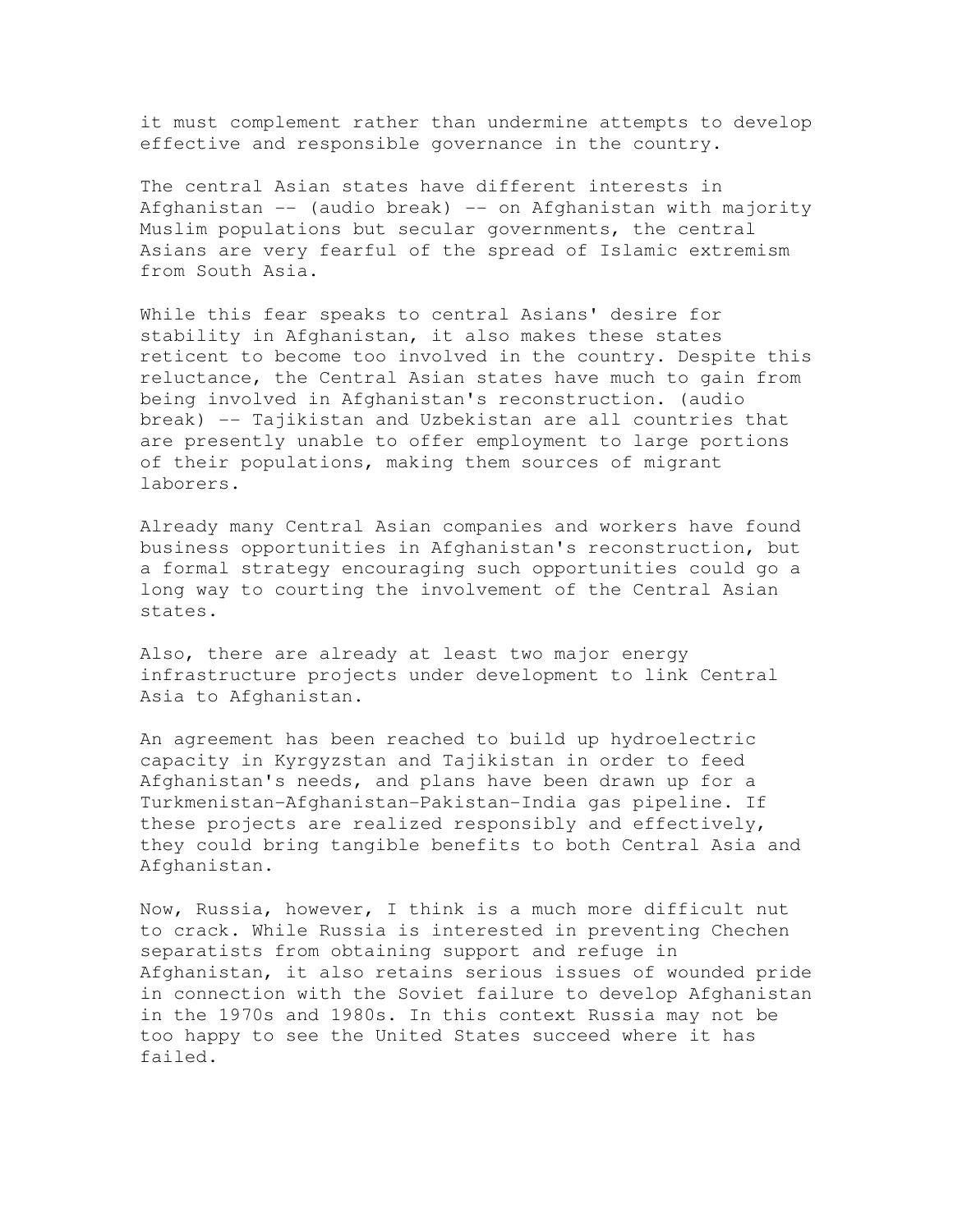Furthermore, Russia is extremely suspicious of U.S. interest in Central Asia, and it tends to view U.S. engagement in Afghanistan as part of a larger campaign to get a foothold in the region. Still, Russia's support to Afghanistan's reconstruction is critical. Russia can undermine efforts in the country through its influence over the Central Asian states, which it already has done by encouraging Kyrgyzstan to close the Manas Air Base. And it can also use its influence in the Shanghai Cooperation Organization, which (audio break) a coordinating role for Russia, China and Central Asia in Afghanistan. As one Russian journalist recently told me, maybe the most positive thing that Russia can do in Afghanistan is to not do anything at all, but I would suggest that perhaps it would be easier to carve out a positive role for Russia than to get them to do nothing at all.

One way to engage Russia may be to involve it more substantively in the large projects that aim to bring electricity and gas from Central Asia to Afghanistan. This may have economic interests of Russia involved and it may also dispel some of Russia's fears that these projects are aimed at drawing Central Asia outside its sphere of influence.

In conclusion, I'd like to say that in order to engage these neighbors to the north, the key will be to play to their interests. While it will be important to include these states in highly visible international forums on Afghanistan to obtain government buy-in, I don't foresee any of these states being important donor states or providing substantial bilateral assistance. Rather, they are most likely to make a difference through their private sectors, whether as a source of direct foreign investment, providers of building materials or a source of skilled laborers.

Even in this context, however, Russia may remain a potential spoiler in any effort to gain the support of Afghanistan's northern neighbors in the country's reconstruction. And that concludes my remarks; I think I maybe made it close to five minutes.

**REP. TIERNEY:** You did a great job and we appreciate it; thank you.

Mr. Sadjadpour.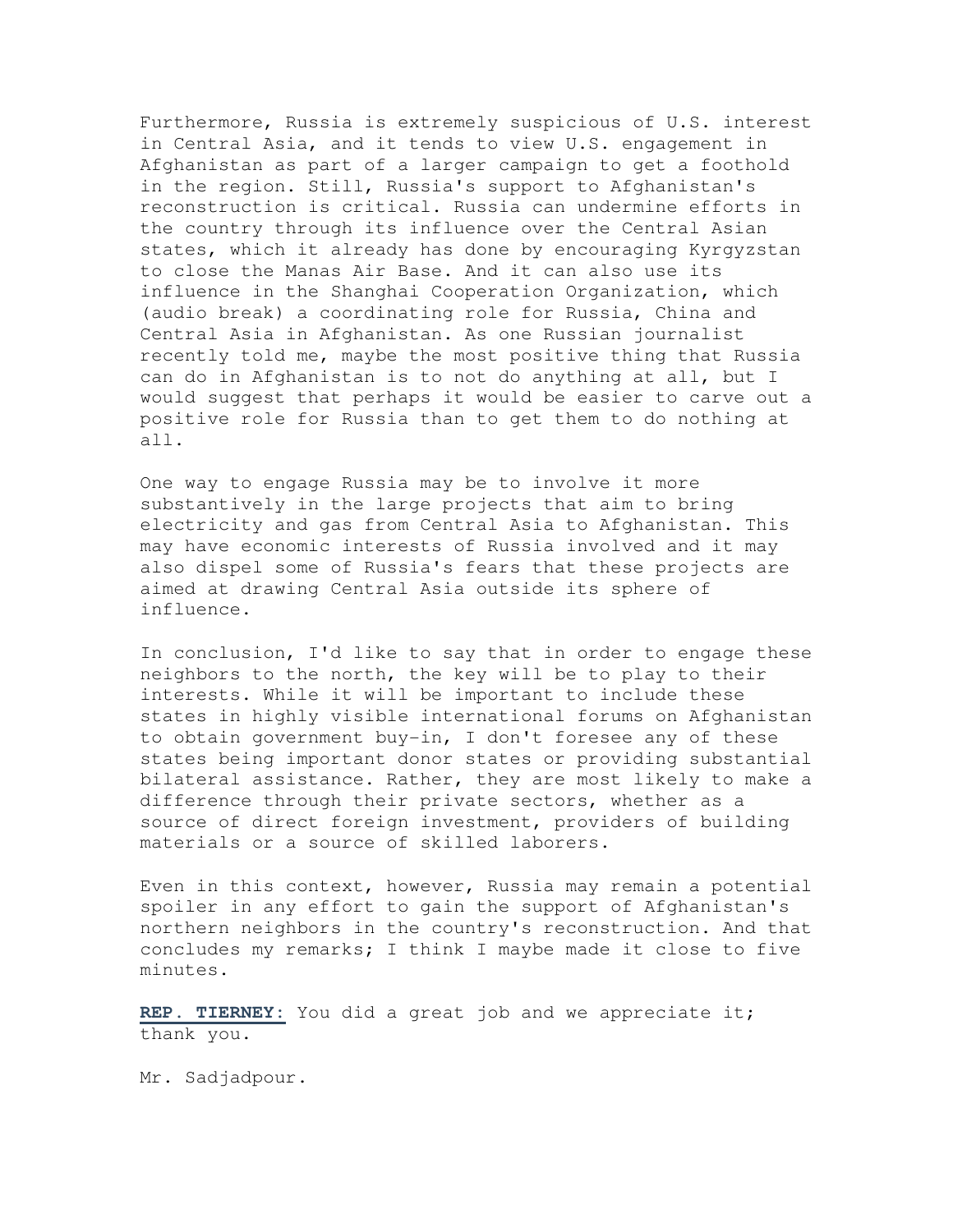**MR. SADJADPOUR:** Thank you, Mr. Chairman. It's a pleasure to be back and I just wanted to commend the committee for their sustained commitment to probing these very difficult issues.

At the risk of stating the obvious, the United States and Iran have very important overlapping interests in Afghanistan. Having accommodated over 2 million Afghan refugees over the last three decades, Iran has an obvious interest in seeing stability in Afghanistan.

With the highest -- one of the highest rates of drug addiction in the world, Iran has an obvious commitment to counter narcotics to see narcotic production eliminated, if not eradicated, in Afghanistan. And lastly, having almost fought a war against the Taliban a little more than a decade ago, Iran certainly has no interest in seeing their resurgence.

So there's very important overlapping interests between the United States and Iran in Afghanistan. And a friend of mine, a European diplomat who spent several years in Tehran who speaks fluent Persian, was recently dispatched to Afghanistan and he was there to study Iranian influence in that country. And he came back and he said that if Pakistan's influence in Afghanistan is about 80 percent negative, 20 percent positive, Iran's is probably the inverse, about 80 percent positive and 20 percent negative.

That being said, Iranian foreign policy, not only in Afghanistan but also elsewhere, is in many ways a byproduct of U.S.-Iran relations, and when U.S.-Iran relations are most adversarial, Iran sees it as a national priority, foreign policy priority, to try make life difficult for the United States.

And in Afghanistan, I think the most egregious example of that is Iranian flirtations with the Taliban and kind of soft support for the Taliban. People whom I have spoken to -- (audio break) -- classified intelligence reports say that the support is too insignificant to make a difference but significant enough to send a signal to the United States that don't take Iranian goodwill and restraint for granted. And, you know, to use a U.S. domestic policy metaphor, I think focusing too much on Iranian support for the Taliban is like focusing too much on illegal immigration from Canada to the United States.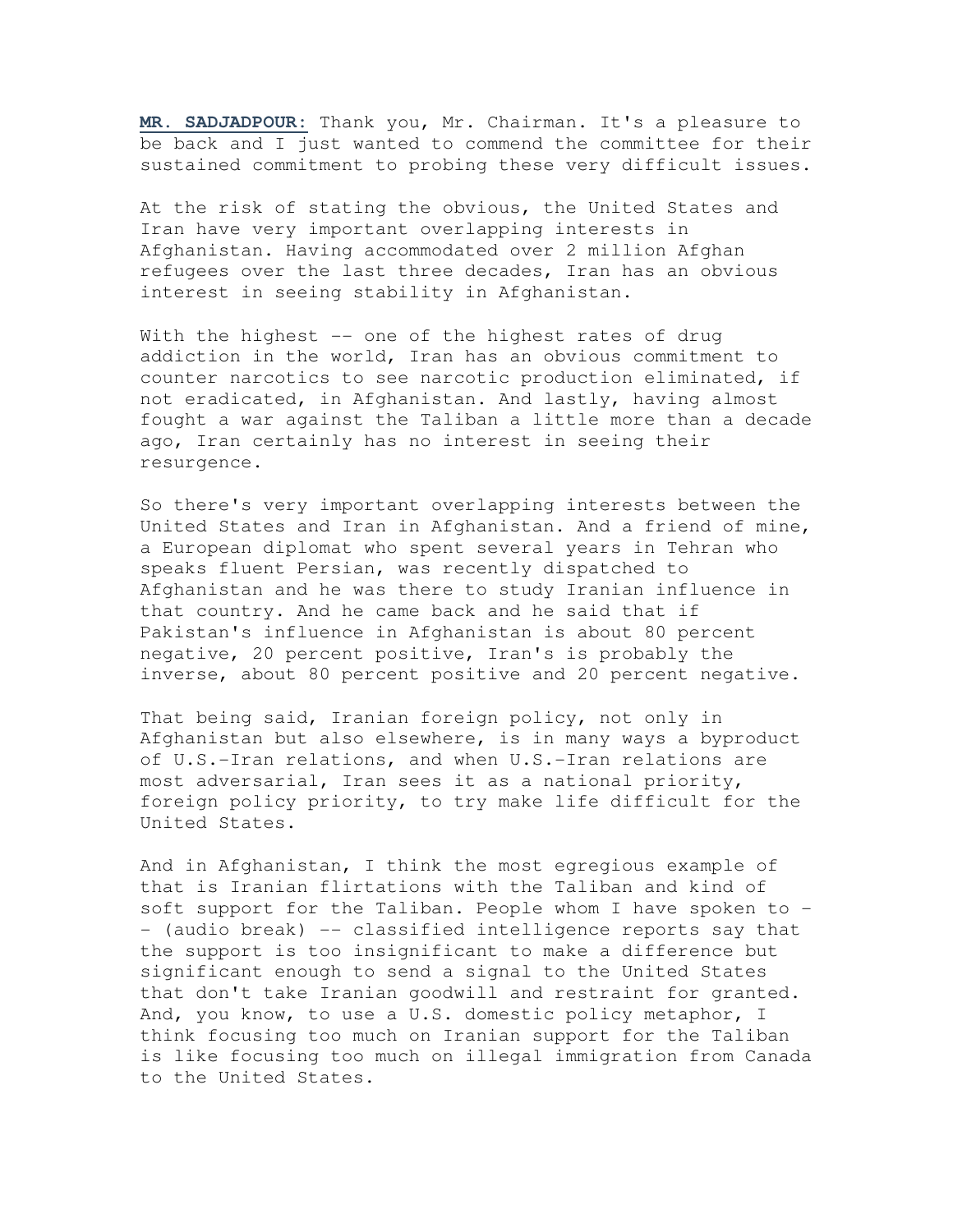I don't want to exaggerate Iranian goodwill in Afghanistan and I don't have any illusions about the character of this regime. A good friend of mine, an Iranian-American journalist, has been in Evin prison for the last two months and I know that regimes which are tolerant -- which are intolerant and repressive at home do not seek to export Jeffersonian democracy and pluralism abroad.

That being said, a country as decimated and desperate as Afghanistan certainly doesn't have the luxury of shunning aid from a country like Iran. No country obviously has the luxury of choosing its neighbors, and I think given Afghanistan's needs are so rudimentary in terms of building a viable state, I think Iran can play a very important role in that process.

A few prescriptions I would like to conclude with. In my opinion there is very little cost and potentially enormous benefits to engaging Iran on Afghanistan, and I would make four specific points. The first is that I think the -- (audio break) -- was used vis-a-vis U.S. relations with China, this notion of responsible stakeholder. I think that's the philosophy which we should try to approach Iran, not only with Afghanistan but on a broader level, try to compel Iran to be a responsible stakeholder.

As I mentioned from the outset, there is very important overlapping interests in Afghanistan, and I think among other specific points, it would be very useful to kind of engage Iran's agricultural expertise in looking at alternatives to the poppy. And U.S.-Iran direct engagement, meaning an engagement between U.S. forces and Iranian forces in Afghanistan, may be unrealistic in the near term, but I think what we can do, what we the United States can do, is continue to encourage our European allies and NATO allies to work with the Iranians on these important issues.

A second point I would make is that I think it's imperative that we make it clear to the Iranians that we're not merely interested in tactical cooperation or isolated engagement with them in Afghanistan. I think this was the mistake that the Bush administration made when trying to engage Iran and Iraq, and by all accounts those discussions did not bear fruit and I think it was due in part to the fact that Iran felt that the U.S. was trying to agitate against it on so many other issues, and yet it wanted its cooperation in Iraq.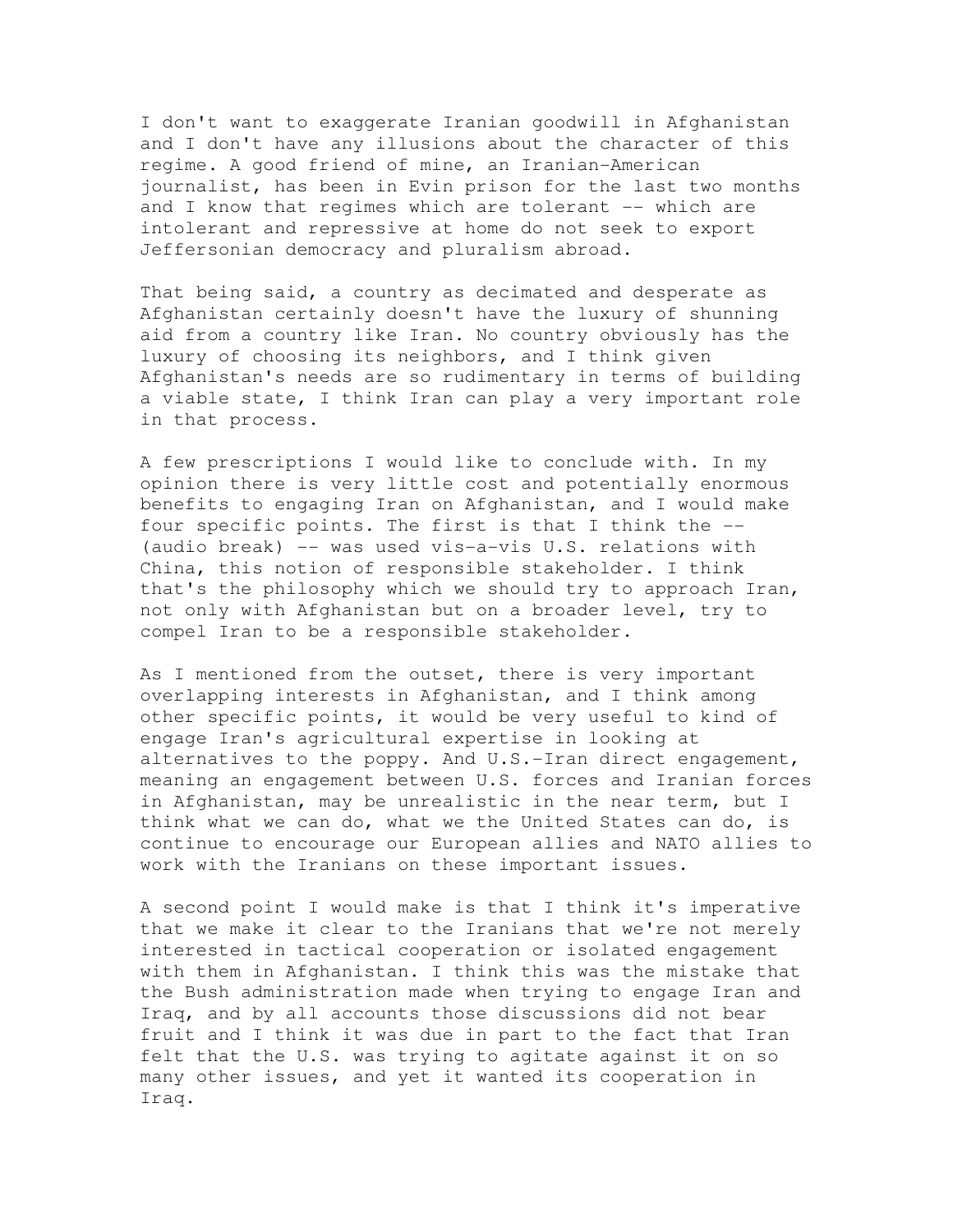And Iran obviously said we're not going to make your life easier in Iraq if that's simply going to allow you more leverage to make life difficult for us afterwards. So I think we have to make it clear to the Iranians that we're not only interested in an isolated tactical cooperation, but if at all possible, we would like to have a broader strategic discussion.

Third point I would make is that I think it's important that we, whereas we understand the linkages between Iran's various foreign policy activities, we should at the same time disaggregate Iranian foreign policies. What do I mean by that? I mean that in the short term I don't think anyone has any illusions we're going to reach a compromise with Iran on the support for Hezbollah, on the support for Hamas, or I think in the short term, certainly no one has any illusions there's going to be any breakthroughs on the nuclear issue.

I don't think this should preclude U.S.-Iran cooperation in Afghanistan. On the contrary, I think that trying to build confidence in Afghanistan could well have a positive effect on those other issues.

The fourth policy prescription pertains directly to Congress and that is that I think it's unhelpful to try to designate the Iranian Revolutionary Guards as a terrorist entity.

And the reason why I say this is that the Iranian Revolutionary Guards are essentially running Iranian activities, not only in Afghanistan but also in Iraq and Lebanon, and I think by naming them a terrorist entity we're essentially going to prohibit ourselves from working with the Iranian actors who matter most. So, to paraphrase Don Rumsfeld, we have to deal with the Iranian officials we have, not the ones we wish we had.

Lastly, there's a debate about how we should go about engaging Iran, and some would argue that we have to put the most difficult issues first -- like the nuclear issue and Afghanistan and some of these other regional issues maybe are secondary. I would disagree with that and I think the administration is absolutely on the right track. And the reason why I say this is that the nuclear issue, Iran's - the nuclear dispute is a symptom of U.S.-Iran mistrust, it's not an underlying cause of tension.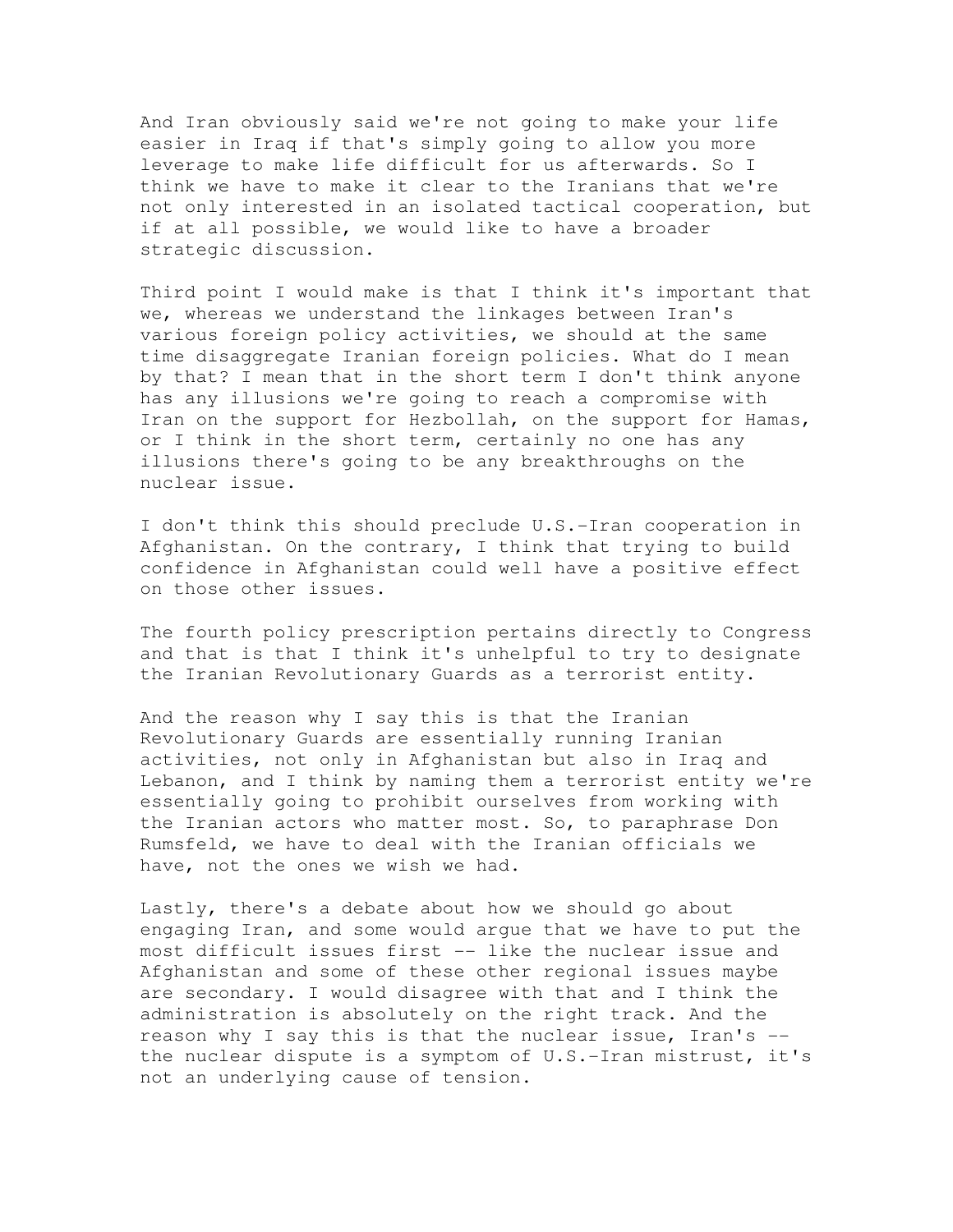And really if we go to the very essence of the problems of this relationship, it's this issue of very deep-seated mutual mistrust. And I think the best way to try to allay this mistrust is to build confidence and I think there is no issue which the U.S. and Iran share more common interests than Afghanistan. And if we can try to engage Iran on Afghanistan and establish a new tone and context for the relationship, I think those discussions in and of themselves could well have an impact on Iran's nuclear disposition.

If, indeed, Iran's nuclear ambitions are driven or are a reflection of their insecurity vis-a-vis the United States, again, if we're able to establish a different tone and context, the Afghan discussions, in and of themselves, could impact the calculation -- the nuclear calculations -- of Iran's leadership. Thank you.

**REP. TIERNEY:** Well, thank you. It's certainly an impressive panel. We got a lot of information in a relatively short period of time and we appreciate that. We're going to go into our question period here. We'll give each member at least five minutes to question and go around as much as we all have time for on that.

**Let me start with just a rather broad question, if I might:** Is it the opinion of each of you that the issues are best dealt with through a sort of contact group approach, where the United States tries to convene all these various parties and deal with issues jointly, or is the best approach a bilateral basis or some mix of that?

Let's start with you, Mr. Sadjadpour.

**MR. SADJADPOUR:** (Off mike.)

**REP. TIERNEY:** Our reporter can be pretty tough, so I wouldn't mess with her. (Laughter.) If she wants that mike on, you better put it on. (Laughs.)

**MR. SADJADPOUR:** There's often a concern whether we're talking about Central Asia or the Middle East, regional countries that U.S. goodwill is a zero-sum game and that, you know, the U.S. could sell out Pakistani interests for Iranian interests if it's only a bilateral discussion. So I think a multilateral format works well, and on the side, you know, those bilateral discussions I think are very useful.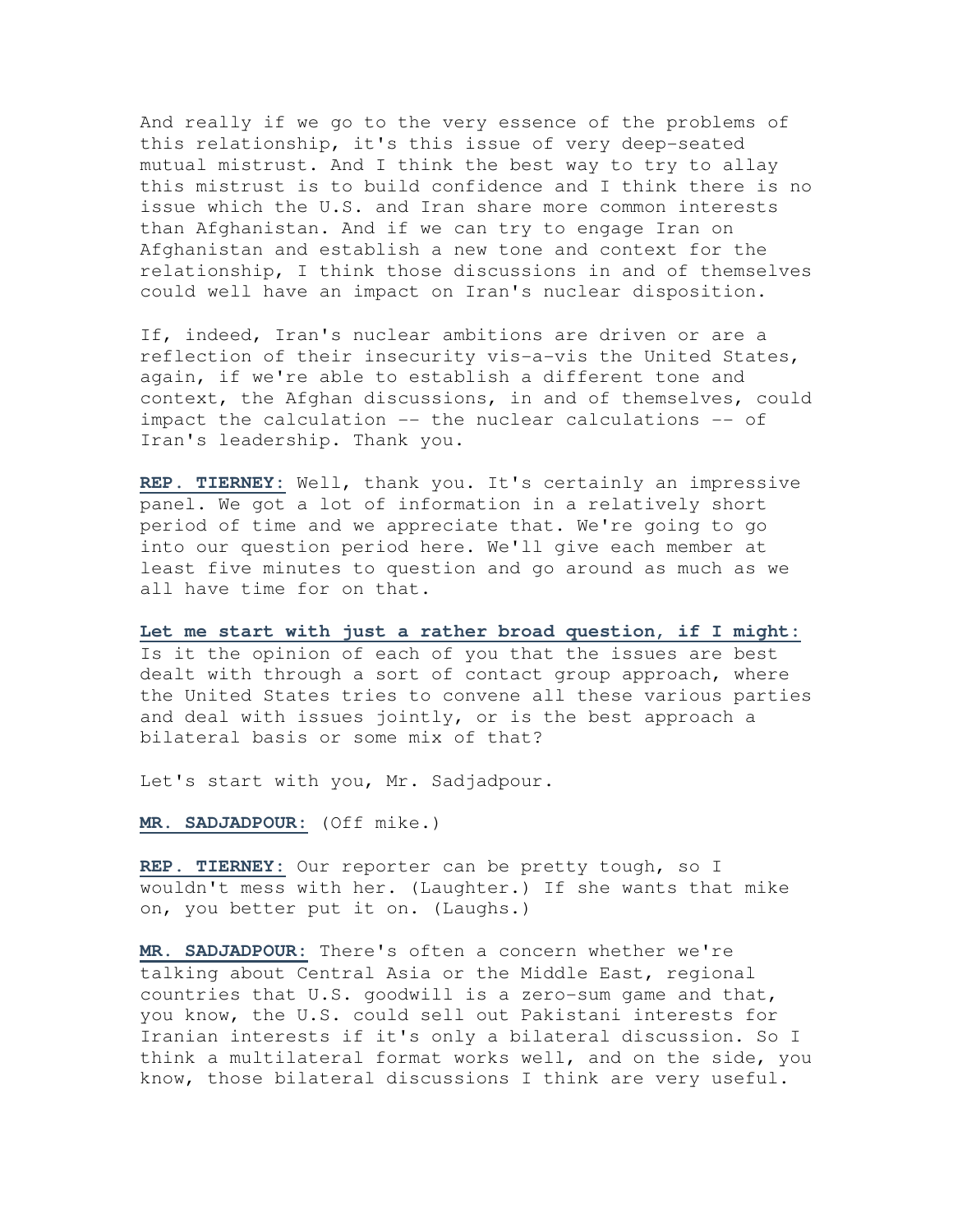And, you know, Iran is the one country of the neighboring countries in which the U.S. doesn't have any formal diplomatic relations, so I think those conversations are probably going to take more time, but it may be easier for both parties initially to do it in a multilateral setting. And with Iran we have so many different interests at play, not only Afghanistan but, you know, Iraq, the Middle East, the nuclear issue, terrorism, and again, I think, you know, we're going to have these conversations on different levels, but I would argue that multilateral setting may work best and  $--$ 

**REP TIERNEY:** Anybody disagree with that or is it general consensus?

Okay, thank you.

Dr. Roberts, is it, how much of a motivating factor for cooperation, or is it even a motivating fact for cooperation, the concern about drugs and opium going up to those northern countries? Are they -- how badly are they impacted by that, how much is it a near interest to sort of combine with others to try to deal with that, and then what could they do in terms of being useful against that problem?

**MR. ROBERTS:** On one hand, it definitely is a problem for the Central Asian states, and I would say it's becoming an increasing problem for them. To a certain extent, prior to recent history, I would say that a lot of the Central Asian states have dealt with the drug trade out of Afghanistan in a sort of ambiguous way that there may have been some officials benefiting from it, and so on and so forth.

But now the volume coming out of Afghanistan is such that I think they're really beginning to wonder whether this is a threat to their own national security, let alone the health of the population. There's been some events that took place last summer in Turkmenistan, and in true Central Asian fashion we don't know exactly what happened but it seemed that there was essentially a battle between drug mafias in the capital city and it almost closed down the government for a day.

And they officially said that it was some sort of threat of Islamic extremists but evidence points more to the drug area. Now, what they can do in terms of battling the drug trade, I think the most important thing is in terms of U.S.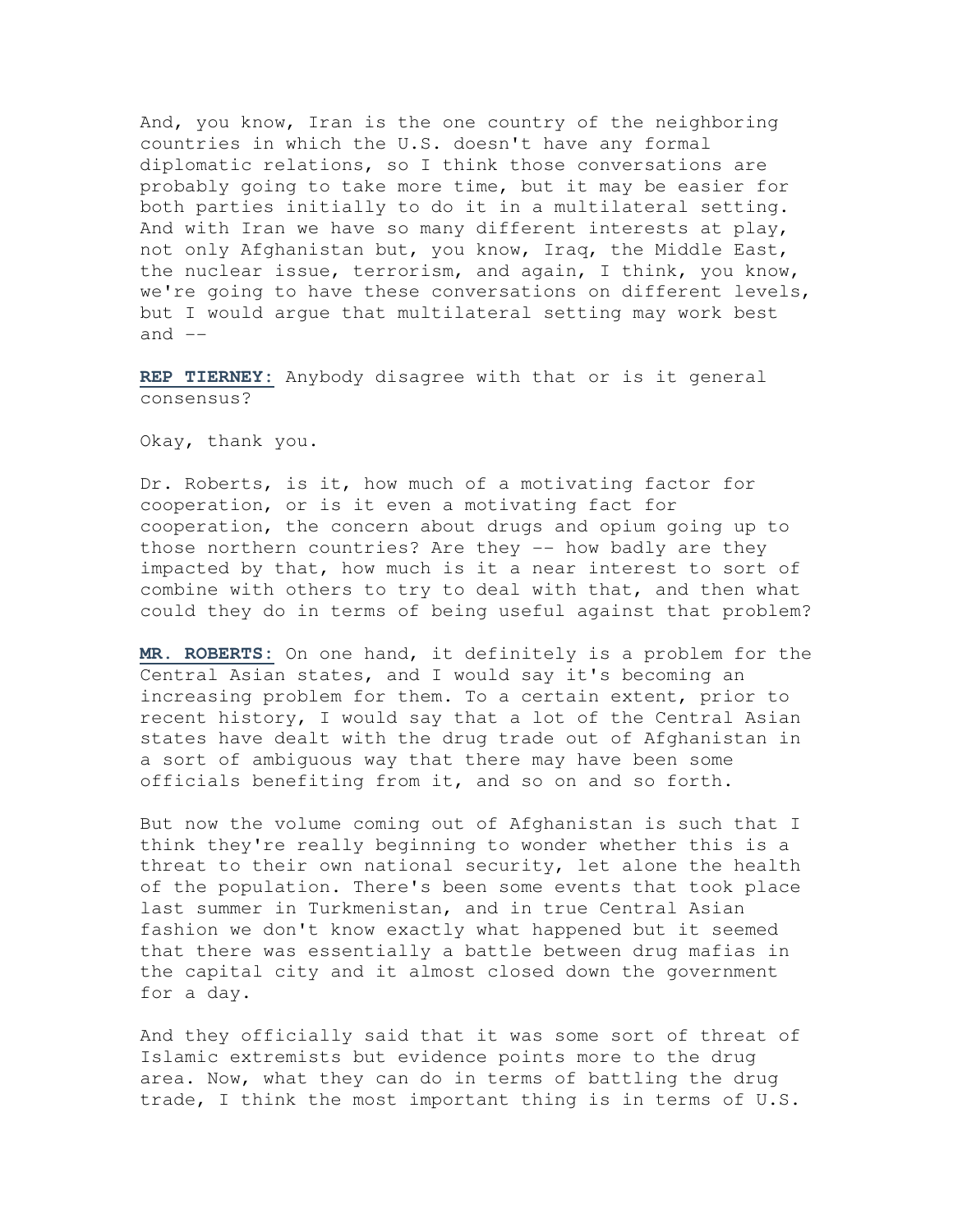assistance going to them in this area, of which there is already quite a bit, I think we need to see more political will from the Central Asians and really making the measures that are being taken work.

At least to a certain extent on their border posts, that seemed, well, it also, I have to say, it varies by countries like Kazakhstan has much more capacity because it has more resources. Kyrgyzstan and Tajikistan are really the countries that I think have a problem with capacity in this area, both protecting their borders and just in terms of the corruption within those countries and how much might just get through, regardless of central governments' wishes.

**REP. TIERNEY:** Thank you. And you know I can't see the clock down there, someone's going to have to tap me when I guess it's close to my time  $--$  (off mike)  $--$  okay, thanks.

Let me just move around another round on that too. So Dr. Ollapally, you made a comment about the manner in which India provides its assistance in Afghanistan, how successful they've been on that. Could you just expand on that a little bit for us and let us know whether or not you think it's a model that the United States and the international community ought to follow as opposed to going through NGOs, where we've had quite a bit of controversy on that?

**MS. OLLAPALLY:** Yes, India's programs have been designed to give what they call local ownership of assets, so that when the -- and it goes through the government of Afghanistan - so one of the things that we've seen with international assistance is that, you know, as little as 15 percent or so of aid actually goes to the Afghan government. That leaves a lot that goes in some other direction.

And I think that is a problem that we've seen, you know, whether it's Bosnia or elsewhere, that we are, we tend to give aid through international NGOs and therefore those NGOs get -- you know, suck up a lot of the resources and also people, skilled people, in Afghanistan, and it diverts it, I think, from these places.

The other thing that I mentioned about India is they seem to have figured out a way of having projects in practically every single province, which is not easy given the security concerns. I think it partly works because they probably can blend in a bit better, in some sense, so that they're not as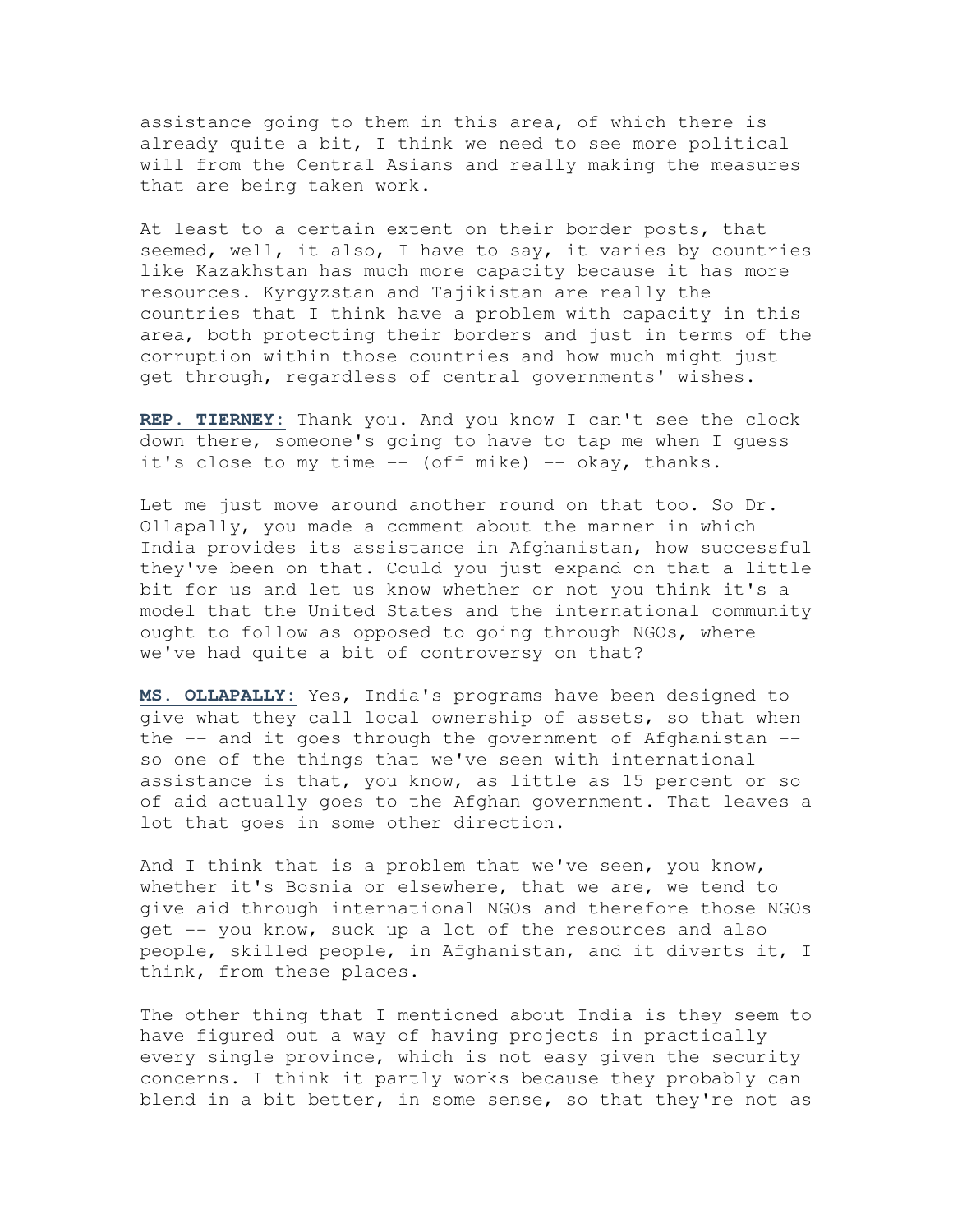easy of a target. And they have had long-standing relations, so that -- surprisingly, India has had investment and so forth there so they have a little bit more tradition than experience. But I think it is something that one needs to look more closely at because that's one of our biggest problems is delivering the aid to those people who need it.

**REP. TIERNEY:** Exactly. Thank you.

Mr. Flake?

**REP. FLAKE:** Thank you, Mr. Chairman.

Mr. Sadjadpour, you mentioned that Iran has taken in 1.5 million refugees over the time. How many of them remain and do they -- are they housed in refugee centers or are they dispersed among other populations? Can you just talk a little about that?

**MR. SADJADPOUR:** When I was based in Tehran I used to go visit the UNHCR offices to talk about these things. And the numbers are obviously very approximate, but over the course of the last three decades, the UNHCR estimates that Iran has accommodated approximately 2.5 million refugees at one point or another.

It's believed that about a million of them have gone back and there's --

**REP. FLAKE:** (Off mike.)

**MR. SADJADPOUR:** I'm sorry? About a million of them have since gone back to Afghanistan after the removal of the Taliban. And it's estimated there's about 900,000 refugees which are official and about another 600,000 or so who are unofficial.

And their circumstances vary. Some are able to go to school and they're not living in refugee camps. Others have much more difficult circumstances and oftentimes depends on their backgrounds in terms of their education, et cetera.

But, you know, I think certainly Iran could be doing much more for the refugees, but considering Iran's own economic difficulties, UNHCR has by and large commended Iran for taking many of them in.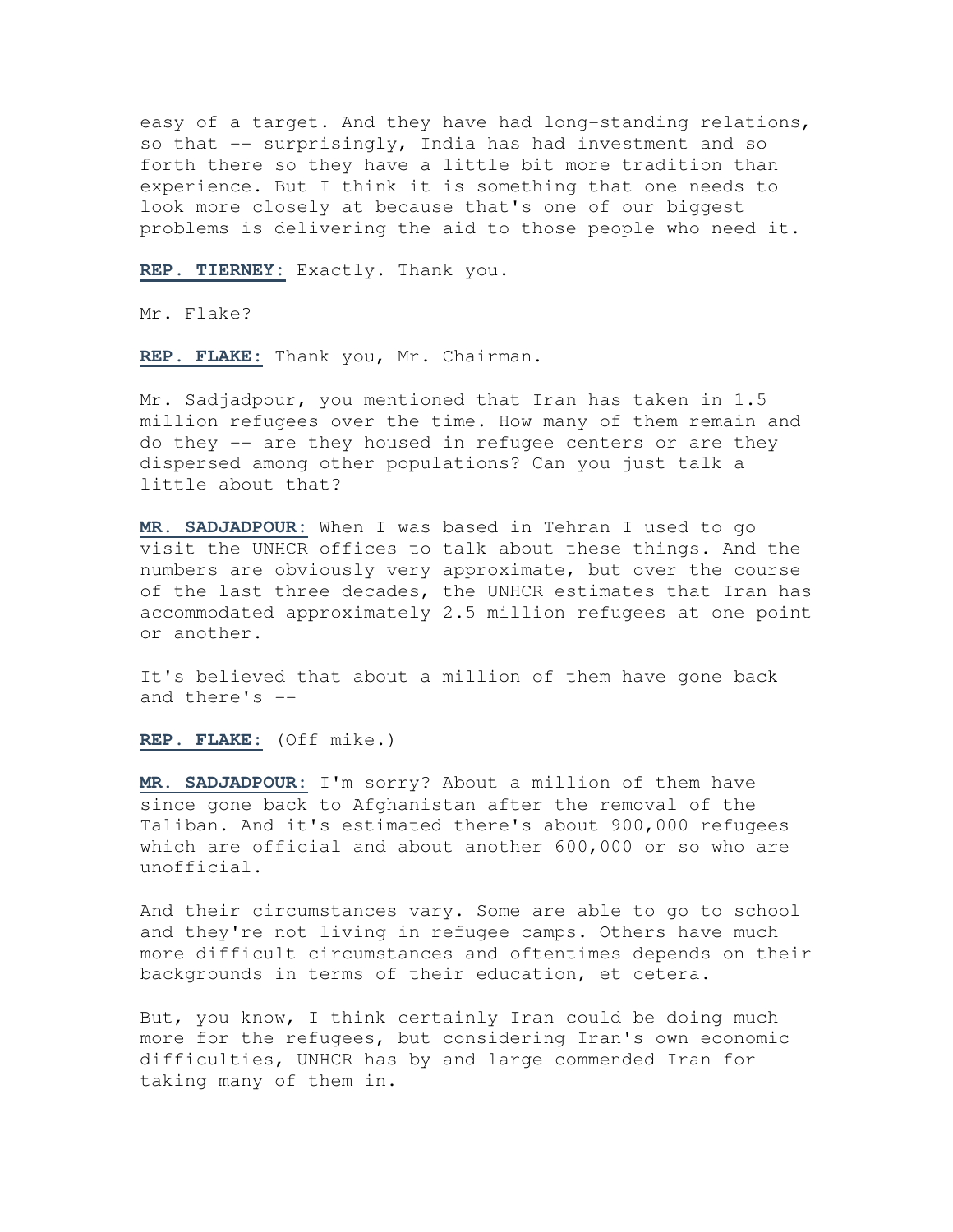**REP. FLAKE:** Are there active efforts to resettle them back in Afghanistan, or is it pretty much status quo?

**MR. SADJADPOUR:** The second point I made, that Iran's foreign policy is often a byproduct of U.S.-Iran relations, when Iran wants to make life difficult for the U.S. and make life difficult for the Karzai government, what they've done sometimes in the past is to abruptly and forcefully repatriate these refugees, just send them back.

So, you know, at times they do this. At other times they're more lenient, but in general I think that they -- given the burgeoning labor force within Iran, I think Iran feels that economically it's just too difficult to accommodate all of these refugees, and if at all possible, I think they would like to repatriate more.

**REP. FLAKE:** All right. Thank you.

Ms. Curtis, you mentioned that we need to have a duty-free zone -- free trade with the areas of Pakistan and Afghanistan. What products in particular have some potential for growth as far as export?

**MS. CURTIS:** Well, I think they're looking mainly at textiles, particularly in the case of Pakistan. There may be some other items in Afghanistan that they're looking at as well, but I think the majority of these items and that would have the greatest impact on the economies is in the area of textiles.

And there has been interest by outside investors in these - investing in such zones. So as difficult as it will be in terms of the security aspects, I think it certainly will bring in some outside investment, help to bring jobs to the people of this region.

And that's why I think this legislation is so important. I think one of the reasons it's been stalled is because it's - -

**REP. FLAKE:** Is it more of a signal or is there going to be a substantive change? Are we talking about just at the margins in terms of the economy?

**MS. CURTIS:** Well, I think this region, we know is extremely important to U.S. national security interests. In fact,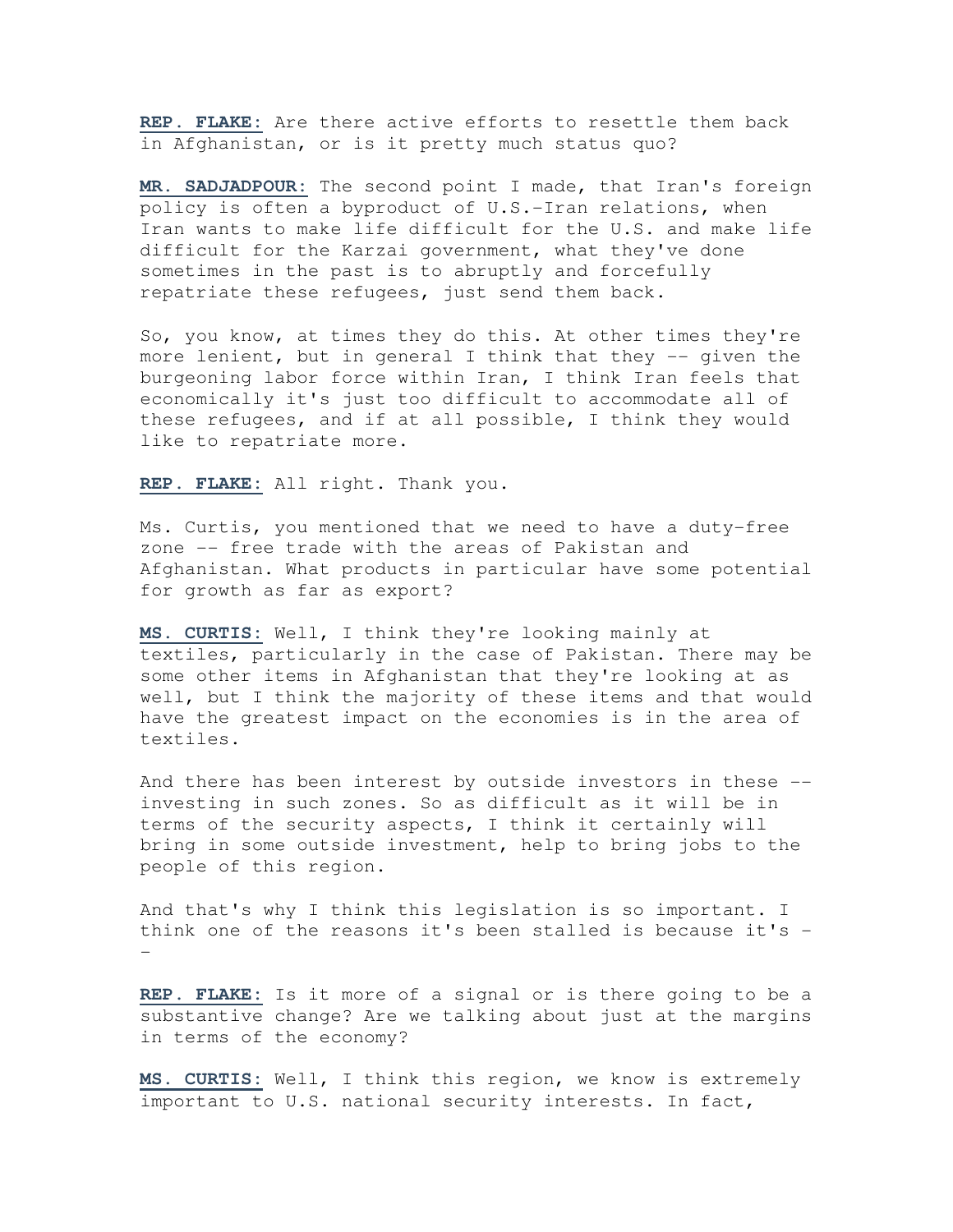President Obama said the tribal areas of Pakistan are the greatest danger to the U.S. So I think, you know, we don't know for sure if  $-$  (audio break)  $-$  massive change overnight, but I think what we do know is it constitutes a way to start bringing change.

And I would carry this over to our assistance programs. A lot of people are arguing that U.S. assistance programs to the FATA are only having a marginal impact, but we have to start somewhere, and in fact, I've received many briefings on these assistance programs and we're getting access to the region. This is the first step. I mean, these are areas that, you know, hardly any U.S. officials have even traveled to, let alone U.S. civilians.

So I think that, you know, we have to start somewhere and I think, you know, we are likely to see positive impact - maybe not overnight but over time. It's part of the whole process of integrating this region into Pakistan, creating more cooperation between Afghans, Pakistanis, creating jobs, so that people have an alternative to extremism. That's the problem. They just don't have an alternative right now.

## **REP. FLAKE:** I agree with you.

Ms. Chamberlain, I think everyone recognizes that of all the regional players Pakistan has the biggest role -- the biggest border, the biggest history of cooperation and antagonism -- just about everything. What, in terms of our aid and assistance to Pakistan, both military and economic - - should we be looking to condition these funds? What kind of strings attached -- and we haven't seen -- I'm sure we'll see different iterations of this proposal by the Obama administration, but what's your recommendation? Where do you cross the line between -- at what point do the Pakistani's just say, "Sorry, you need our help as much as we need yours"?

So what do you recommend in terms of conditioning this aid?

**MS. CHAMBERLAIN:** I think the answer is both and mixed. When I first arrived as ambassador to Pakistan, one of the loudest bleats that we heard from the population -- we still hear it today -- is, oh, you American's are just going to abandon us; you used us during the Cold War when you needed us; you used us when the Soviet  $-$ - you wanted to help us  $-$ them to help us evict the Soviets from Afghanistan, but as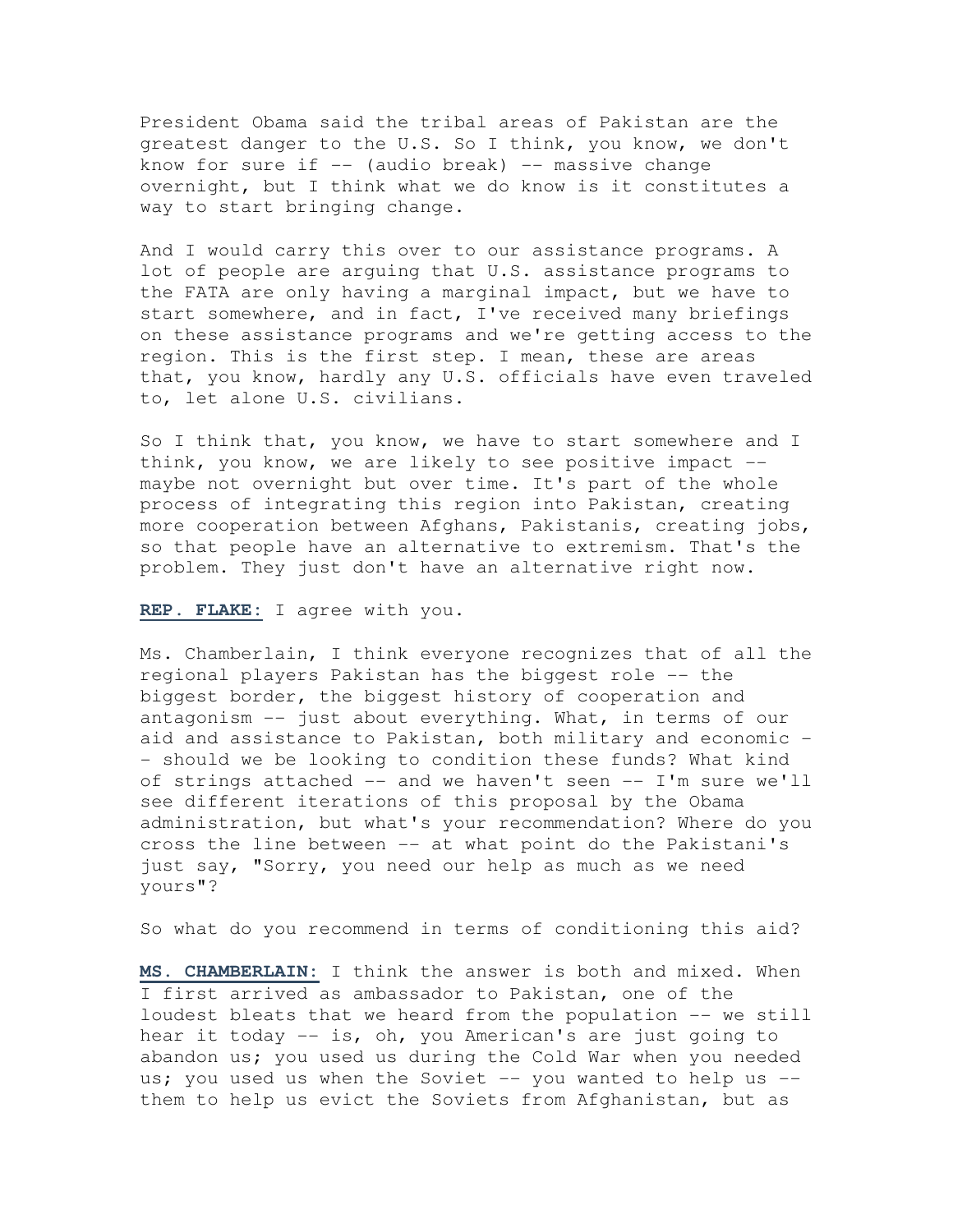soon as the Soviets were out of Kabul, you cut off your military aid, you cut off your military IMET programs, you cut off your USAID development assistance, and you picked up and ran.

And no amount of explanation ever convinced them that it was conditioned on their moving forward with the development of their nuclear weapons program. That just is absent from their memory, although it was the reason why we cut off our military and aid assistance at that time.

You hear that today, the charge that we will just abandon them again. "As soon as you get bin Laden, you'll just leave us."

I think -- to answer your question, now -- that's the context. To answer your question, I believe we must condition military assistance. I do not recommend that we condition assistance to civilian programs, that USAID programs, to education, to job creation, to health, ought not to be conditioned and we ought use the non- conditioning of aid that goes to people, the people of Pakistan, as evidence that we have no intention of abandoning them, that we recognize that they are in dire needs, that we are there for the long term.

On the military assistance, I agree with remarks that the chairman made earlier. There's a history of duplicity and we have to carefully balance the way we work with the army. We need the army. We need the army -- let's face it -- to be successful in bringing stability not only to Pakistan but to Afghanistan. But we need an army that understands that we're working together.

And it's going to be a -- require very delicate, balanced diplomacy to get there, but I think  $-$ - conditioning, particularly on the big-ticket items -- F-16s they still want. And some of these big weapons systems that cannot conceivably be used in the counterterrorism arena but are still very much geared to their traditional adversary in India we ought to take a hard look at.

**REP. TIERNEY:** Thank you.

Mr. Driehaus, you're recognized for five minutes.

**REP. STEVE DRIEHAUS (D-OH):** Thank you, Mr. Chairman.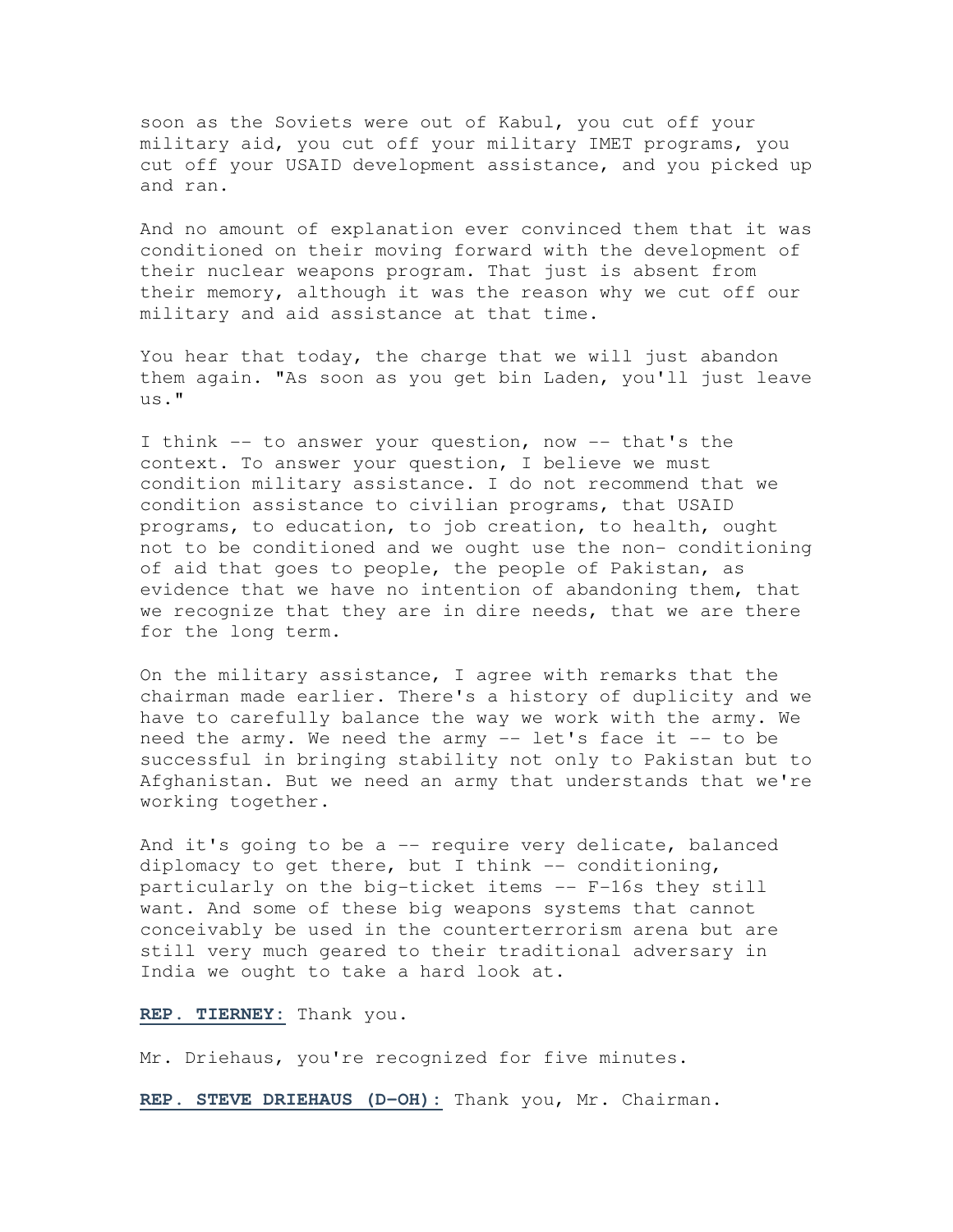And I want to thank the panel for excellent testimony. I think following the panel from last week, you only further demonstrate how difficult and how complicated the situation is in Afghanistan. It strikes me that, you know, that the goals of U.S. foreign policy in Afghanistan are really about denying safe harbor to terrorists and those terrorists tend to be in the tribal areas that were described, you know, in Pakistan.

But I guess my question for all of you is really your assessment of our resource allocation. You know, at the same time we are trying to build a rule of law in Afghanistan, we're trying to, you know, move toward economic development; we're trying to train security forces in Afghanistan. We're also engaged in diplomatic efforts in the Indo- Pakistani, you know, relationship -- (audio break) -- hopefully diplomatic efforts in Iran, diplomatic efforts in the north. Talk a little bit about the level of our participation and the appropriateness of the current resource allocation and how you might adjust it if you had that opportunity.

**MS. CHAMBERLAIN:** Is that coming to me?

I think it needs a total scrub. Much has been said in the media about the fact that the United States has provided \$11 billion -- I think it's now up to \$12 billion -- to Pakistan since 2002 and that most of that has gone to the military.

Actually, at least or over 50 percent of that military assistance has been coalition support funds, which has been rent for the army to subsidize their activities along the border, which haven't been very effective. But much less, less than 10 percent, has gone to the civilian programs that I was talking about through USAID. Yet it's still a lot of money. (Audio break)  $-$  percent of  $-$  (audio break)  $-$  is a lot of money. And you haven't seen very much impact.

I think the comments made by my colleague about Indian aid in Afghanistan, where much greater impact -- the people have seen much greater impact for their assistance than we have been able to realize in both Afghanistan and Pakistan.

And so I would certainly endorse the comments made that we need to re-evaluate the way we give assistance, not through big NGOs and big for-profit organizations but in more calibrated programs that work from the bottom up. Now we're beginning to do that in Afghanistan. We're beginning to do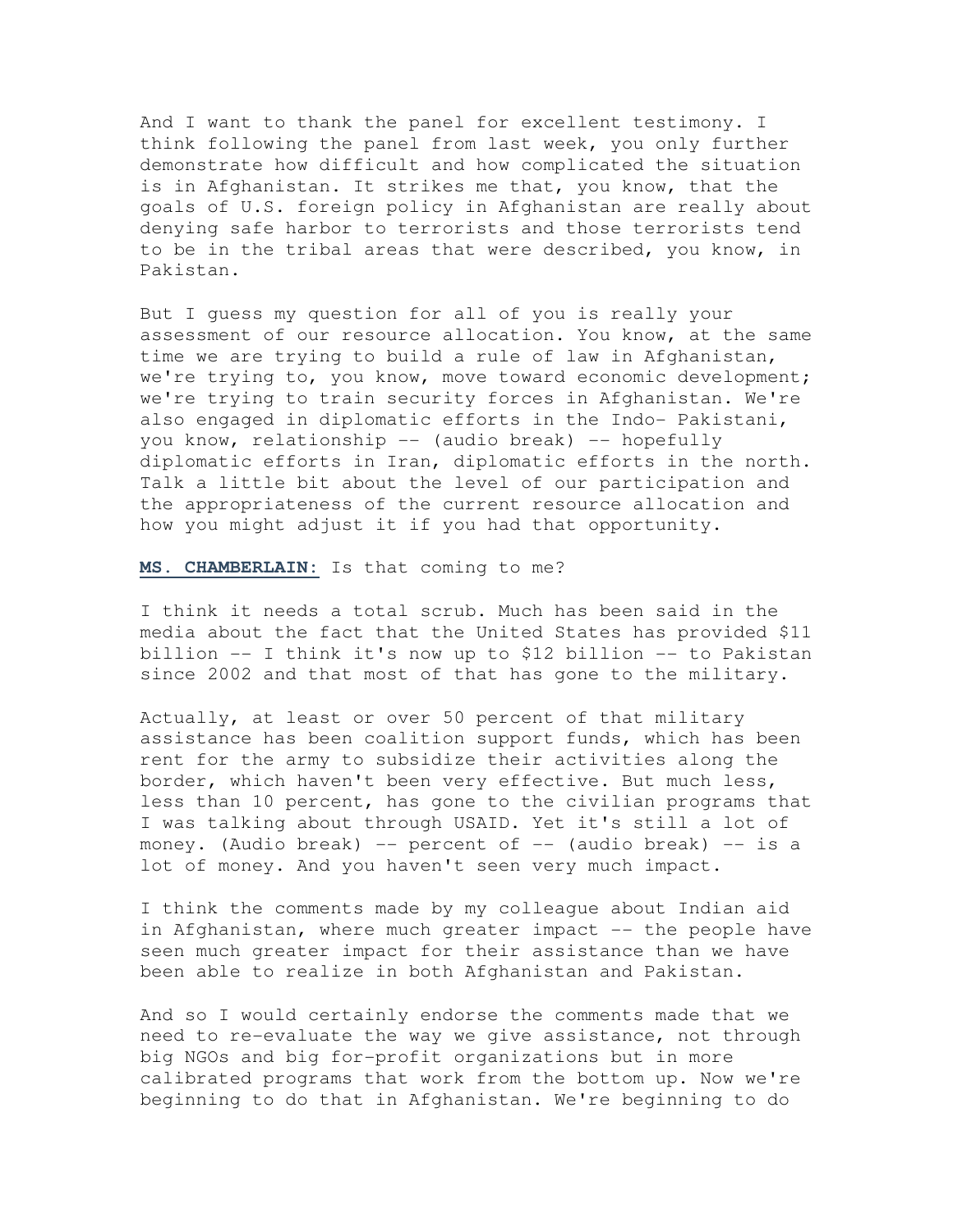that in the FATA, the Federally Administrated Tribal Areas, where we go in almost like three cups of tea-style into villages and sit down and talk about what they need. It's also, incidentally, when you go into a village and talk to the people and say how would you use the money if you (sic) were to give you, you know, \$10,000, it's democracy building because they're beginning to work together to make decisions, and leaders come out of that.

But I do think we need a bottom-up approach and I think we need to re-evaluate how we give assistance. But we must - the measurements of our assistance must be do they have impact in the lives of people?

I would focus our attention, our assistance, and I would eliminate some of the sectors that we deal in, and I would not spread it out as widely as we're currently doing.

**MS. CURTIS:** Yeah, I just want to add to that.

One of the problems I think in the past has been even our economic assistance has gone in the form of budget support directly to the Pakistani exchequer rather than programmed through USAID funding. That's changed, and, of course, Chairman Tierney played a critical role introducing and then passing legislation that required certain amounts of that funding go specifically toward education projects. So I think that is critical to remember because you're going to be facing this issue. Is it budgetary support? Is it programmed through USAID? And that's a very fine balance. And I think it's also when you require more USAID officials on the ground in Pakistan, which has a lot of different security implications.

So as we talk about this \$1.5 billion, you know, it's a massive increase in our assistance, and you have to think through very carefully about how that's going to be implemented, what kind of monitoring mechanisms, because I know there is even concern among USAID officials that do we have the capacity, the ability to correctly monitor? We probably do but we need to make sure of that and we need to -- your subcommittee will be, I'm sure, involved in asking all those critical questions.

**REP. TIERNEY:** Thank you very much. And you're absolutely correct. We will be as involved as we can be on that, and we think that the capacity issues are serious. We'll be working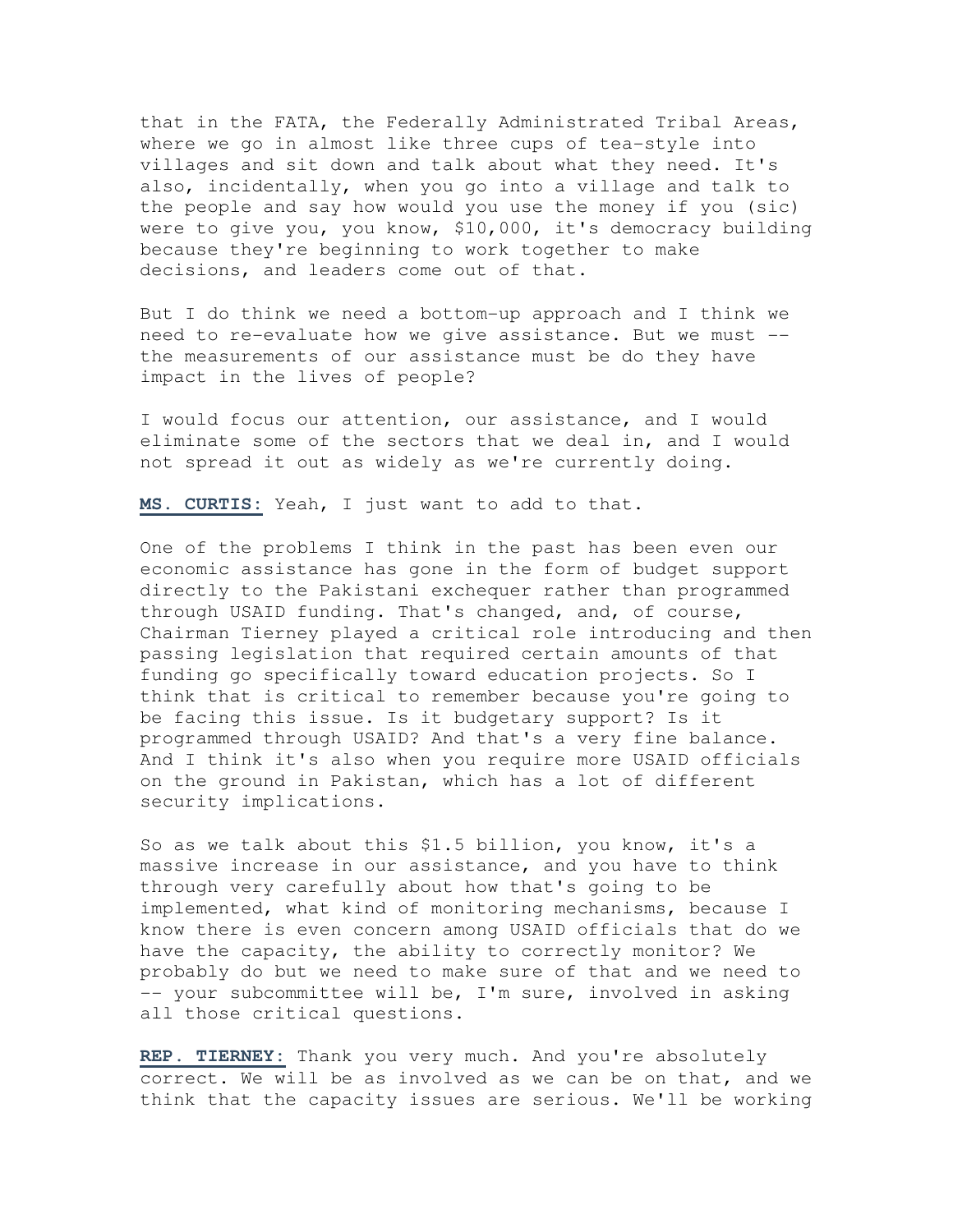over the two- weekend district period to try and set up some hearings with the State Department and others as to what the capacity is and how they intend to meet the goals that the president set out on that, so it'll be a crucial matter.

Mr. Duncan, you're recognized for five minutes.

**REP. JOHN J. DUNCAN (R-TN):** Well, thank you very much, Mr. Chairman. And thank you for calling another hearing on the issues and problems in Afghanistan and Pakistan.

I voted against the war in Iraq from the very beginning because I thought it was a terrible mistake and I still think it is a terrible mistake. And I remember reading in Newsweek just before the war started that Iraq had a total GDP of about a little over (\$)65 billion the year before we went in there, and just think about that in relation to the massive amounts of money that we ended up spending there and are still spending there.

A few weeks ago we had a hearing in here on Afghanistan, and we were told at that time that we've spent \$173 billion in Afghanistan since 2001. And now because we're moving our troop levels up from 38,000 to 55,000 approximately, we're going to be spending even more there. Yet just two days I think before that hearing, The Washington Post -- that hearing of a few weeks ago, The Washington Post had a story in which they quoted General Petraeus as saying that Afghanistan had been the graveyard of empires. And then a few months ago in this committee we had another hearing on Afghanistan and I asked the question of how much we were spending in Afghanistan.

And it is so difficult because I have no idea who's right. Former Ambassador Chamberlain just talked about \$12 billion since 2002 and maybe that's correct, but at that other hearing we were told that it was approximately \$5 billion a year in Pakistan counting all the different programs that we have -- military and every other program. Maybe they were counting in the operation of the U.S. embassy and various offices. I don't know. It's difficult to pin these things down.

But what I do know is is that all this massive money that we're spending in all these different countries, it seems the more we spend in a country the more resentment we create. And yet when you're in the Congress, if you don't go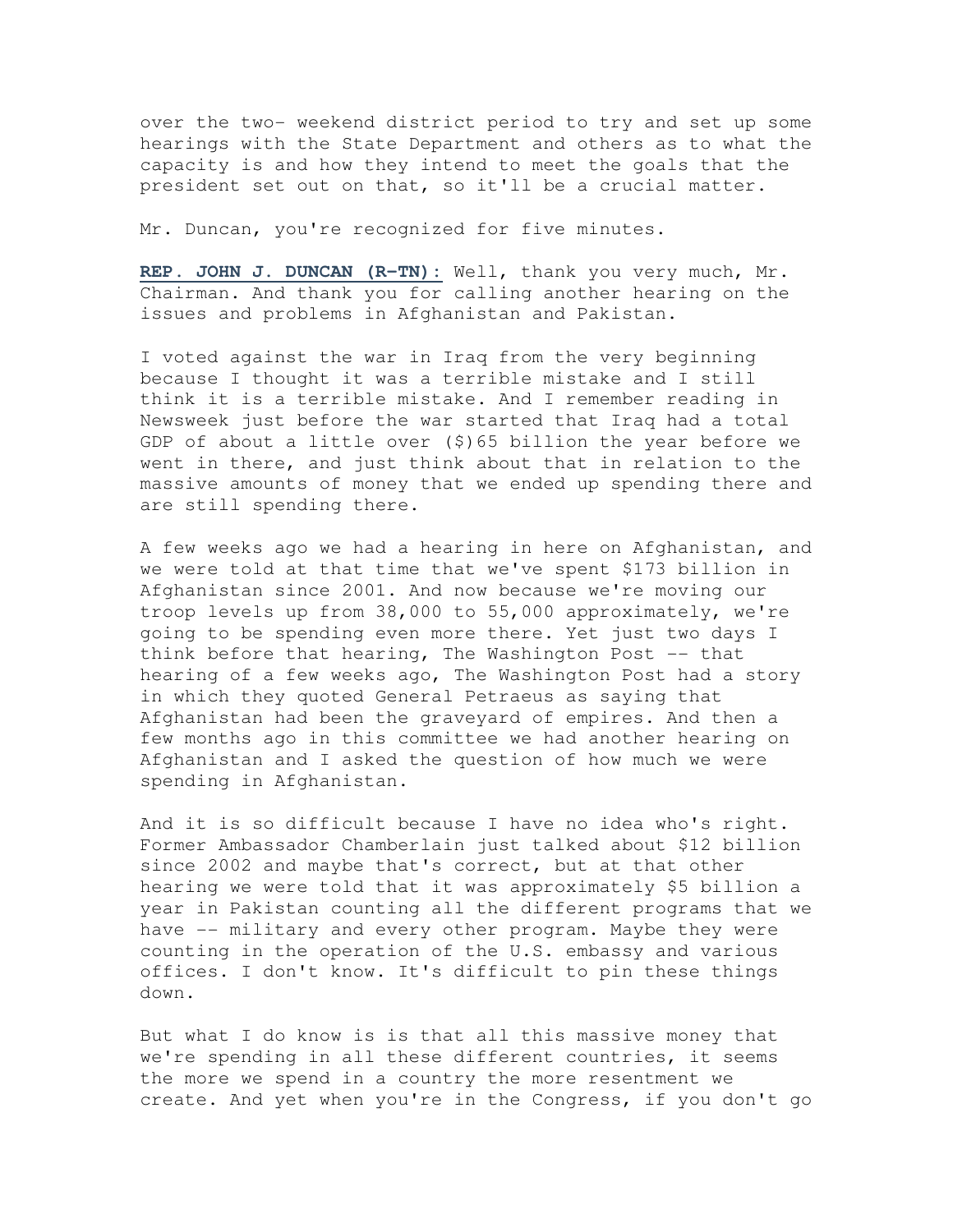along with every massive foreign spending that anybody asks for, you're labeled as an isolationist. And yet I've always thought that we should have trade and tourism with other countries and we should have cultural and educational exchanges and that we should help out during humanitarian crises.

But we're spending money that we don't have. The Congress voted not long ago to raise our national debt limit to (\$)12 trillion 104 billion. That's an incomprehensible figure, but what it means is is that in just a short time we're not going to be able to pay all of our Social Security and Medicare and our civil service pensions and our veterans pensions and things we promised our own people, and it (seems to ?) me that we've got to take another look at what we're doing.

We've turned the Department of Defense into the department of foreign aid now, and I know that, you know, all those who like foreign aid, they would frequently leap to point out that direct foreign aid is just a tiny portion of the entire federal budget and that's true. But every department, every major department and agency in the federal government is spending huge amounts of money in other countries now, and it just doesn't seem that we're getting very much bang for our buck.

I have noticed that anytime anybody specializes in what is going on in another country or they've spent much time there, they seem to fall in love with that country or feel that that region is the most important in the world, and they always say (we're ?) not spending nearly enough.

But how much longer we can go on spending these ridiculous amounts of money, especially in a time when we're adding \$4 trillion to our national debt this year and the next two years alone, I just don't believe that the money's there. And I don't believe we can do it.

And I -- (audio break) -- to take a really hard look at all of these programs, and we've got to have -- we've got to take a hard look, I think, at our policies in the Middle East because our unbalanced policy in the Middle East seems to be what is creating the most resentment against us throughout the world.

So thank you very much, Mr. Chairman.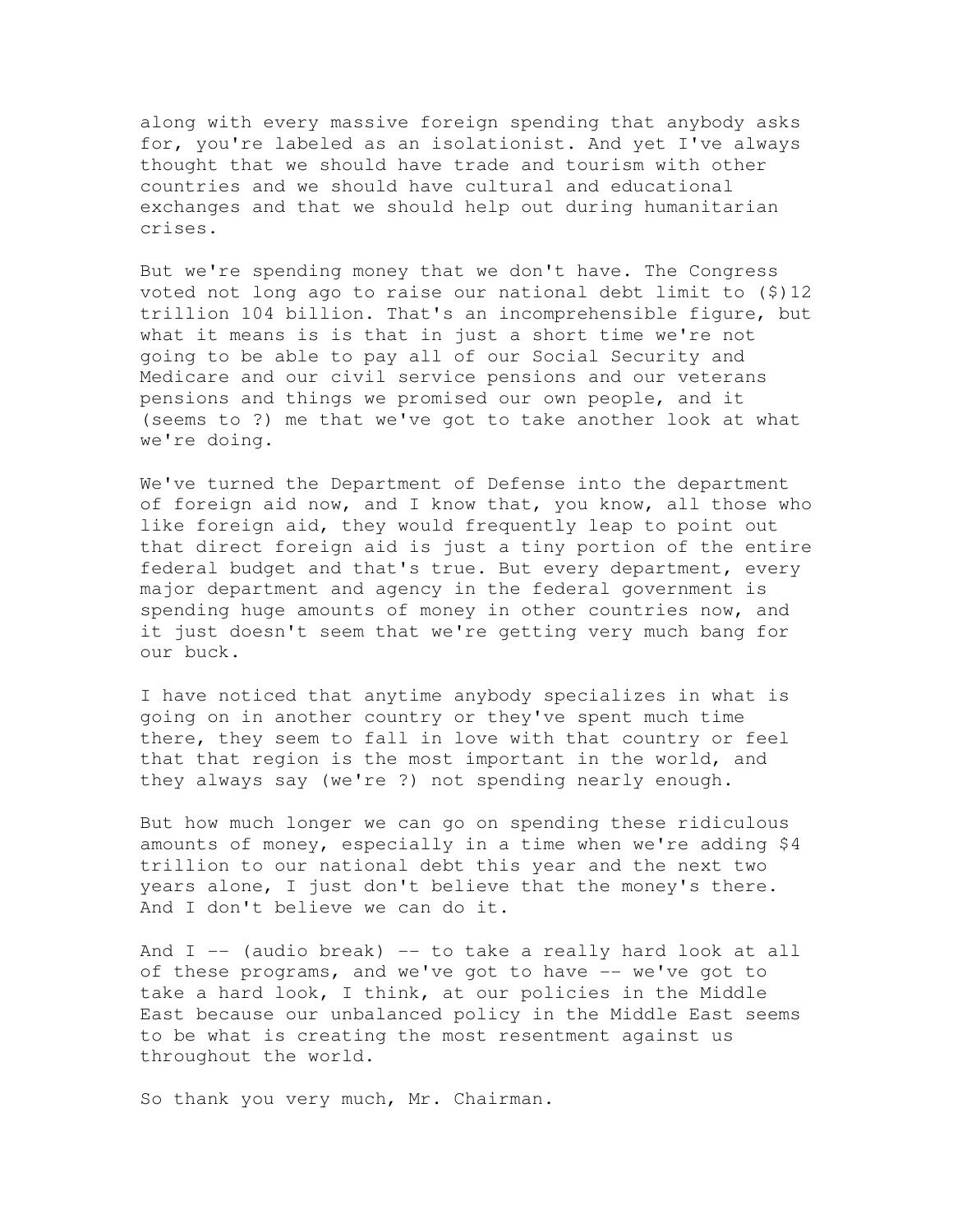**REP. TIERNEY:** Thank you, Mr. Duncan.

**REP. DUNCAN:** I don't really have any questions.

**REP. TIERNEY:** I appreciate your comments. Thank you.

**REP. DUNCAN:** Thank you.

**REP. TIERNEY:** Mr. Welch, you're recognized for five minutes.

**REP. PETER WELCH (D-VT):** Thank you, Mr. Chairman.

And thank the witnesses -- tremendous testimony.

As I understand it, there's basic unanimity that the Obama effort to reach out regionally and engage diplomatically is wise.

And number two, that the region of the world's very complicated with respect to Afghanistan. China sees it as an economic opportunity. Russia basically hopes we stub our toe there because of their own embarrassment. Central Asians are hesitant to do anything that might irritate Russia. Iran sees it fundamentally through the prism of their relationships with us on other issues. And Pakistan fears India, so they in some certain ways support a proxy war for the Taliban. And India has an opportunity to create economic and cultural ties.

**And the question I have is this:** What is the impact of the military policy that I think would have to be characterized as escalation? If we're increasing the number of troops on the ground, then that would be an escalation. What impact will that have on the diplomatic escalation that you all support?

Just each of you speak very briefly about it.

**MS. CHAMBERLAIN:** (Audio break) -- and then Lisa Curtis will mop it up.

There was a recent poll conducted in Afghanistan about - people of Afghanistan asking them what is their greatest concern. And more than economic development, the majority of the population, according to this poll, was concerned about their own security. And they define their own security not as threats from extremists necessarily but threats from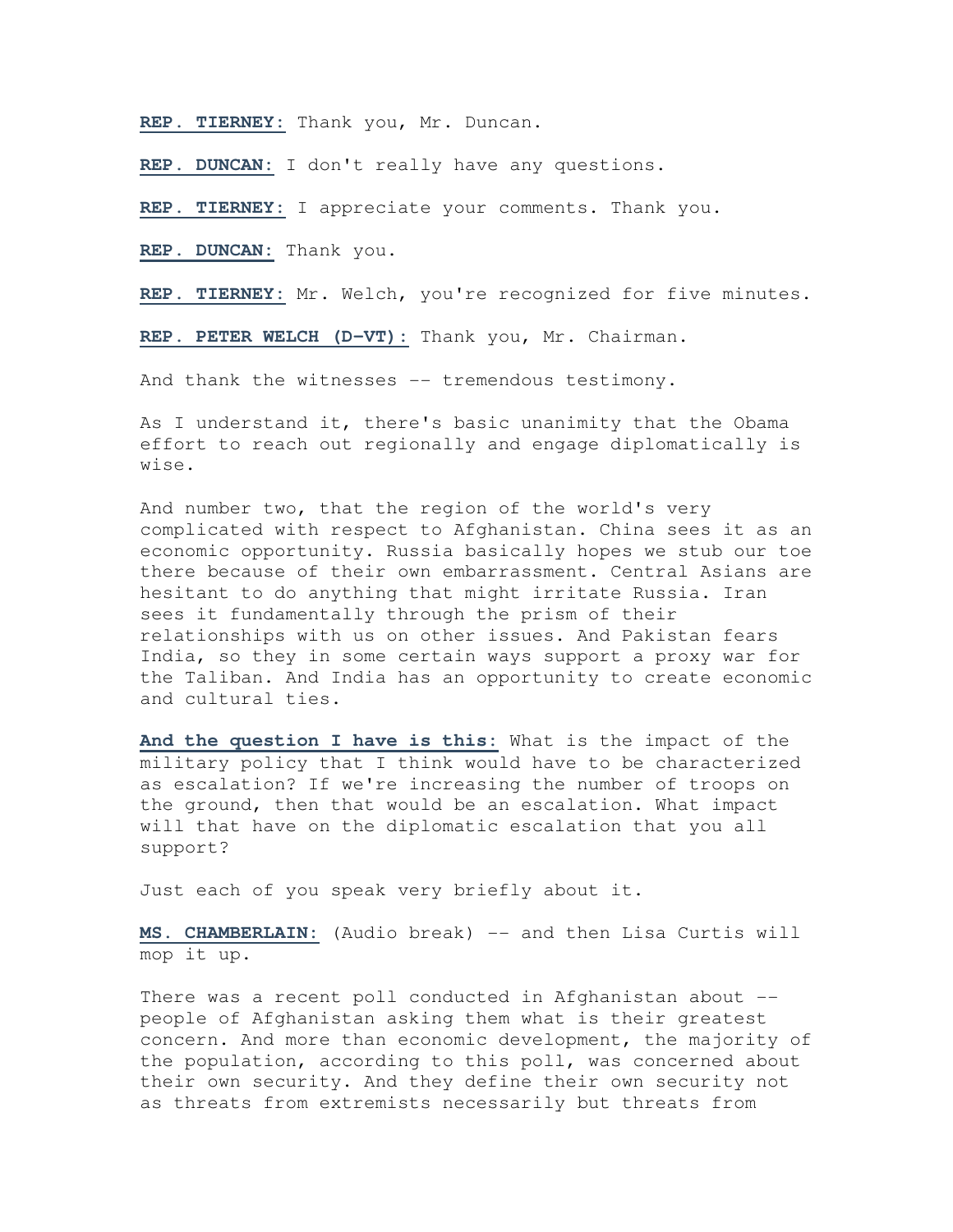corruption. So they have a  $-$  what I'm getting at is that we will not be able to achieve our goals of bringing stability to that region if the people do not feel secure in their own communities and their own homes.

The way I see the president's strategy is an increase in U.S. troops hopefully for the short term to train and the Afghan National Police and the Afghan National Army to a point where they can begin to provide the kind of security that the people need to feel in their own communities. The surge in troops will, if you want to call it a surge, will be used for training purposes but also to provide that cushion while the army and the police are brought up to strength.

**MS. CURTIS:** Yeah, I think it helps our regional strategy in a couple of ways.

One is part of the reason Pakistan continues to have links to the Taliban and support these groups, as Ambassador Chamberlain pointed out, is a hedging strategy because they don't believe we have the staying power in Afghanistan. So I think President Obama's statement on Friday, a very strong statement of remaining committed to Afghanistan as well as, you know, sending more troops, sends a clear signal on U.S. intent toward the region.

I think the last six months have been extremely unhelpful. You know, we did this review process. You know, it was necessary; it was the prerogative of Obama administration. But it also created a lot of confusion about where U.S. policy was going, and I don't think that was helpful. So I think, you know, now we have a basis on which to bring people into our regional diplomatic strategy, so I think it does help.

It helps with India. India knows that "Talibanized" Afghanistan is not good for their interests. They'll keep moving east; they'll threaten India's core interests. So it will help in bringing the Indians along in what we want to see happen in terms of India-Pakistan relations.

**MS. OLLAPALLY:** I think we have to be very careful about what the objectives are of the surge in the troops because there is no real military (solution ?) in my mind there, and therefore this is just going to be  $a - - it's$  going to be a short-term help.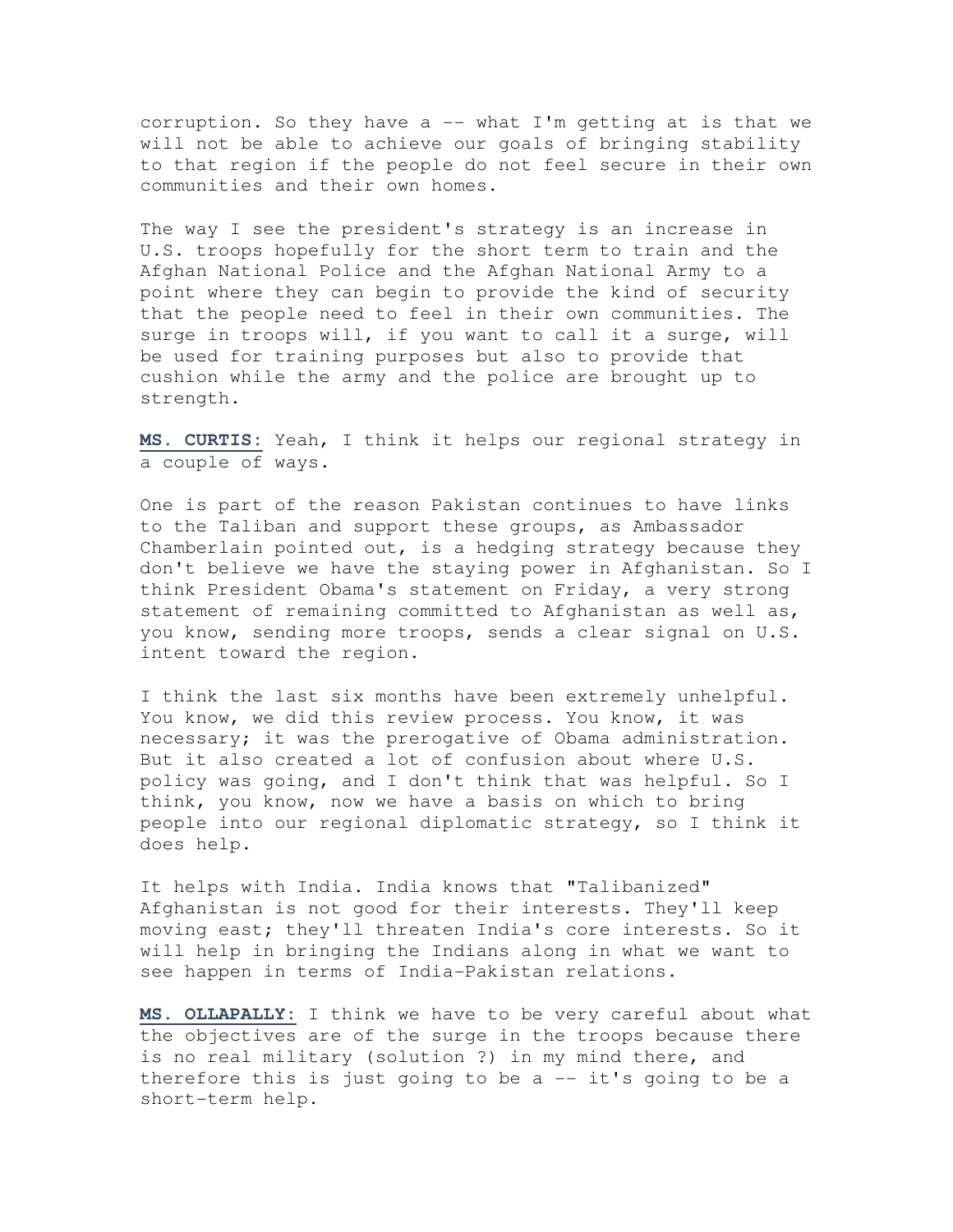I think the bigger picture has to be intertwined with the regional approach and I think that's the one approach that we have not tried so far; we have been trying the bilateral. And even in the regional approach, I think it would help with both in terms of sending the right signals as well as possibly raising more funds in terms of donors to Afghan's reconstruction. I think that's a very good start, to have the other countries involved.

But I think we also have to make sure that at the same time that we're having the increased troops that (across ?) the border in Pakistan that we also do not let certain other developments happen, such as, for example, the peace agreement in Swat with the militants. I think that's very unhelpful in part because what it does is it allows in the longer term for these extremists to get a breather. And therefore, you know, if we're there for two years or whatever, we're leaving behind a scenario that could easily come back to haunt us again.

So I think it cannot be  $-$ - the surge cannot be seen in isolation, it cannot be seen just as a counterpart to the regional, but it has to be seen across the boarder as well in a total picture.

**MR. ROBERTS:** I think for the northern neighbors of Afghanistan there's maybe some discomfort with increased troops, but I think the big issue is whether we have troops in Central Asia.

And I think in some ways it may have been a blessing that Kyrgyzstan has removed the base there, because I think as long as we have a military presence in Central Asia we're going to get the ire of the Russians, and I don't think that it is really beneficial in the long term. And those bases, as I understand it, are not critical to the operations in Afghanistan.

**MR. SADJADPOUR:** Well, as my colleagues said, I think this is -- the troop increase is part and parcel of a broader diplomatic approach. I don't think the Iranians will have a problem with that. As I mentioned, they're no friend of the Taliban so they do want to see the Taliban -- (audio break) -- defeated.

But I think they would be opposed, as would Congressman Duncan, to some type of a long-term U.S. presence, troop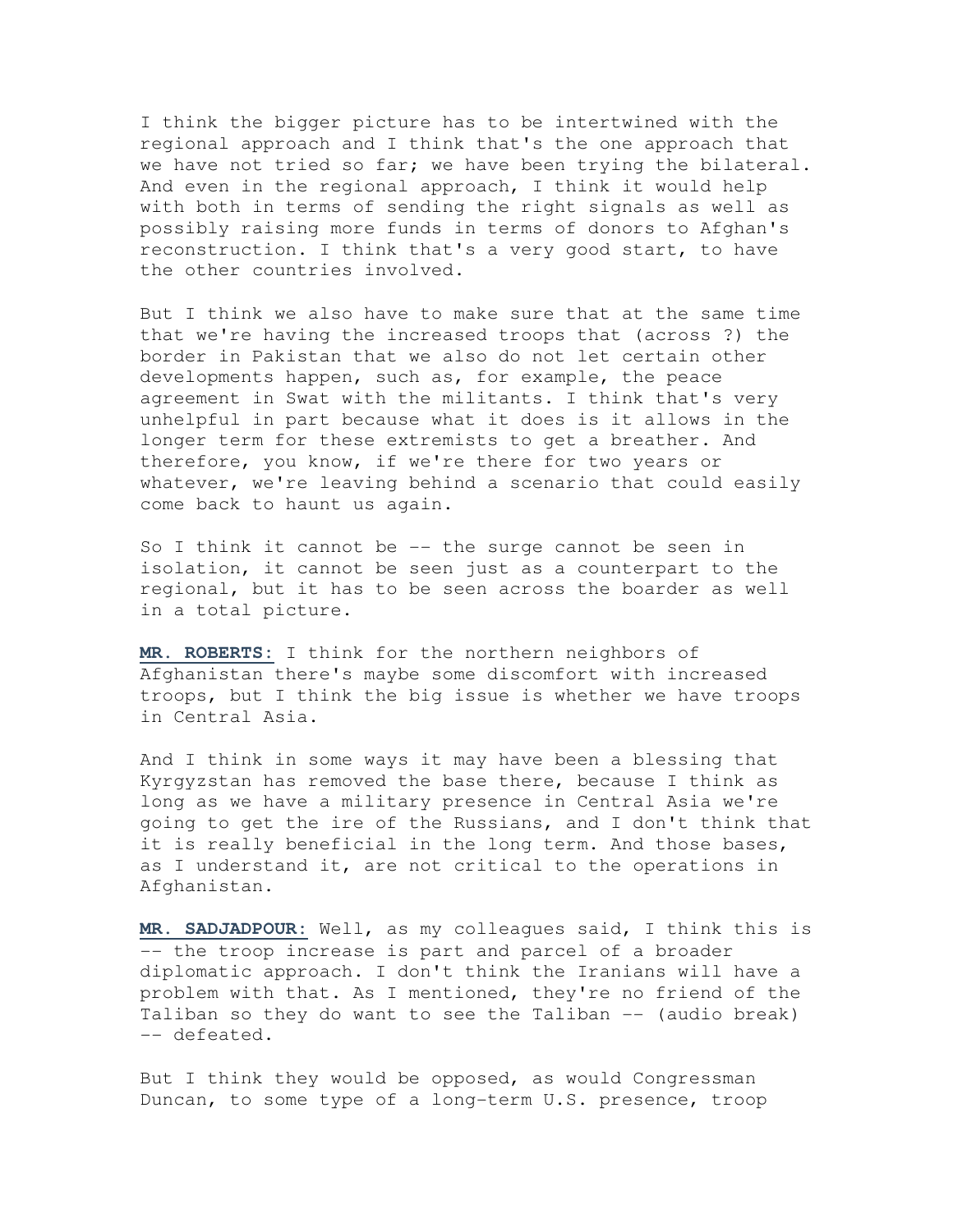presence, in Afghanistan because they would probably perceive that as a threat to themselves.

**REP. TIERNEY:** Thank you very much. Just a couple of other questions, if I could.

First a comment on that, going back to the conversation about some of the aid to Pakistan and the amount of it: This committee was able to do its own report -- staff did an excellent job putting that together -- on the coalition support funds and of a report from the Government Accountability Office as well -- and some \$6.3 billion since 2001 going in, about 40 percent of which we determined was unaccounted for.

And so they have started to account for it, and surprisingly, once they did they stopped payments because they weren't being justified and reconciled enough.

And I think we're certainly going to push, at least a number of people on this committee are going to push to move away from the coalition support funds  $-$  (audio break)  $-$  funding because it can't be accounted for and because also it is a sort of rental concept that the ambassador talked about when in fact we have joint interests there.

And we'll be looking to condition the military money on those joint interests, of not so much keeping a scorecard on the Pakistanis alone, but how is our joint effort accomplishing the ends that we want to ensure they get continued funding on that to move people along? So that should be something we can look forward to and debate as we get into the appropriations process on that.

I had just two broader questions I thought would clean things up. Mr. Sadjadpour, would you talk a little bit about the relationship between Iran and Pakistan?

**MR. SADJADPOUR:** It's a very peculiar relationship in the sense that I oftentimes wonder why it's not -- (audio break) -- it is.

And what I'm talking about is that, you know, the last --(audio break) -- years in Iraq has oftentimes been described as a proxy war between Iran and Saudi Arabia. I mean, Iran is supporting its Shi'ite brethren and Saudi Arabia the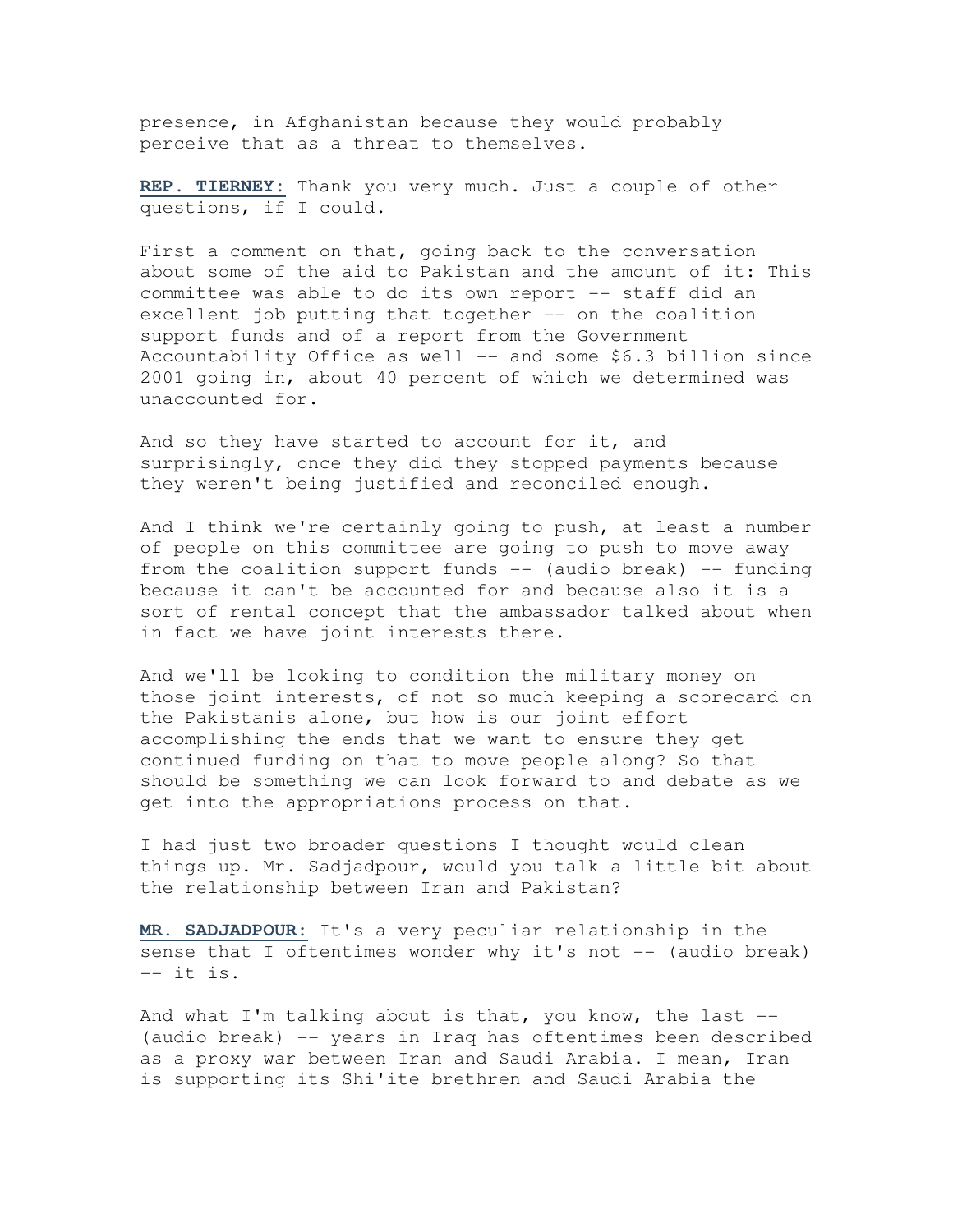Sunnis, and we've seen a deterioration of Saudi-Iranian relations because of that.

And in Afghanistan we see a somewhat similar dynamic in the sense that Pakistan has long been the patron of the Taliban and Iran had long been the patron of the Northern Alliance, the opposition. And yet we haven't seen a deterioration of country-to-country relations, also despite the fact that Iran is quite concerned about the repression of Shi'ites within Pakistan. And to the contrary we've seen actual Pakistani cooperation. Some would argue whether it's official cooperation, but A.Q. Khan, Pakistani nuclear scientist, provided huge support to Iran in its own nuclear ambition.

So it's one of those issues every time you pick up the newspaper there's so many -- (audio break) -- in the world, and that's one issue I wonder why it's not worse than it is. And I think we should be thankful  $--$  we should try to contain it because it has the makings of a very contentious relationship.

**REP. TIERNEY:** Maybe we should just leave it alone?

**MR. SADJADPOUR:** Yeah. (Laughs.)

**REP. TIERNEY:** Dr. Roberts, would you talk just a little bit about China? I know you covered it in your written remarks, but if you could just address how intense is China's interest in this area likely to be or are they more inclined to sort of observe things?

**MR. ROBERTS:** Well, I think, as I mentioned in my testimony, China's interest in Afghanistan I (think ?) is more long term and it's more economic. I don't think they're going to be extremely involved in the short term right now. I think that they see Afghanistan as part of a larger strategy in Central Asia.

But they are certainly focused on Central Asia for the long term, and I think that people in the United States often don't take that into consideration when looking at Central Asia. They see it from Russia, but actually China is making a lot of inroads. They have oil and gas pipelines going from Central Asia into China and certainly they hope that things will stabilize in Afghanistan and that will be another area where they'll have extreme influence.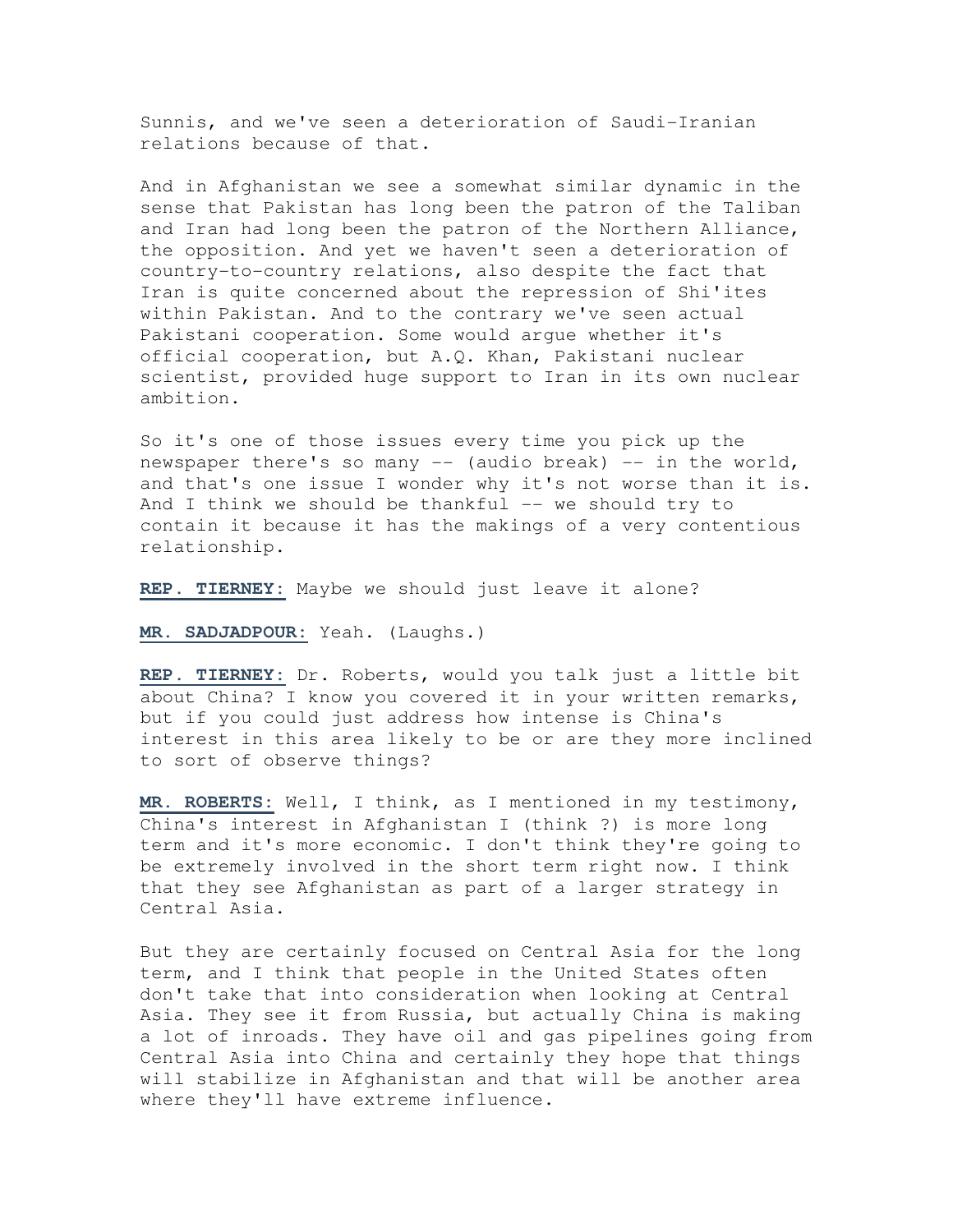**REP. TIERNEY:** Thank you very much.

And lastly for our three witnesses on the left-hand side - middle and left-hand side -- we talked about reconstruction opportunity zones. On that, I think one of the questions about that is what kind of oversight and accountability will there be; how do we ensure that some local chieftain or a tribal aspect is not taking control of a particular industry or a cluster of industries on that basis? And they might not have our best interests in mind but they reap an incredible profit from taking advantage of that, so if we could just have a little conversation there.

And Dr. Ollapally, I don't know if you want to opine on that or pass it along to Ms. Curtis and the ambassador.

**MS. CURTIS:** Yeah, I think this is a critical aspect of the issue and I think it's one that the Congress has been debating over.

You know, it's going to be difficult both because of security in these areas, getting U.S. officials out to projects, being able to visit them. I think it'll be extremely difficult. We may have to rely on other, you know, surrogates or people who can get into these areas and work with them.

But again, I would come back and look at how we're doing our aid projects in the region. It's very recent. We just started providing aid to the FATA I think a year and a half ago or so, so these are new projects. But, you know, we are getting in there. We're working with locals who are very motivated. So there are ways to do the monitoring.

And you can work with your Pakistani counterparts at the same time, but it does take, you know, a lot of effort and it takes people on the ground. And, you know, there are going to be security concerns; we can't get away from that. But I think these programs are absolutely critical, and so we've got to find a way to monitor what's happening. And we may have to be very creative about that.

And again, my best thoughts on the issue come from what we're already doing through our Office of Transition Initiatives at the USAID --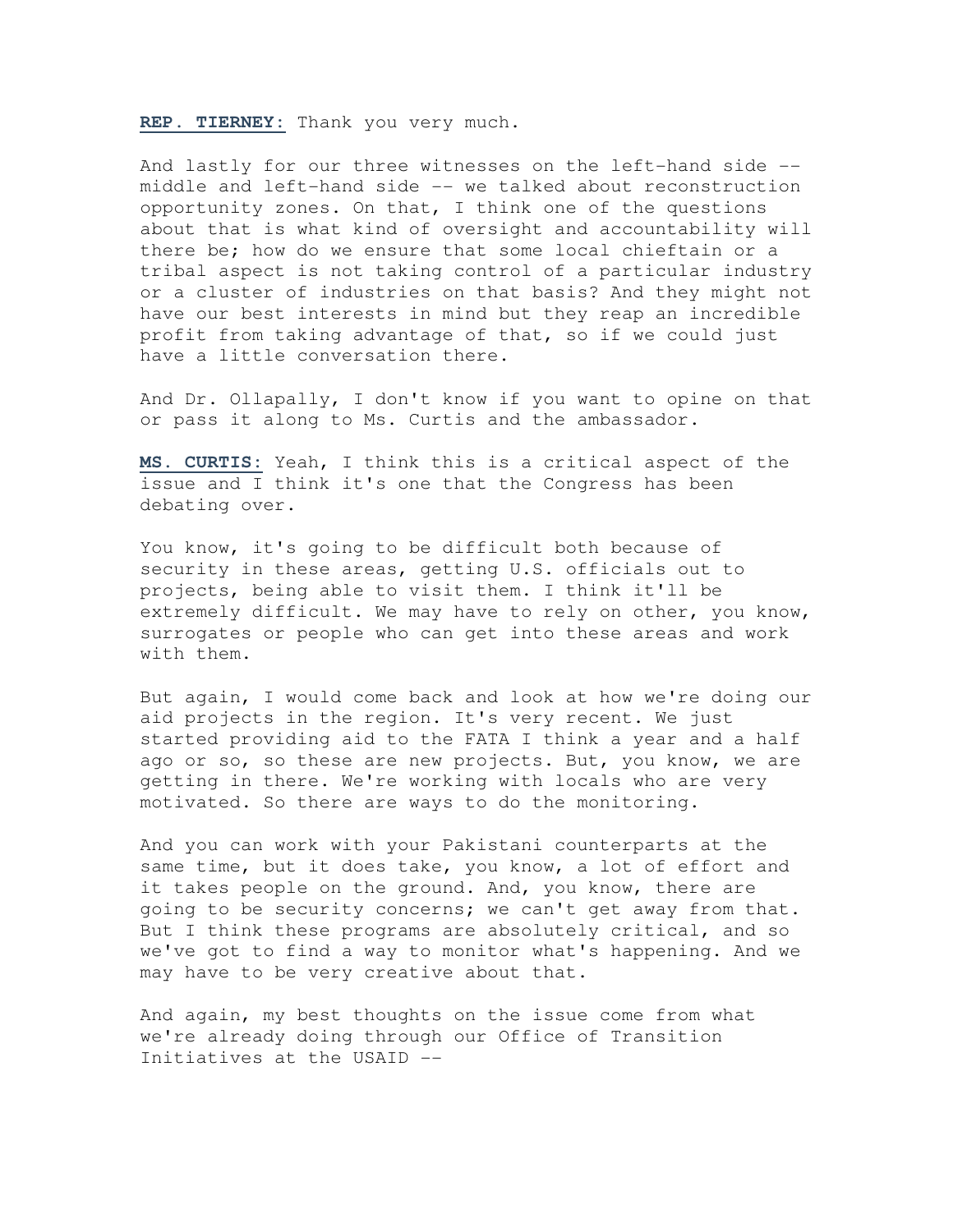**REP. TIERNEY:** We spent some time with those folks not too long ago when we were visiting, and I think it's tenuous. I think it's real -- it's a nice effort; it's somewhat creative. I think the jury might still be out as to whether or not we're getting the kind of information we need to really determine it. As you say, it's risky out there. Sometimes even the local Pakistanis are considered foreigners and have a difficult time getting close enough to it. We're using some aerial overviews and other measures on that.

So it'll be something we have to keep expanding on I quess, but I do think it's going to be a real issue, a real problem.

**MS. CURTIS:** And it has to go hand in hand with stabilizing the region and, you know, bringing back the civil service in the region and the Pakistani governance structures.

So I think that's another way to look at it, that, you know, we can't really do effective economic development programs without effective governance. And it's one of those issues.

**REP. TIERNEY:** Thank you.

Mr. Flake?

**REP. FLAKE:** Thank you.

Just a couple of questions to finish -- Dr. Roberts, you mentioned that Chinese involvement can be helpful if it's done in a responsible way. How can we ensure or can we do anything to ensure that China intervenes in Afghanistan in a responsible way?

**MR. ROBERTS:** I don't know if we can ensure --

**REP. FLAKE:** I think we better ensure. (Laughs.)

**MR. ROBERTS:** (Laughs.) I think we can encourage them to. I mean, I think that there's some -- essentially it's in their interest. If they're interested in long-term economic investments in Afghanistan, it's in their interest that Afghanistan become a stable country.

China historically has shied away from the idea of giving countries advice on their governance structures and what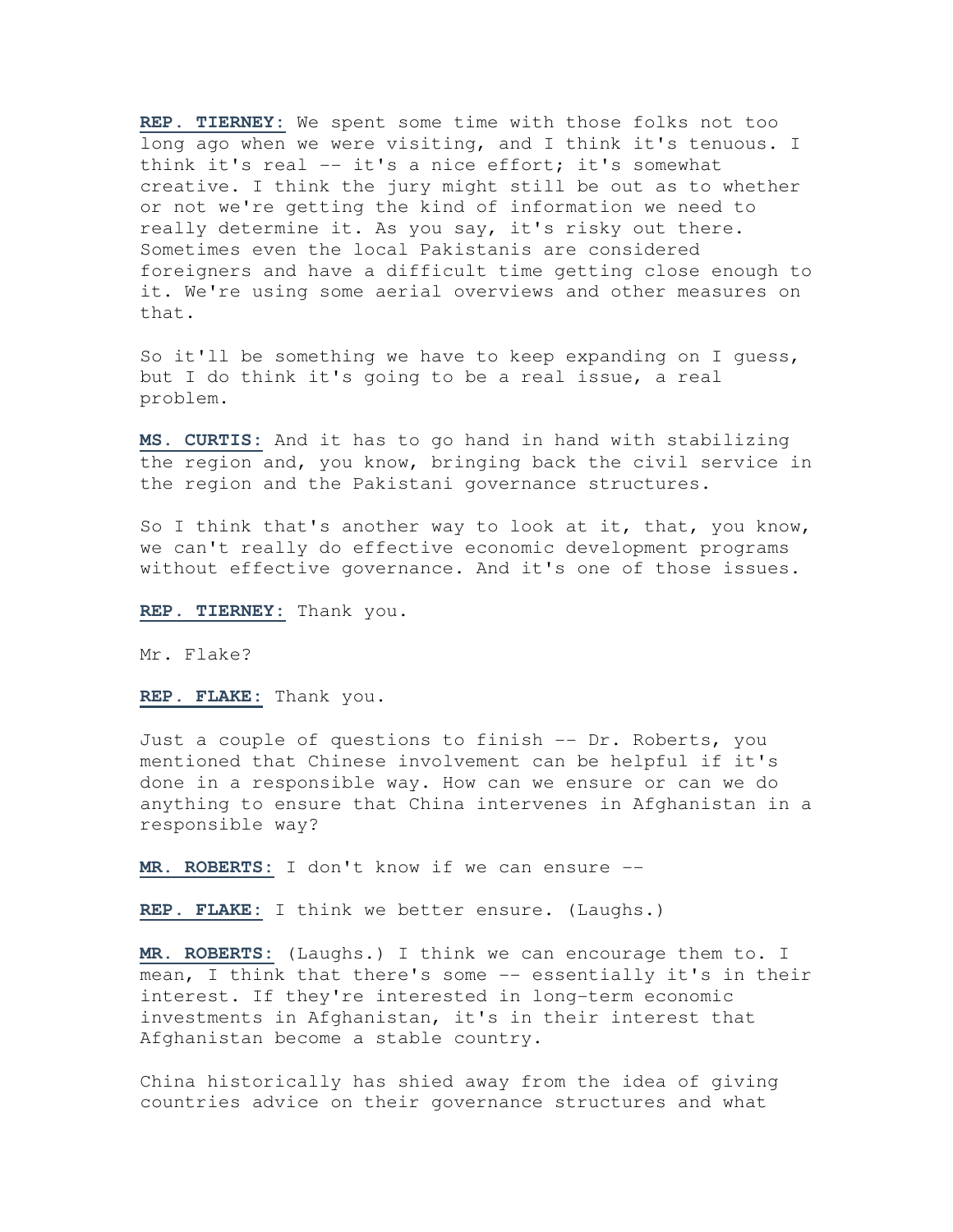constitutes good governance, but I think that the Chinese could be convinced that in trying to make any kind of economic investments transparent and in line with governmental reforms in Afghanistan that it's in their interest, and furthermore to kind of incorporate some of the corporate social responsibility practices that we see in the West in terms of perhaps doing some local economic development around investments.

So if they're investing in a copper mine, they should be doing some things locally to help the population out, because that also is essentially in their interest, but it's also in the interest of the development of Afghanistan.

**REP. FLAKE:** We've seen in areas particularly in the Pacific Taiwan competing with the mainland China on some of these development efforts. Is there any effort by Taiwan to get involved in Afghanistan?

**MR. ROBERTS:** I don't know about that. Yeah, I have no information on Taiwan's involvement.

**REP. FLAKE:** Dr. Ollapally, you mentioned that with Pakistan that we may need to offer some kind of incentives, I believe you said.

Other than conditioning our aid -- military and economic -what incentives? Is there recognition type or work on the nuclear issue, or I think others have said that our efforts in Kashmir may be counterproductive. What else can we do other than condition our aid?

**MS. OLLAPALLY:** I think unfortunately it comes back to two things: one, money, which is what we have to offer for the Pakistanis, and changing the incentive structure for Pakistan military.

I think until we figure out what it is that will get them to give up the stronghold that they have on the foreign policy process, I mean, it comes down to a very basic thing -- we have to give them more incentive to get out of the political life of Pakistan.

I think that's -- and how do you do that? I think one way is by supporting democratic regimes in Pakistan. And I have to say that in the past we've not been very good at that because if you look at the history of Pakistan, every time